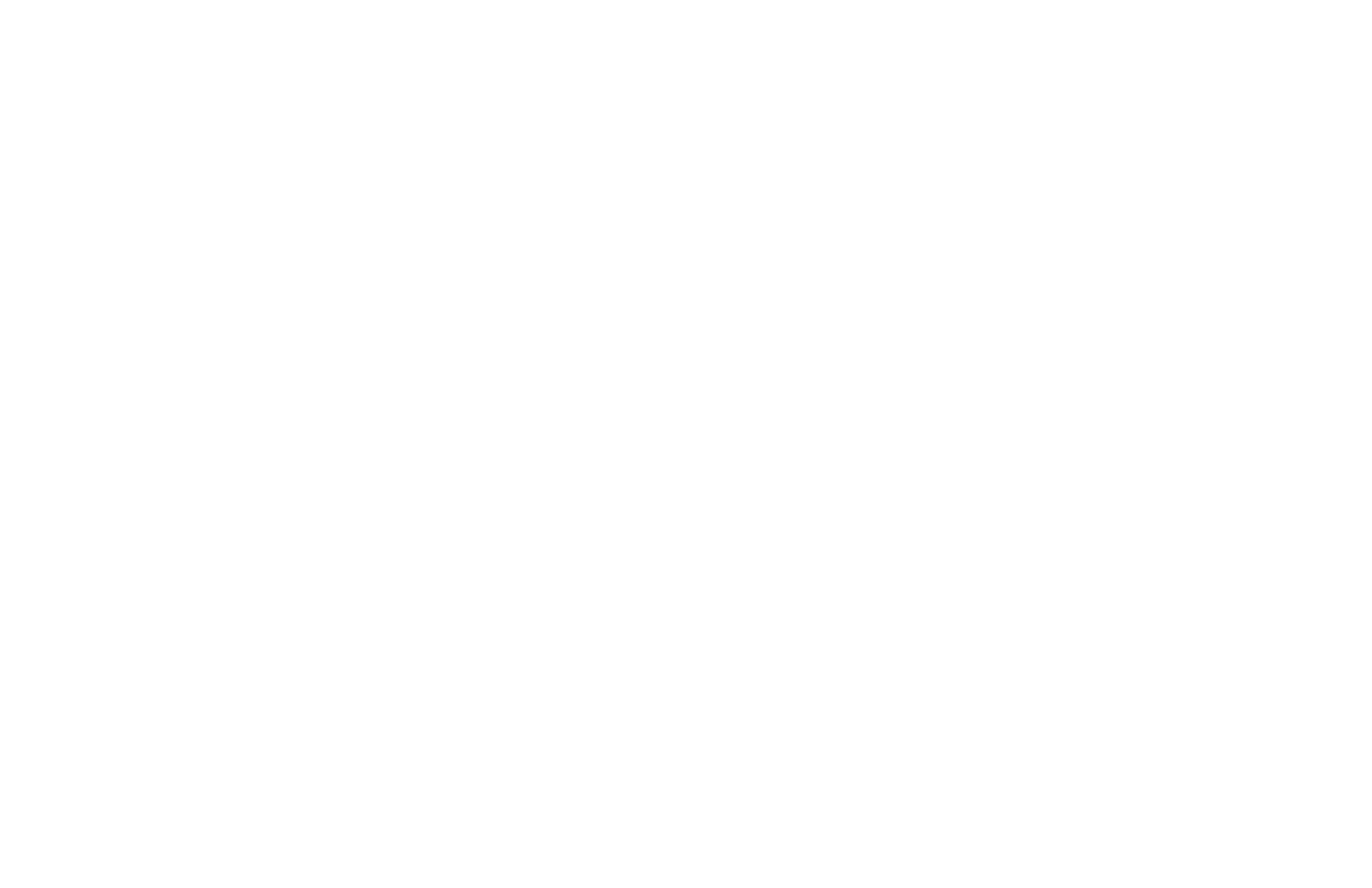| BATAAN       | Balanga City            | Electrotechnical Institute                  | Instrumentation and Contol Servicing NC II                                               |                                                                        | Manalili        | Michael                | Α.        | 1/6/2014   | 2/14/2014 |
|--------------|-------------------------|---------------------------------------------|------------------------------------------------------------------------------------------|------------------------------------------------------------------------|-----------------|------------------------|-----------|------------|-----------|
| BATAAN       | Balanga City            | Electrotechnical Institute                  | Instrumentation and Contol Servicing NC II                                               |                                                                        | Madriaga        | Adan                   | D.        | 2/3/2014   | 3/14/2014 |
| BATAAN       | Balanga City            | Electrotechnical Institute                  | Instrumentation and Contol Servicing NC II                                               |                                                                        | Leynes          | Alejandro              | О.        | 2/3/2014   | 3/14/2014 |
|              | BATAAN Balanga City     | Electrotechnical Institute                  | Instrumentation and Contol Servicing NC II                                               |                                                                        | Lamira          | John Paulo             | V.        | 1/13/2014  | 2/21/2014 |
|              | BATAAN Balanga City     | Electrotechnical Institute                  | Instrumentation and Contol Servicing NC II                                               |                                                                        | Lacson          | Regie                  | V.        | 2/24/2014  | 4/4/2014  |
|              | BATAAN Balanga City     | Electrotechnical Institute                  | Instrumentation and Contol Servicing NC II                                               |                                                                        | Jalober         | Dondon                 | Q.        | 2/24/2014  | 4/4/2014  |
|              | BATAAN Balanga City     | Electrotechnical Institute                  | Instrumentation and Contol Servicing NC II                                               |                                                                        | <b>Iluis</b>    | Robertson              | S.        | 12/2/2013  | 1/10/2014 |
| BATAAN       | Balanga City            | Electrotechnical Institute                  | Instrumentation and Contol Servicing NC II                                               |                                                                        | Gomez           | June                   | E.        | 12/2/2013  | 1/10/2014 |
| BATAAN       | Balanga City            | Electrotechnical Institute                  | Instrumentation and Contol Servicing NC II                                               |                                                                        | Gloria          | Joven                  |           | 1/13/2014  | 2/21/2014 |
| BATAAN       | Balanga City            | Electrotechnical Institute                  | Instrumentation and Contol Servicing NC II                                               |                                                                        | Giron           | Jeffrey                | C.        | 2/3/2014   | 3/14/2014 |
|              | BATAAN Balanga City     | Electrotechnical Institute                  | Instrumentation and Contol Servicing NC II                                               |                                                                        | Geamoga         | Jeffrey                | M.        | 2/3/2014   | 3/14/2014 |
|              | BATAAN Balanga City     | Electrotechnical Institute                  | Instrumentation and Contol Servicing NC II                                               |                                                                        | Galvez          | Grendel                | D.        | 2/3/2014   | 3/14/2014 |
|              | BATAAN Balanga City     | Electrotechnical Institute                  | Instrumentation and Contol Servicing NC II                                               |                                                                        | <b>Flores</b>   | Romeo Jr.              | Р.        | 1/13/2014  | 2/21/2014 |
|              | BATAAN Balanga City     | Electrotechnical Institute                  | Instrumentation and Contol Servicing NC II                                               |                                                                        | <b>Flores</b>   | Robert                 | Р.        | 1/13/2014  | 2/21/2014 |
|              | BATAAN Balanga City     | Electrotechnical Institute                  | Instrumentation and Contol Servicing NC II                                               |                                                                        | Fernandez       | Jessel                 | M.        | 2/24/2014  | 4/4/2014  |
| BATAAN       | Balanga City            | Electrotechnical Institute                  | Instrumentation and Contol Servicing NC II                                               |                                                                        | Fajardo         | Mark Anthony           | R.        | 1/13/2014  | 2/21/2014 |
| BATAAN       | Balanga City            | Electrotechnical Institute                  | Instrumentation and Contol Servicing NC II                                               |                                                                        | Esquivel        | Marco                  | N.        | 2/3/2014   | 3/14/2014 |
| BATAAN       | Balanga City            | Electrotechnical Institute                  | Instrumentation and Contol Servicing NC II                                               |                                                                        | Espa ol         | Erlick                 | Е.        | 12/2/2013  | 1/10/2014 |
| BATAAN       | Balanga City            | Electrotechnical Institute                  | Instrumentation and Contol Servicing NC II                                               |                                                                        | Dullas          | Jeffrey                | V.        | 2/3/2014   | 3/14/2014 |
| BATAAN       | Balanga City            | Electrotechnical Institute                  | Instrumentation and Contol Servicing NC II                                               |                                                                        | Dimaangay       | Raffy                  | В.        | 2/3/2014   | 3/14/2014 |
|              | BATAAN Balanga City     | Electrotechnical Institute                  | Instrumentation and Contol Servicing NC II                                               |                                                                        | <b>Desales</b>  | <b>Patrick Chester</b> | S.        | 12/2/2013  | 1/10/2014 |
|              | BATAAN Balanga City     | Electrotechnical Institute                  | Instrumentation and Contol Servicing NC II                                               |                                                                        | <b>Desales</b>  | Marjun Lester          | S.        | 12/2/2013  | 1/10/2014 |
|              | BATAAN Balanga City     | Electrotechnical Institute                  | Instrumentation and Contol Servicing NC II                                               |                                                                        | Del Mundo       | Jayson                 | R.        | 2/24/2014  | 4/4/2014  |
|              | BATAAN Balanga City     | Electrotechnical Institute                  | Instrumentation and Contol Servicing NC II                                               |                                                                        | De Luna         | Bryan                  | M.        | 1/6/2014   | 2/14/2014 |
| BATAAN       |                         | Electrotechnical Institute                  | Instrumentation and Contol Servicing NC II                                               |                                                                        | De Leon         | <b>Freddie Rick</b>    |           | 2/24/2014  | 4/4/2014  |
|              | Balanga City            |                                             |                                                                                          |                                                                        | De Guzman       | Dennis                 |           | 2/3/2014   | 3/14/2014 |
| BATAAN       | Balanga City            | Electrotechnical Institute                  | Instrumentation and Contol Servicing NC II                                               |                                                                        |                 |                        | F.        | 2/3/2014   |           |
| BATAAN       | Balanga City            | Electrotechnical Institute                  | Instrumentation and Contol Servicing NC II<br>Instrumentation and Contol Servicing NC II |                                                                        | Cipriano        | Rodney                 |           |            | 3/14/2014 |
| BATAAN       | Balanga City            | Electrotechnical Institute                  |                                                                                          |                                                                        | Castillo        | Jovite Jay             | D.        | 2/24/2014  | 4/4/2014  |
|              | BATAAN Balanga City     | Electrotechnical Institute                  | Instrumentation and Contol Servicing NC II                                               |                                                                        | Carlos          | Ronwaldo               | S.        | 1/6/2014   | 2/14/2014 |
|              | BATAAN Balanga City     | Electrotechnical Institute                  | Instrumentation and Contol Servicing NC II                                               |                                                                        | Capupos         | Joel                   | Р.        | 12/2/2013  | 1/10/2014 |
|              | BATAAN Balanga City     | Electrotechnical Institute                  | Instrumentation and Contol Servicing NC II                                               |                                                                        | Canlas          | Joseph                 |           | 2/24/2014  | 4/4/2014  |
|              | BATAAN Balanga City     | Electrotechnical Institute                  | Instrumentation and Contol Servicing NC II                                               |                                                                        | Camania         | Emanuel                | <b>B.</b> | 1/6/2014   | 2/14/2014 |
|              | BATAAN Balanga City     | Electrotechnical Institute                  | Instrumentation and Contol Servicing NC II                                               |                                                                        | Cadiente        | Raymond                | В.        | 12/2/2013  | 1/10/2014 |
| BATAAN       | Balanga City            | Electrotechnical Institute                  | Instrumentation and Contol Servicing NC II                                               |                                                                        | Blanco          | Angelo                 | M.        | 1/13/2014  | 2/21/2014 |
| BATAAN       | Balanga City            | Electrotechnical Institute                  | Instrumentation and Contol Servicing NC II                                               |                                                                        | Benjamin        | Enrico Jr.             | R.        | 2/24/2014  | 4/4/2014  |
| BATAAN       | Balanga City            | Electrotechnical Institute                  | Instrumentation and Contol Servicing NC II                                               |                                                                        | Bangco          | Maria Cecilyn          | Α.        | 1/13/2014  | 2/21/2014 |
|              | BATAAN Balanga City     | Electrotechnical Institute                  | Instrumentation and Contol Servicing NC II                                               |                                                                        | Bangco          | Jerome                 | N.        | 1/13/2014  | 2/21/2014 |
|              | BATAAN Balanga City     | Electrotechnical Institute                  | Instrumentation and Contol Servicing NC II                                               |                                                                        | Baloy           | Christian              | Q.        | 2/24/2014  | 4/4/2014  |
|              | BATAAN Balanga City     | Electrotechnical Institute                  | Instrumentation and Contol Servicing NC II                                               |                                                                        | <b>Ballatan</b> | Michael                | Α.        | 1/6/2014   | 2/14/2014 |
|              | BATAAN Balanga City     | Electrotechnical Institute                  | Instrumentation and Contol Servicing NC II                                               |                                                                        | Arciaga         | Arnold                 | C.        | 2/24/2014  | 4/4/2014  |
| BATAAN       | Balanga City            | Electrotechnical Institute                  | Instrumentation and Contol Servicing NC II                                               |                                                                        | Aquino          | Joezer                 |           | 1/13/2014  | 2/21/2014 |
| BATAAN       | Balanga City            | Electrotechnical Institute                  | Instrumentation and Contol Servicing NC II                                               |                                                                        | Aquino          | Felito Jr              |           | 2/24/2014  | 4/4/2014  |
| BATAAN       | Balanga City            | Electrotechnical Institute                  | Instrumentation and Contol Servicing NC II                                               |                                                                        | Antonio         | Antonio Lucky          | M.        | 1/6/2014   | 2/14/2014 |
|              | BATAAN Balanga City     | Electrotechnical Institute                  | Instrumentation and Contol Servicing NC II                                               |                                                                        | Alver           | Keemlee                | D.        | 12/2/2013  | 1/10/2014 |
|              | BATAAN Balanga City     | Electrotechnical Institute                  | Instrumentation and Contol Servicing NC II                                               |                                                                        | Alarcon         | Ferdinand              | D.        | 2/24/2014  | 4/4/2014  |
|              | <b>BATAAN Mariveles</b> | Softnet Information Technology Center       | Housekeeping NC II                                                                       |                                                                        | Zapanta         | Lovelyn                | N.        | 11/25/2013 | 1/30/2014 |
|              | <b>BATAAN Mariveles</b> | Softnet Information Technology Center       | Housekeeping NC II                                                                       |                                                                        | Valdez          | Lailanie               | D.        | 11/25/2013 | 1/30/2014 |
|              | <b>BATAAN Mariveles</b> | Softnet Information Technology Center       | Housekeeping NC II                                                                       |                                                                        | Ungsod          | Aprilyn                | M.        | 11/25/2013 | 1/30/2014 |
|              | BATAAN DINALUPIHAN      | Eastwoods College of Science and Technology | Housekeeping NC II                                                                       |                                                                        | Trinidad        | Roselyn                | в         | 11/11/2013 | 4/15/2013 |
|              | BATAAN DINALUPIHAN      | Eastwoods College of Science and Technology | Housekeeping NC II                                                                       |                                                                        | Trinidad        | Ma. Margarette         | M         | 11/11/2013 | 4/15/2013 |
|              | <b>BATAAN Mariveles</b> | Softnet Information Technology Center       | Housekeeping NC II                                                                       |                                                                        | Tomas           | Roxane                 | Α.        | 11/25/2013 | 1/30/2014 |
|              | <b>BATAAN Mariveles</b> | Softnet Information Technology Center       | Housekeeping NC II                                                                       |                                                                        | Timbang         | Nino Aurey             | Α.        | 11/25/2013 | 1/30/2014 |
|              | BATAAN DINALUPIHAN      | Eastwoods College of Science and Technology | Housekeeping NC II                                                                       |                                                                        | Timbang         | Marichel               | S         | 11/11/2013 | 4/15/2013 |
|              | <b>BATAAN Mariveles</b> | Softnet Information Technology Center       | Housekeeping NC II                                                                       |                                                                        | Tadas           | Rommel                 | A.        | 11/25/2013 | 1/30/2014 |
| BATAAN LIMAY |                         | LIMAY POLYTECHNIC COLLEGE                   | <b>Consumer Electronics Servicing NC II</b>                                              | Maintain and Repair Electronically-Controlled Domestic Applianc Alivio |                 | Ronnie Jen             | C.        | 6/10/2013  | 3/27/2014 |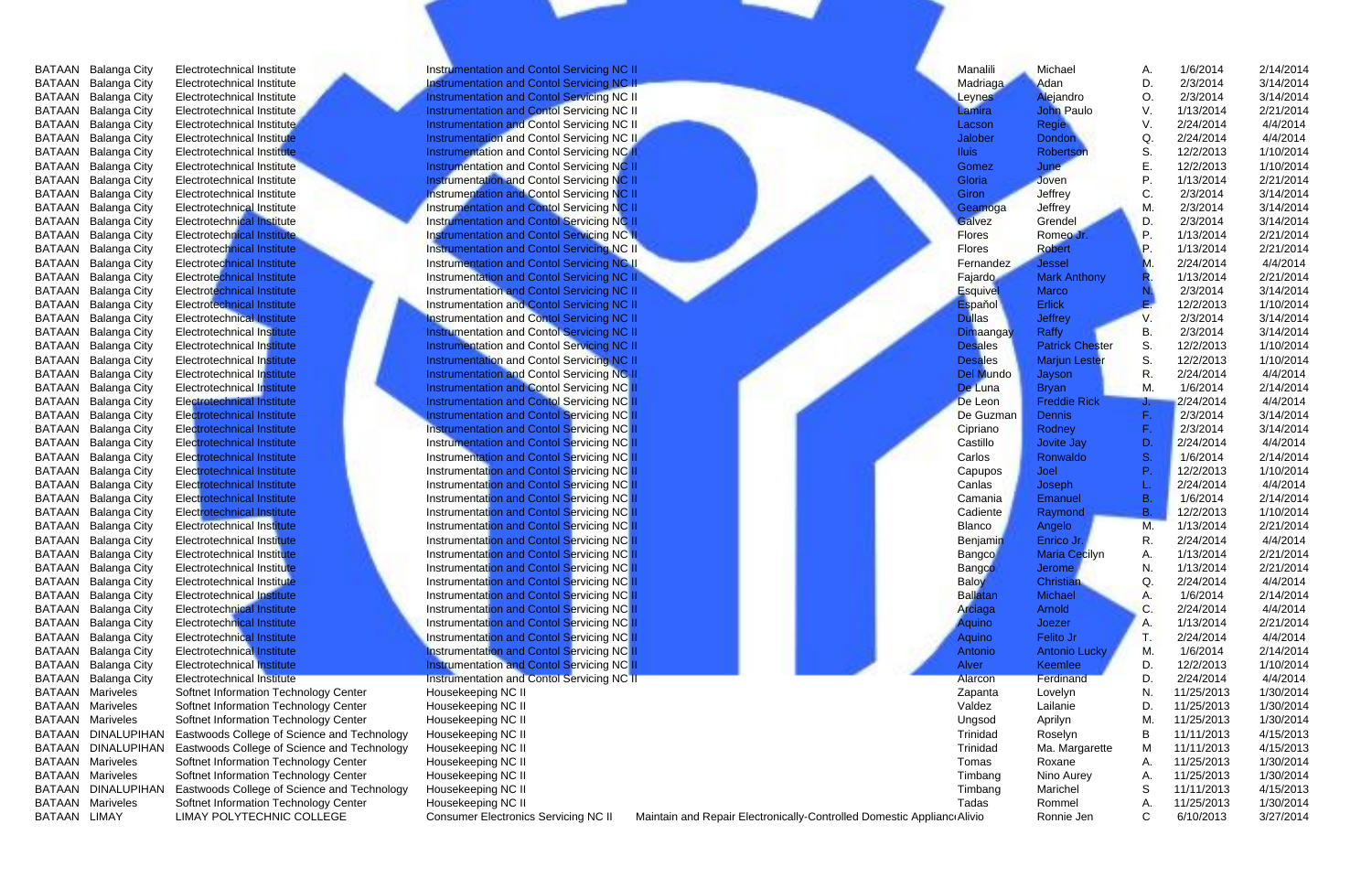| BATAAN        | LIMAY        | <b>LIMAY POLYTECHNIC COLLEGE</b> |
|---------------|--------------|----------------------------------|
| <b>BATAAN</b> | <b>LIMAY</b> | LIMAY POLYTECHNIC COLLEGE        |
| <b>BATAAN</b> | <b>LIMAY</b> | LIMAY POLYTECHNIC COLLEGE        |
| <b>BATAAN</b> | <b>LIMAY</b> | <b>LIMAY POLYTECHNIC COLLEGE</b> |
| <b>BATAAN</b> | <b>LIMAY</b> | <b>LIMAY POLYTECHNIC COLLEGE</b> |
| <b>BATAAN</b> | <b>LIMAY</b> | <b>LIMAY POLYTECHNIC COLLEGE</b> |
| <b>BATAAN</b> | <b>LIMAY</b> | <b>LIMAY POLYTECHNIC COLLEGE</b> |
| <b>BATAAN</b> | <b>LIMAY</b> | LIMAY POLYTECHNIC COLLEGE        |
| <b>BATAAN</b> | LIMAY        | <b>LIMAY POLYTECHNIC COLLEGE</b> |
| <b>BATAAN</b> | LIMAY        | LIMAY POLYTECHNIC COLLEGE        |
| <b>BATAAN</b> | LIMAY        | LIMAY POLYTECHNIC COLLEGE        |
| <b>BATAAN</b> | LIMAY        | <b>LIMAY POLYTECHNIC COLLEGE</b> |
| <b>BATAAN</b> | <b>LIMAY</b> | <b>LIMAY POLYTECHNIC COLLEGE</b> |
| <b>BATAAN</b> | <b>LIMAY</b> | <b>LIMAY POLYTECHNIC COLLEGE</b> |
| <b>BATAAN</b> | <b>LIMAY</b> | <b>LIMAY POLYTECHNIC COLLEGE</b> |
| <b>BATAAN</b> | <b>LIMAY</b> | <b>LIMAY POLYTECHNIC COLLEGE</b> |
| <b>BATAAN</b> | <b>LIMAY</b> | <b>LIMAY POLYTECHNIC COLLEGE</b> |
| <b>BATAAN</b> | <b>LIMAY</b> | <b>LIMAY POLYTECHNIC COLLEGE</b> |
| <b>BATAAN</b> | <b>LIMAY</b> | <b>LIMAY POLYTECHNIC COLLEGE</b> |
| <b>BATAAN</b> | <b>LIMAY</b> | <b>LIMAY POLYTECHNIC COLLEGE</b> |
| <b>BATAAN</b> | <b>LIMAY</b> | <b>LIMAY POLYTECHNIC COLLEGE</b> |
| <b>BATAAN</b> | <b>LIMAY</b> | <b>LIMAY POLYTECHNIC COLLEGE</b> |
| <b>BATAAN</b> | <b>LIMAY</b> | <b>LIMAY POLYTECHNIC COLLEGE</b> |
| <b>BATAAN</b> | <b>LIMAY</b> | <b>LIMAY POLYTECHNIC COLLEGE</b> |
| <b>BATAAN</b> | <b>LIMAY</b> | <b>LIMAY POLYTECHNIC COLLEGE</b> |
| <b>BATAAN</b> | <b>LIMAY</b> | <b>LIMAY POLYTECHNIC COLLEGE</b> |
| <b>BATAAN</b> | <b>LIMAY</b> | <b>LIMAY POLYTECHNIC COLLEGE</b> |
| <b>BATAAN</b> | <b>LIMAY</b> | <b>LIMAY POLYTECHNIC COLLEGE</b> |
| <b>BATAAN</b> | <b>LIMAY</b> | <b>LIMAY POLYTECHNIC COLLEGE</b> |
| <b>BATAAN</b> | <b>LIMAY</b> | <b>LIMAY POLYTECHNIC COLLEGE</b> |
| <b>BATAAN</b> | <b>LIMAY</b> | <b>LIMAY POLYTECHNIC COLLEGE</b> |
| <b>BATAAN</b> | <b>LIMAY</b> | LIMAY POLYTECHNIC COLLEGE        |
| <b>BATAAN</b> | <b>LIMAY</b> | <b>LIMAY POLYTECHNIC COLLEGE</b> |
| <b>BATAAN</b> | <b>LIMAY</b> | <b>LIMAY POLYTECHNIC COLLEGE</b> |
| <b>BATAAN</b> | <b>LIMAY</b> | <b>LIMAY POLYTECHNIC COLLEGE</b> |
| <b>BATAAN</b> | <b>LIMAY</b> | <b>LIMAY POLYTECHNIC COLLEGE</b> |
| BATAAN LIMAY  |              | <b>LIMAY POLYTECHNIC COLLEGE</b> |
| <b>BATAAN</b> | <b>LIMAY</b> | <b>LIMAY POLYTECHNIC COLLEGE</b> |
| <b>BATAAN</b> | <b>LIMAY</b> | <b>LIMAY POLYTECHNIC COLLEGE</b> |
| <b>BATAAN</b> | <b>LIMAY</b> | <b>LIMAY POLYTECHNIC COLLEGE</b> |
| <b>BATAAN</b> | <b>LIMAY</b> | <b>LIMAY POLYTECHNIC COLLEGE</b> |
| <b>BATAAN</b> | <b>LIMAY</b> | <b>LIMAY POLYTECHNIC COLLEGE</b> |
| <b>BATAAN</b> | <b>LIMAY</b> | <b>LIMAY POLYTECHNIC COLLEGE</b> |
| <b>BATAAN</b> | <b>LIMAY</b> | <b>LIMAY POLYTECHNIC COLLEGE</b> |
| <b>BATAAN</b> | <b>LIMAY</b> | <b>LIMAY POLYTECHNIC COLLEGE</b> |
| <b>BATAAN</b> | <b>LIMAY</b> | <b>LIMAY POLYTECHNIC COLLEGE</b> |
| <b>BATAAN</b> | <b>LIMAY</b> | <b>LIMAY POLYTECHNIC COLLEGE</b> |
| <b>BATAAN</b> | <b>LIMAY</b> | <b>LIMAY POLYTECHNIC COLLEGE</b> |
| <b>BATAAN</b> | <b>LIMAY</b> | <b>LIMAY POLYTECHNIC COLLEGE</b> |
| <b>BATAAN</b> | <b>LIMAY</b> | <b>LIMAY POLYTECHNIC COLLEGE</b> |
| <b>BATAAN</b> | <b>LIMAY</b> | LIMAY POLYTECHNIC COLLEGE        |
|               |              | LIMAY POLYTECHNIC COLLEGE        |
| <b>BATAAN</b> | <b>LIMAY</b> |                                  |
| <b>BATAAN</b> | <b>LIMAY</b> | LIMAY POLYTECHNIC COLLEGE        |
| <b>BATAAN</b> | <b>LIMAY</b> | LIMAY POLYTECHNIC COLLEGE        |
| <b>BATAAN</b> | <b>LIMAY</b> | LIMAY POLYTECHNIC COLLEGE        |

BATAAN LIMAY LIMAY POLYTECHNIC COLLEGE Consumer Electronics Servicing NC II Maintain and Repair Electronically-Controlled Domestic Applianc Alunan Jomar M 6/10/2013 3/27/2014<br>BATAAN LIMAY LIMAY POLYTECHNIC COLLEGE Consumer BATAAN LIMAY LIMAY POLYTECHNIC COLLEGE Consumer Electronics Servicing NC II Maintain and Repair Electronically-Controlled Domestic Appliance Alunan Jomar M 6/10/2013 3/27/2014<br>BATAAN LIMAY LIMAY POLYTECHNIC COLLEGE Consume EXTAAN LIMAY AND LIMAY POLYTECHNIC COLLEGE Consumer Electronics Servicing NC II Maintain and Repair Electronically-Controlled Domestic Appliance Alunan Jomar M 6/10/2013 3/27/2014<br>BATAAN LIMAY LIMAY POLYTECHNIC COLLEGE Con EXECTRIC COLLEGE CONSULT CONSULT CONSULT CONSULT CONSULT CONSULT CONSULT CONSULT CONSULT CONSULT CONSULT CONSULT CONSULT CONSULT CONSULT CONSULT CONSULT CONSULT CONSULT CONSULT CONSULT CONSULT CONSULT CONSULT CONSULT CONSU 1991 BATAAN LIMAY POLYTECHNIC COLLEGE Consumer Electronics Servicing NC II Maintain and Repair Electronically-Controlled Domestic Appliance Andicoy Novie Kay B 6/10/2013 3/27/2014<br>
BATAAN LIMAY ANNAN LIMAY POLYTECHNIC COLL EMAY EUMAY POLYTECHNIC COLLEGE Consumer Electronics Servicing NC II Maintain and Repair Electronically-Controlled Domestic Appliance Andicoy Rovie Kay B 6/10/2013 3/27/2014<br>
BATAAN LIMAY POLYTECHNIC COLLEGE Consumer Electr EMAY ELIMAY POLYTECHNIC COLLEGE Consumer Electronics Servicing NC II Maintain and Repair Electronically-Controlled Domestic Appliance Appliance Appliance Martial and Repair Electronically-Controlled Domestic Appliance Appl EMAY EUMAY POLYTECHNIC COLLEGE Consumer Electronics Servicing NC II Maintain and Repair Electronically-Controlled Domestic Appliance Articles<br>
BATAAN LIMAY ANDEVITECHNIC COLLEGE Consumer Electronics Servicing NC II Maintai EMAY EUMAY POLYTECHNIC COLLEGE Consumer Electronics Servicing NC II Maintain and Repair Electronically-Controlled Domestic Appliance Avila<br>
BATAAN LIMAY AND EUMAY POLYTECHNIC COLLEGE Consumer Electronics Servicing NC II Ma EMAY EUMAY POLYTECHNIC COLLEGE Consumer Electronics Servicing NC II Maintain and Repair Electronically-Controlled Domestic Appliance Bagtas Peter John Casset (Appliance Marc And The Consumer Electronics Servicing NC II Mai EMAY EUMAY POLYTECHNIC COLLEGE Consumer Electronics Servicing NC II Maintain and Repair Electronically-Controlled Domestic Appliance Balmaceda<br>
BATAAN LIMAY ANDEVITECHNIC COLLEGE Consumer Electronics Servicing NC II Mainta EMAY EMAY POLYTECHNIC COLLEGE Consumer Electronics Servicing NC II Maintain and Repair Electronically-Controlled Domestic Appliance Bancaflor Kurt Mitchell T 6/10/2013 3/27/2014<br>
BATAAN LIMAY POLYTECHNIC COLLEGE Consumer E EMAN LIMAY POLYTECHNIC COLLEGE Consumer Electronics Servicing NC II Maintain and Repair Electronically-Controlled Domestic Appliance Bolante Memini and Repair Electronically-Controlled Domestic Appliance Bolante Memini and EMAY EMAY POLYTECHNIC COLLEGE Consumer Electronics Servicing NC II Maintain and Repair Electronically-Controlled Domestic Appliance Dandoc Marc Jendy Maintain Consumer Electronics Servicing NC II Maintain and Repair Electr EMAY EMAY POLYTECHNIC COLLEGE Consumer Electronics Servicing NC II Maintain and Repair Electronically-Controlled Domestic Appliance Careon Christian<br>
BATAAN LIMAY POLYTECHNIC COLLEGE Consumer Electronics Servicing NC II Ma EMAY EMAY POLYTECHNIC COLLEGE Consumer Electronics Servicing NC II Maintain and Repair Electronically-Controlled Domestic Applianc Castillo Armel<br>
BATAAN LIMAY POLYTECHNIC COLLEGE Consumer Electronics Servicing NC II Maint EMAY EMAY POLYTECHNIC COLLEGE Consumer Electronics Servicing NC II Maintain and Repair Electronically-Controlled Domestic Appliance Collective Consumer Servicing NC II Maintain and Repair Electronically-Controlled Domestic EMAN LIMAY POLYTECHNIC COLLEGE Consumer Electronics Servicing NC II Maintain and Repair Electronically-Controlled Domestic Appliance Dustric Custodio John LIMAY LIMAY POLYTECHNIC COLLEGE Consumer Electronics Servicing NC I EMAN LIMAY POLYTECHNIC COLLEGE Consumer Electronics Servicing NC II Maintain and Repair Electronically-Controlled Domestic Appliance David Rhoi<br>
BATAAN LIMAY ANDEVITECHNIC COLLEGE Consumer Electronics Servicing NC II Maint EMAY LIMAY POLYTECHNIC COLLEGE Consumer Electronics Servicing NC II Maintain and Repair Electronically-Controlled Domestic Appliance Dela Cruz Frollan and Repair And LIMAY POLYTECHNIC COLLEGE Consumer Electronics Servicing EMAY EUMAY POLYTECHNIC COLLEGE Consumer Electronics Servicing NC II Maintain and Repair Electronically-Controlled Domestic Appliance Dela Cruz Jerico CONSULTECHNIC COLLEGE Consumer Electronics Servicing NC II Maintain and EXTAAN LIMAY POLYTECHNIC COLLEGE Consumer Electronics Servicing NC II Maintain and Repair Electronically-Controlled Domestic Appliance Dela Cruz Mary Joie B 6/10/2013 3/27/2014<br>
BATAAN LIMAY POLYTECHNIC COLLEGE Consumer El EMAY EUMAY POLYTECHNIC COLLEGE Consumer Electronics Servicing NC II Maintain and Repair Electronically-Controlled Domestic Appliance Electronically Consumer Electronically Consumer Electronically Controlled Domestic Applia EMAY EUMAY POLYTECHNIC COLLEGE Consumer Electronics Servicing NC II Maintain and Repair Electronically-Controlled Domestic Appliance Evado John Angelo C 6/10/2013 3/27/2014<br>
BATAAN LIMAY POLYTECHNIC COLLEGE Consumer Electr EMAY POLYTECHNIC COLLEGE Consumer Electronics Servicing NC II Maintain and Repair Electronically-Controlled Domestic Appliance Evalatosa<br>
BATAAN LIMAY POLYTECHNIC COLLEGE Consumer Electronics Servicing NC II Maintain and R EMAY POLYTECHNIC COLLEGE Consumer Electronics Servicing NC II Maintain and Repair Electronically-Controlled Domestic Appliance Gadi<br>
BATAAN LIMAY POLYTECHNIC COLLEGE Consumer Electronics Servicing NC II Maintain and Repair EMAY POLYTECHNIC COLLEGE Consumer Electronics Servicing NC II Maintain and Repair Electronically-Controlled Domestic Appliance García Shane Rowie Development Consumer Electronics Servicing NC II Maintain and Repair Electro EMAY POLYTECHNIC COLLEGE Consumer Electronics Servicing NC II Maintain and Repair Electronically-Controlled Domestic Appliance Gonzales John Ivan F 6/10/2013 3/27/2014<br>
BATAAN LIMAY POLYTECHNIC COLLEGE Consumer Electronics EMAY POLYTECHNIC COLLEGE Consumer Electronics Servicing NC II Maintain and Repair Electronically-Controlled Domestic Appliance Limater and Michael Energy (Alexander Consumer Electronics Servicing NC II Maintain and Repair EMAY ELIMAY POLYTECHNIC COLLEGE Consumer Electronics Servicing NC II Maintain and Repair Electronically-Controlled Domestic Appliance Laurente<br>
BATAAN LIMAY ANDEVITECHNIC COLLEGE Consumer Electronics Servicing NC II Mainta EMAY POLYTECHNIC COLLEGE Consumer Electronics Servicing NC II Maintain and Repair Electronically-Controlled Domestic Appliance Lauzon<br>
BATAAN LIMAY AND LIMAY POLYTECHNIC COLLEGE Consumer Electronics Servicing NC II Maintai EMAY POLYTECHNIC COLLEGE Consumer Electronics Servicing NC II Maintain and Repair Electronically-Controlled Domestic Appliance Maintain Depez<br>
BATAAN LIMAY POLYTECHNIC COLLEGE Consumer Electronics Servicing NC II Maintain EMAY POLYTECHNIC COLLEGE Consumer Electronics Servicing NC II Maintain and Repair Electronically-Controlled Domestic Appliance Manidlawon<br>
BATAAN LIMAY POLYTECHNIC COLLEGE Consumer Electronics Servicing NC II Maintain and EMAY POLYTECHNIC COLLEGE Consumer Electronics Servicing NC II Maintain and Repair Electronically-Controlled Domestic Appliance Markow Regie Mathemateur (MAY POLYTECHNIC COLLEGE Consumer Electronics Servicing NC II Maintain EMAY ELIMAY POLYTECHNIC COLLEGE Consumer Electronics Servicing NC II Maintain and Repair Electronically-Controlled Domestic Appliance Margune Teffrey (AND 1997/2014<br>
BATAAN LIMAY POLYTECHNIC COLLEGE Consumer Electronics Se EMAY EMAY POLYTECHNIC COLLEGE Consumer Electronics Servicing NC II Maintain and Repair Electronically-Controlled Domestic Appliance Manimim Rodoele M6/10/2013 3/27/2014<br>
BATAAN LIMAY POLYTECHNIC COLLEGE Consumer Electronic EMAN LIMAY POLYTECHNIC COLLEGE Consumer Electronics Servicing NC II Maintain and Repair Electronically-Controlled Domestic Appliance Marcelor and State of the GAMAN LIMAY POLYTECHNIC COLLEGE Consumer Electronics Servicing EMAN LIMAY POLYTECHNIC COLLEGE Consumer Electronics Servicing NC II Maintain and Repair Electronically-Controlled Domestic Appliance Materiano Meteriano Meteriano Meteriano (Appliance Materially Consumer Electronically Con EMAY LIMAY POLYTECHNIC COLLEGE Consumer Electronics Servicing NC II Maintain and Repair Electronically-Controlled Domestic Appliance Matorgo Kenneth Kim CONSULTATION LIMAY POLYTECHNIC COLLEGE Consumer Electronics Servicing EMAN LIMAY POLYTECHNIC COLLEGE Consumer Electronics Servicing NC II Maintain and Repair Electronically-Controlled Domestic Appliance Mendoza<br>
BATAAN LIMAY POLYTECHNIC COLLEGE Consumer Electronics Servicing NC II Maintain a EMAY EMAY POLYTECHNIC COLLEGE Consumer Electronics Servicing NC II Maintain and Repair Electronically-Controlled Domestic Appliance Mendoza<br>
BATAAN LIMAY POLYTECHNIC COLLEGE Consumer Electronics Servicing NC II Maintain an EMAY EMAY POLYTECHNIC COLLEGE Consumer Electronics Servicing NC II Maintain and Repair Electronically-Controlled Domestic Appliance Mendoza<br>
BATAAN LIMAY POLYTECHNIC COLLEGE Consumer Electronics Servicing NC II Maintain an EMAN LIMAY POLYTECHNIC COLLEGE Consumer Electronics Servicing NC II Maintain and Repair Electronically-Controlled Domestic Appliance Mustal<br>
BATAAN LIMAY POLYTECHNIC COLLEGE Consumer Electronics Servicing NC II Maintain an EMAN LIMAY POLYTECHNIC COLLEGE Consumer Electronics Servicing NC II Maintain and Repair Electronically-Controlled Domestic Applianc Montecalvo Melvin A 6/10/2013 3/27/2014<br>
BATAAN LIMAY POLYTECHNIC COLLEGE Consumer Electro EMAY EMAY POLYTECHNIC COLLEGE Consumer Electronics Servicing NC II Maintain and Repair Electronically-Controlled Domestic Appliance Montes<br>
BATAAN LIMAY AND POLYTECHNIC COLLEGE Consumer Electronics Servicing NC II Maintain EMAY EUMAY POLYTECHNIC COLLEGE Consumer Electronics Servicing NC II Maintain and Repair Electronically-Controlled Domestic Appliance Morales Jerico Servicing NC INSTANT LIMAY POLYTECHNIC COLLEGE Consumer Electronics Servic EMAY ELIMAY POLYTECHNIC COLLEGE Consumer Electronics Servicing NC II Maintain and Repair Electronically-Controlled Domestic Appliance Munar Michael Erbane N 6/10/2013 3/27/2014<br>
BATAAN LIMAY POLYTECHNIC COLLEGE Consumer El EXTAAN LIMAY POLYTECHNIC COLLEGE Consumer Electronics Servicing NC II Maintain and Repair Electronically-Controlled Domestic Appliance Nunex Mayon<br>
BATAAN LIMAY POLYTECHNIC COLLEGE Consumer Electronics Servicing NC II Main EMAY EUMAY POLYTECHNIC COLLEGE Consumer Electronics Servicing NC II Maintain and Repair Electronically-Controlled Domestic Applianc Nunog Mark Romiel Development Consumer Electronics Servicing NC II Maintain and Repair Ele EMAY EUMAY POLYTECHNIC COLLEGE Consumer Electronics Servicing NC II Maintain and Repair Electronically-Controlled Domestic Applianc Ofieza<br>
BATAAN LIMAY AND EUMAY POLYTECHNIC COLLEGE Consumer Electronics Servicing NC II Ma EMAY ELIMAY POLYTECHNIC COLLEGE Consumer Electronics Servicing NC II Maintain and Repair Electronically-Controlled Domestic Appliance Paelina Mark Allen<br>
BATAAN LIMAY ANDEVITECHNIC COLLEGE Consumer Electronics Servicing NC EMAY ELIMAY POLYTECHNIC COLLEGE Consumer Electronics Servicing NC II Maintain and Repair Electronically-Controlled Domestic Appliance Panglilinan<br>
BATAAN LIMAY ANNELYTECHNIC COLLEGE Consumer Electronics Servicing NC II Mai EMAY ELIMAY POLYTECHNIC COLLEGE Consumer Electronics Servicing NC II Maintain and Repair Electronically-Controlled Domestic Appliance Panglilinan Trebhall P 6/10/2013 3/27/2014<br>
BATAAN LIMAY POLYTECHNIC COLLEGE Consumer El EMAY EMAY POLYTECHNIC COLLEGE Consumer Electronics Servicing NC II Maintain and Repair Electronically-Controlled Domestic Appliance Perional Miracle Meridian (Consumer Electronics Servicing NC II Maintain and Repair Electr EXTAAN LIMAY LIMAY POLYTECHNIC COLLEGE Consumer Electronics Servicing NC II Maintain and Repair Electronically-Controlled Domestic Applianc Quicho<br>
BATAAN LIMAY POLYTECHNIC COLLEGE Consumer Electronics Servicing NC II Main

| Jomar                 | М            | 6/10/2013 | 3/27/2014 |
|-----------------------|--------------|-----------|-----------|
| Rovie Kay             | B            | 6/10/2013 | 3/27/2014 |
| <b>Jennifer</b>       | М            | 6/10/2013 | 3/27/2014 |
| <b>Julius</b>         | B            | 6/10/2013 | 3/27/2014 |
| <b>Jayvee King</b>    | G            | 6/10/2013 | 3/27/2014 |
| Peter John            | G            | 6/10/2013 | 3/27/2014 |
| James O'Neal          | G            | 6/10/2013 | 3/27/2014 |
| <b>Kurt Mitchell</b>  | Τ            | 6/10/2013 | 3/27/2014 |
| Hernan                | D            | 6/10/2013 | 3/27/2014 |
| Marc Jendy            | M            | 6/10/2013 | 3/27/2014 |
| Christian             | C            | 6/10/2013 | 3/27/2014 |
| Arnel                 | A            | 6/10/2013 | 3/27/2014 |
| <b>Kim Charles</b>    | M            | 6/10/2013 | 3/27/2014 |
| Jomar                 | $\mathsf{R}$ | 6/10/2013 | 3/27/2014 |
| Rhoi                  | Q            | 6/10/2013 | 3/27/2014 |
| Froilan               | D            | 6/10/2013 | 3/27/2014 |
| Jerico                | Ċ            | 6/10/2013 | 3/27/2014 |
| Mary Joie             | B            | 6/10/2013 | 3/27/2014 |
| <b>John Laurence</b>  | G            | 6/10/2013 | 3/27/2014 |
|                       | Ċ            |           | 3/27/2014 |
| <b>John Angelo</b>    |              | 6/10/2013 |           |
| <b>Alvin</b>          | DG           | 6/10/2013 | 3/27/2014 |
| <b>Michael</b>        | В            | 6/10/2013 | 3/27/2014 |
| <b>Shane Rowie</b>    | D            | 6/10/2013 | 3/27/2014 |
| John Ivan             | F            | 6/10/2013 | 3/27/2014 |
| Alexander             | G            | 6/10/2013 | 3/27/2014 |
| <b>Michelle</b>       | E            | 6/10/2013 | 3/27/2014 |
| <b>Melson</b>         | A            | 6/10/2013 | 3/27/2014 |
| <b>Redwin</b>         | A            | 6/10/2013 | 3/27/2014 |
| <b>Daniel</b>         | W            | 6/10/2013 | 3/27/2014 |
| Regie                 | M            | 6/10/2013 | 3/27/2014 |
| <b>Jeffrey</b>        | Y            | 6/10/2013 | 3/27/2014 |
| Rodoele               | M            | 6/10/2013 | 3/27/2014 |
| <b>Aldrich</b>        | L            | 6/10/2013 | 3/27/2014 |
| Joerren               | P            | 6/10/2013 | 3/27/2014 |
| <b>Kenneth Kim</b>    | G            | 6/10/2013 | 3/27/2014 |
| Glenard               | Н            | 6/10/2013 | 3/27/2014 |
| <b>Ivan Criz</b>      | G            | 6/10/2013 | 3/27/2014 |
| Rommel                | R            | 6/10/2013 | 3/27/2014 |
| Meschareth            | O            | 6/10/2013 | 3/27/2014 |
| <b>Melvin</b>         | A            | 6/10/2013 | 3/27/2014 |
| <b>Maureen</b>        | S            | 6/10/2013 | 3/27/2014 |
| Jerico                | S            | 6/10/2013 | 3/27/2014 |
| <b>Michael Erbane</b> | N            | 6/10/2013 | 3/27/2014 |
| Jayson                | M            | 6/10/2013 | 3/27/2014 |
| <b>Mark Romiel</b>    | D            | 6/10/2013 | 3/27/2014 |
| <b>Ariel</b>          | B            | 6/10/2013 | 3/27/2014 |
| <b>Mark Allen</b>     | N            | 6/10/2013 | 3/27/2014 |
| Daniel Jay            | M            | 6/10/2013 | 3/27/2014 |
| Trebmal               | P            | 6/10/2013 | 3/27/2014 |
| Mier Jhon             | С            | 6/10/2013 | 3/27/2014 |
| Angelo                | G            | 6/10/2013 | 3/27/2014 |
| Elven                 | M            | 6/10/2013 | 3/27/2014 |
|                       |              |           |           |
| Jasper Keith          | Г            | 6/10/2013 | 3/27/2014 |
| Kevin                 | L            | 6/10/2013 | 3/27/2014 |
| Rosilyn               | SJ           | 6/10/2013 | 3/27/2014 |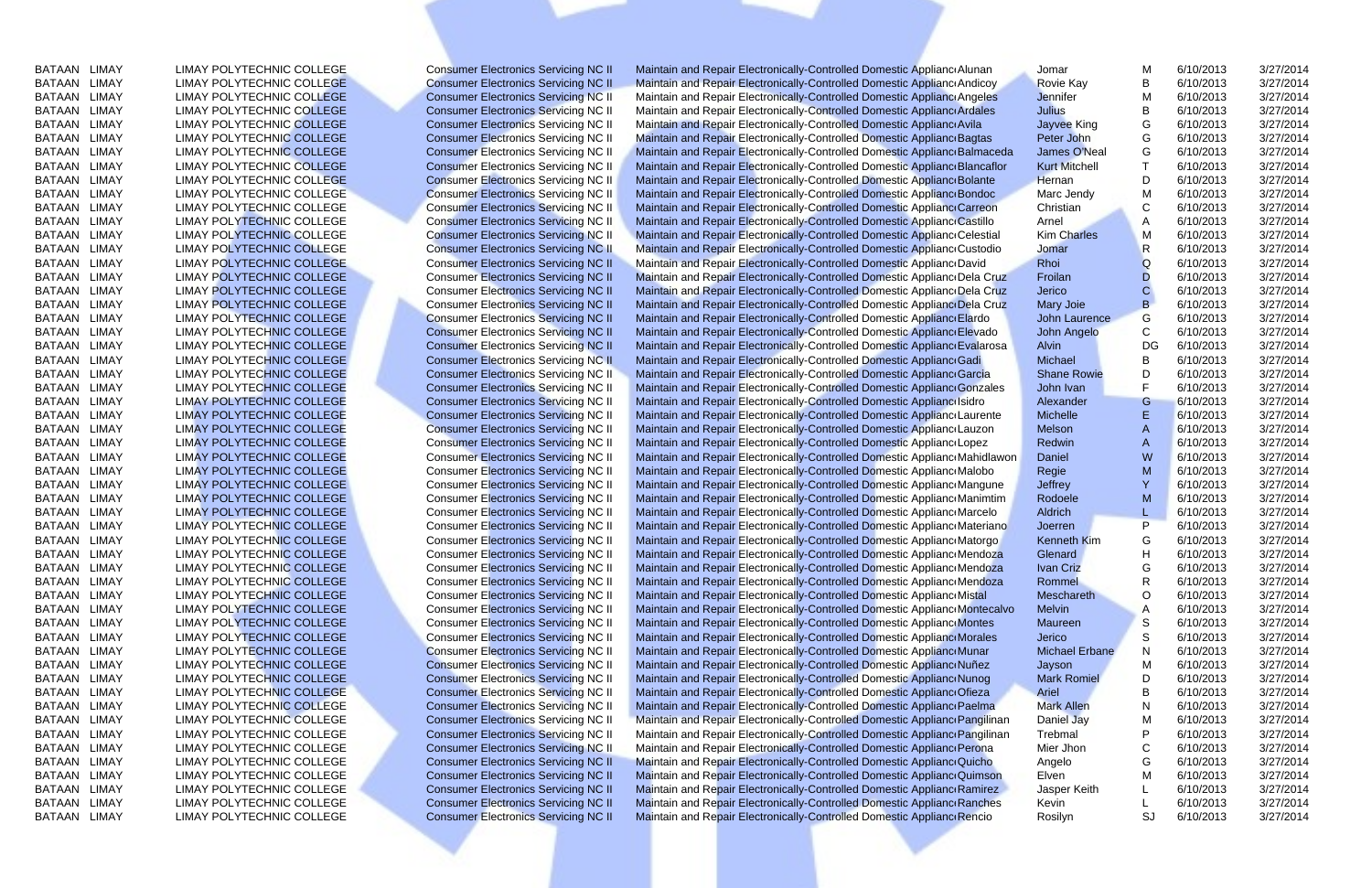BATAAN LIMAY<br>BATAAN LIMAY LIMAY POLYTECHNIC COLLEGE Consumer Electronics Servicing NC II Maintain and Repair Electronically-Controlled Domestic Applianc Robles Diane Rose DC 6/10/2013 3/27/2014<br>BATAAN LIMAY LIMAY POLYTECHN EXTAAN LIMAY LIMAY POLYTECHNIC COLLEGE Consumer Electronics Servicing NC II Maintain and Repair Electronically-Controlled Domestic Applianc Robles Diane Rose DC 6/10/2013 3/27/2014<br>BATAAN LIMAY LIMAY POLYTECHNIC COLLEGE Co EXTAAN LIMAY AND LIMAY POLYTECHNIC COLLEGE Consumer Electronics Servicing NC II Maintain and Repair Electronically-Controlled Domestic Applianc Robles Diane Rose DC 6/10/2013 3/27/2014<br>BATAAN LIMAY AND LIMAY POLYTECHNIC CO EXECTRIC COLLEGE CONSULT CONSULT CONSULT CONSULT CONSULT CONSULT CONSULT CONSULT CONSULT CONSULT CONSULT CONSULT CONSULT CONSULT CONSULT CONSULT CONSULT CONSULT CONSULT CONSULT CONSULT CONSULT CONSULT CONSULT CONSULT CONSU 1999 BATAAN LIMAY POLYTECHNIC COLLEGE Consumer Electronics Servicing NC II Maintain and Repair Electronically-Controlled Domestic Applianc Roje<br>BATAAN LIMAY LIMAY POLYTECHNIC COLLEGE Consumer Electronics Servicing NC II Ma EMAY EUMAY POLYTECHNIC COLLEGE Consumer Electronics Servicing NC II Maintain and Repair Electronically-Controlled Domestic Appliance Repair Polyton (MAY POLYTECHNIC COLLEGE Consumer Electronics Servicing NC II Maintain and EMAY EUMAY POLYTECHNIC COLLEGE Consumer Electronics Servicing NC II Maintain and Repair Electronically-Controlled Domestic Appliance Royals Errie Mathemate (Appliance Servicing NC II Maintain and Repair Electronically-Cont EMAY ELIMAY POLYTECHNIC COLLEGE Consumer Electronics Servicing NC II Maintain and Repair Electronically-Controlled Domestic Appliance Samson Jam Karlo Consumer Electronics Servicing NC II Maintain and Repair Electronically EMAY EUMAY POLYTECHNIC COLLEGE Consumer Electronics Servicing NC II Maintain and Repair Electronically-Controlled Domestic Appliance Sangalang Reyzen COLLEGE Consumer Electronics Servicing NC II Maintain and Repair Electro EMAY EUMAY POLYTECHNIC COLLEGE Consumer Electronics Servicing NC II Maintain and Repair Electronically-Controlled Domestic Appliance Standard Consumer Electronically-Controlled Domestic Appliance School and Repair Electron EMAY EMAY POLYTECHNIC COLLEGE Consumer Electronics Servicing NC II Maintain and Repair Electronically-Controlled Domestic Appliance Tabadero James Nathaniel States 6/10/2013 3/27/2014<br>
BATAAN LIMAY POLYTECHNIC COLLEGE Cons EMAY EMAY POLYTECHNIC COLLEGE Consumer Electronics Servicing NC II Maintain and Repair Electronically-Controlled Domestic Appliance Tabadero James Nathaniel States 1999<br>
BATAAN LIMAY ANNELYTECHNIC COLLEGE Consumer Electron EXTAAN LIMAY POLYTECHNIC COLLEGE Consumer Electronics Servicing NC II Maintain and Repair Electronically-Controlled Domestic Appliance Tanilon Bernard A 6/10/2013 3/27/2014<br>
BATAAN LIMAY POLYTECHNIC COLLEGE Consumer Electr

| BATAAN LIMAY |                         | LIMAY POLYTECHNIC COLLEGE                                      | <b>Consumer Electronics Servicing NC II</b> | Maintain and Repair Electronically-Controlled Domestic Applianc Robles    |                | Diane Rose             | DC           | 6/10/2013  | 3/27/2014 |
|--------------|-------------------------|----------------------------------------------------------------|---------------------------------------------|---------------------------------------------------------------------------|----------------|------------------------|--------------|------------|-----------|
| BATAAN LIMAY |                         | LIMAY POLYTECHNIC COLLEGE                                      | <b>Consumer Electronics Servicing NC II</b> | Maintain and Repair Electronically-Controlled Domestic Applianc Rojo      |                | Michael                |              | 6/10/2013  | 3/27/2014 |
| BATAAN LIMAY |                         | LIMAY POLYTECHNIC COLLEGE                                      | <b>Consumer Electronics Servicing NC II</b> | Maintain and Repair Electronically-Controlled Domestic Applianc Roxas     |                | <b>Ernie</b>           | M            | 6/10/2013  | 3/27/2014 |
| BATAAN LIMAY |                         | LIMAY POLYTECHNIC COLLEGE                                      | <b>Consumer Electronics Servicing NC II</b> | Maintain and Repair Electronically-Controlled Domestic Applianc Samson    |                | Jan Karlo              |              | 6/10/2013  | 3/27/2014 |
| BATAAN LIMAY |                         | <b>LIMAY POLYTECHNIC COLLEGE</b>                               | <b>Consumer Electronics Servicing NC II</b> | Maintain and Repair Electronically-Controlled Domestic Applianc Sangalang |                | Reyzen                 |              | 6/10/2013  | 3/27/2014 |
| BATAAN LIMAY |                         | LIMAY POLYTECHNIC COLLEGE                                      | <b>Consumer Electronics Servicing NC II</b> | Maintain and Repair Electronically-Controlled Domestic Applianc Santiago  |                | Jhonel                 |              | 6/10/2013  | 3/27/2014 |
| BATAAN LIMAY |                         | LIMAY POLYTECHNIC COLLEGE                                      | <b>Consumer Electronics Servicing NC II</b> | Maintain and Repair Electronically-Controlled Domestic Applianc Sicad     |                | <b>John Paulo</b>      | R            | 6/10/2013  | 3/27/2014 |
| BATAAN LIMAY |                         | LIMAY POLYTECHNIC COLLEGE                                      | <b>Consumer Electronics Servicing NC II</b> | Maintain and Repair Electronically-Controlled Domestic Applianc Tabadero  |                | <b>James Nathaniel</b> | S            | 6/10/2013  | 3/27/2014 |
| BATAAN LIMAY |                         | LIMAY POLYTECHNIC COLLEGE                                      | <b>Consumer Electronics Servicing NC II</b> | Maintain and Repair Electronically-Controlled Domestic Applianc Tanilon   |                | <b>Bernard</b>         |              | 6/10/2013  | 3/27/2014 |
| BATAAN LIMAY |                         | LIMAY POLYTECHNIC COLLEGE                                      | <b>Consumer Electronics Servicing NC II</b> | Maintain and Repair Electronically-Controlled Domestic Applianc Tiu       |                | Eugine                 | E            | 6/10/2013  | 3/27/2014 |
| BATAAN LIMAY |                         | LIMAY POLYTECHNIC COLLEGE                                      | <b>Consumer Electronics Servicing NC II</b> | Maintain and Repair Electronically-Controlled Domestic Applianc Torrejas  |                | Rodel                  | O            | 6/10/2013  | 3/27/2014 |
| BATAAN LIMAY |                         | LIMAY POLYTECHNIC COLLEGE                                      | <b>Consumer Electronics Servicing NC II</b> | Maintain and Repair Electronically-Controlled Domestic Applianc Tudayan   |                | May Ann                | P            | 6/10/2013  | 3/27/2014 |
| BATAAN LIMAY |                         | <b>LIMAY POLYTECHNIC COLLEGE</b>                               | <b>Consumer Electronics Servicing NC II</b> | Maintain and Repair Electronically-Controlled Domestic Applianc Tupos     |                | Raymund                | G            | 6/10/2013  | 3/27/2014 |
| BATAAN       | <b>DINALUPIHAN</b>      | Eastwoods College of Science and Technology                    | Housekeeping NC II                          |                                                                           | Sundian        | <b>Mhon Alvir</b>      | С            | 11/11/2013 | 4/15/2013 |
| BATAAN       | DINALUPIHAN             | <b>Eastwoods College of Science and Technology</b>             | Housekeeping NC II                          |                                                                           | Suba           | Jeremy Justine         |              | 11/11/2013 | 4/15/2013 |
|              |                         | BATAAN DINALUPIHAN Eastwoods College of Science and Technology | Housekeeping NC II                          |                                                                           | Soliman        | John Howard            |              | 11/11/2013 | 4/15/2013 |
|              |                         | BATAAN DINALUPIHAN Eastwoods College of Science and Technology | Housekeeping NC II                          |                                                                           | <b>Socias</b>  | Chelsie                |              | 11/11/2013 | 4/15/2013 |
|              |                         | BATAAN DINALUPIHAN Eastwoods College of Science and Technology | Housekeeping NC II                          |                                                                           | Sisno          | Monique                |              | 11/11/2013 | 4/15/2013 |
|              | BATAAN DINALUPIHAN      | <b>Eastwoods College of Science and Technology</b>             | Housekeeping NC II                          |                                                                           | Serrano        | Ronnie                 |              | 11/11/2013 | 4/15/2013 |
| BATAAN       | Mariveles               | Softnet Information Technology Center                          | Housekeeping NC II                          |                                                                           | Sena           | C-Jay                  | M.           | 11/25/2013 | 1/30/2014 |
| BATAAN       | DINALUPIHAN             | <b>Eastwoods College of Science and Technology</b>             | Housekeeping NC II                          |                                                                           | Sanga          | Justine Joy            | G            | 11/11/2013 | 4/15/2013 |
| BATAAN       | DINALUPIHAN             | <b>Eastwoods College of Science and Technology</b>             | Housekeeping NC II                          |                                                                           | Samson         | Abegail                |              | 11/11/2013 | 4/15/2013 |
|              |                         | BATAAN DINALUPIHAN Eastwoods College of Science and Technology | Housekeeping NC II                          |                                                                           | Sampang        | Kenneth                |              | 11/11/2013 | 4/15/2013 |
|              | BATAAN DINALUPIHAN      | <b>Eastwoods College of Science and Technology</b>             | Housekeeping NC II                          |                                                                           | Rojas          | <b>Rachelle Mae</b>    | P            | 11/11/2013 | 4/15/2013 |
|              | BATAAN Mariveles        | Softnet Information Technology Center                          | Housekeeping NC II                          |                                                                           | Reduca         | Rose Anne              | Β.           | 11/25/2013 | 1/30/2014 |
|              | <b>BATAAN Mariveles</b> | Softnet Information Technology Center                          | Housekeeping NC II                          |                                                                           | Rarama         | Leah                   | G.           | 11/25/2013 | 1/30/2014 |
|              | BATAAN DINALUPIHAN      | Eastwoods College of Science and Technology                    | Housekeeping NC II                          |                                                                           | Raguit         | Joel                   |              | 11/11/2013 | 4/15/2013 |
|              | BATAAN DINALUPIHAN      | <b>Eastwoods College of Science and Technology</b>             | Housekeeping NC II                          |                                                                           | Ponce          | <b>Colline Shane</b>   |              | 11/11/2013 | 4/15/2013 |
| BATAAN       | Mariveles               | Softnet Information Technology Center                          | Housekeeping NC II                          |                                                                           | Perpiñan       | Raymart                | C.           | 11/25/2013 | 1/30/2014 |
| BATAAN       | Mariveles               | Softnet Information Technology Center                          | Housekeeping NC II                          |                                                                           | Perio          | <b>Bernie</b>          |              | 11/25/2013 | 1/30/2014 |
|              | <b>BATAAN Mariveles</b> | Softnet Information Technology Center                          | Housekeeping NC II                          |                                                                           | Panes          | James Jerro            | M.           | 11/25/2013 | 1/30/2014 |
|              | BATAAN DINALUPIHAN      | Eastwoods College of Science and Technology                    | Housekeeping NC II                          |                                                                           | Ordillos       | Zam Karlou             |              | 11/11/2013 | 4/15/2013 |
|              | <b>BATAAN Mariveles</b> | Softnet Information Technology Center                          | Housekeeping NC II                          |                                                                           | Olinares       | Virnadette             | M.           | 11/25/2013 | 1/30/2014 |
|              | <b>BATAAN Mariveles</b> | Softnet Information Technology Center                          | Housekeeping NC II                          |                                                                           | Odon           | Joseph Bon             | S.           | 11/25/2013 | 1/30/2014 |
|              | BATAAN DINALUPIHAN      | Eastwoods College of Science and Technology                    | Housekeeping NC II                          |                                                                           | <b>Nalus</b>   | <b>Maria Lourdes</b>   | O            | 11/11/2013 | 4/15/2013 |
|              |                         | BATAAN DINALUPIHAN Eastwoods College of Science and Technology | Housekeeping NC II                          |                                                                           | <b>Morales</b> | Diana Mae              | $\mathsf{C}$ | 11/11/2013 | 4/15/2013 |
|              | BATAAN DINALUPIHAN      | <b>Eastwoods College of Science and Technology</b>             | Housekeeping NC II                          |                                                                           | Mendoza        | <b>Maricris</b>        |              | 11/11/2013 | 4/15/2013 |
|              | <b>BATAAN Mariveles</b> | Softnet Information Technology Center                          | Housekeeping NC II                          |                                                                           | <b>Mayores</b> | Joanne Rose            | U.           | 11/25/2013 | 1/30/2014 |
|              | <b>BATAAN Mariveles</b> | Softnet Information Technology Center                          | Housekeeping NC II                          |                                                                           | Masangkay      | <b>Kristine</b>        | V.           | 11/25/2013 | 1/30/2014 |
|              | BATAAN DINALUPIHAN      | Eastwoods College of Science and Technology                    | Housekeeping NC II                          |                                                                           | <b>Mariano</b> | Belleyn Ann            | M            | 11/11/2013 | 4/15/2013 |
|              | BATAAN DINALUPIHAN      | Eastwoods College of Science and Technology                    | Housekeeping NC II                          |                                                                           | <b>Maranan</b> | Aldwin                 | B            | 11/11/2013 | 4/15/2013 |
|              |                         | BATAAN DINALUPIHAN Eastwoods College of Science and Technology | <b>Housekeeping NC II</b>                   |                                                                           | Manuel         | Joan                   | A            | 11/11/2013 | 4/15/2013 |
|              | BATAAN DINALUPIHAN      | <b>Eastwoods College of Science and Technology</b>             | <b>Housekeeping NC II</b>                   |                                                                           | <b>Malit</b>   | <b>John Patrick</b>    | м            | 11/11/2013 | 4/15/2013 |
|              | BATAAN DINALUPIHAN      | Eastwoods College of Science and Technology                    | <b>Housekeeping NC II</b>                   |                                                                           | Maglangit      | <b>Simon Gabrielle</b> | S            | 11/11/2013 | 4/15/2013 |
|              | <b>BATAAN Mariveles</b> | Softnet Information Technology Center                          | Housekeeping NC II                          |                                                                           | Macasunod      | Catherine              | Р.           | 11/25/2013 | 1/30/2014 |
|              | <b>BATAAN Mariveles</b> | Softnet Information Technology Center                          | Housekeeping NC II                          |                                                                           | Macaspac       | <b>Czarina Joie</b>    | S.           | 11/25/2013 | 1/30/2014 |
|              | <b>BATAAN Mariveles</b> | Softnet Information Technology Center                          | Housekeeping NC II                          |                                                                           | Lungcay        | <b>Herchel</b>         | S.           | 11/25/2013 | 1/30/2014 |
|              | BATAAN DINALUPIHAN      | Eastwoods College of Science and Technology                    | Housekeeping NC II                          |                                                                           | Luistro        | Mark                   |              | 11/11/2013 | 4/15/2013 |
|              | <b>BATAAN Mariveles</b> | Softnet Information Technology Center                          | Housekeeping NC II                          |                                                                           | Lozano         | Elizer                 |              | 11/25/2013 | 1/30/2014 |
|              | <b>BATAAN Mariveles</b> | Softnet Information Technology Center                          | Housekeeping NC II                          |                                                                           | Loyola         | Cherizze Mae           |              | 11/25/2013 | 1/30/2014 |
|              | BATAAN DINALUPIHAN      | Eastwoods College of Science and Technology                    | Housekeeping NC II                          |                                                                           | Lintag         | Shiela                 |              | 11/11/2013 | 4/15/2013 |
|              |                         | BATAAN DINALUPIHAN Eastwoods College of Science and Technology | Housekeeping NC II                          |                                                                           | Leones         | Rose Ann               | D            | 11/11/2013 | 4/15/2013 |
|              |                         | BATAAN DINALUPIHAN Eastwoods College of Science and Technology | Housekeeping NC II                          |                                                                           | Lapuz          | John Gilbert           | M            | 11/11/2013 | 4/15/2013 |
|              |                         | BATAAN DINALUPIHAN Eastwoods College of Science and Technology | Housekeeping NC II                          |                                                                           | Lagman         | Carlo                  |              | 11/11/2013 | 4/15/2013 |
|              |                         | BATAAN DINALUPIHAN Eastwoods College of Science and Technology | Housekeeping NC II                          |                                                                           | Juanta         | Laiza                  | S            | 11/11/2013 | 4/15/2013 |
|              |                         |                                                                |                                             |                                                                           |                |                        |              |            |           |
|              |                         |                                                                |                                             |                                                                           |                |                        |              |            |           |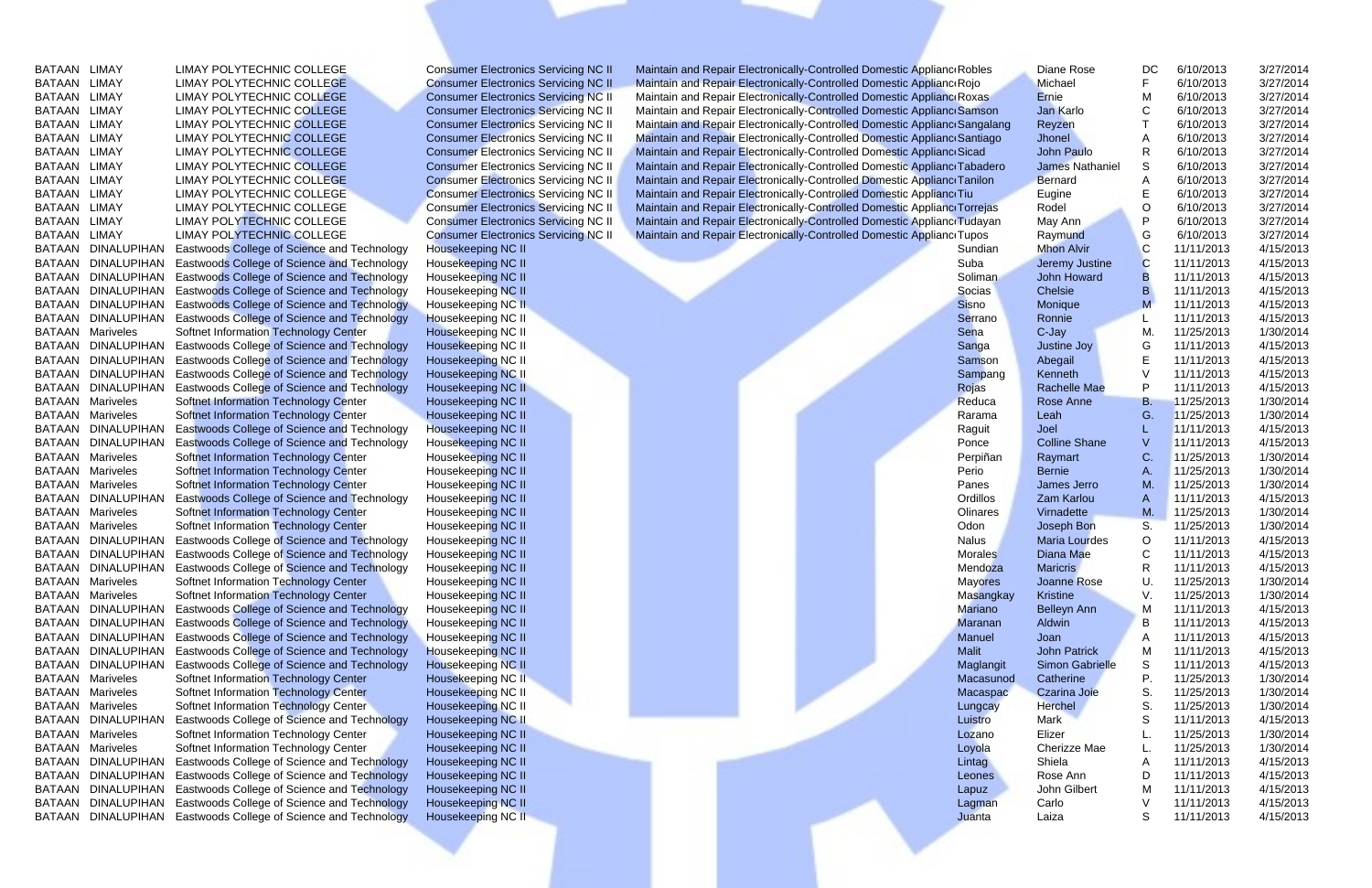|        | <b>BATAAN Mariveles</b><br>BATAAN DINALUPIHAN | Softnet Information Technology Center<br>Eastwoods College of Science and Technology | Housekeeping NC II                              |  | Goingco            | Christian John                  | D.      | 11/25/2013<br>11/11/2013 | 1/30/2014<br>4/15/2013 |  |
|--------|-----------------------------------------------|--------------------------------------------------------------------------------------|-------------------------------------------------|--|--------------------|---------------------------------|---------|--------------------------|------------------------|--|
|        | <b>BATAAN Mariveles</b>                       | Softnet Information Technology Center                                                | <b>Housekeeping NC II</b><br>Housekeeping NC II |  | Garcia<br>Gabriel  | April<br><b>Maria Christina</b> | В.      | 11/25/2013               | 1/30/2014              |  |
|        | BATAAN DINALUPIHAN                            | Eastwoods College of Science and Technology                                          | Housekeeping NC II                              |  | Francisco          | Rimar                           | S       | 11/11/2013               | 4/15/2013              |  |
|        | <b>BATAAN Mariveles</b>                       | Softnet Information Technology Center                                                | Housekeeping NC II                              |  | Francisco          | Angelica Pia An                 | R.      | 11/25/2013               | 1/30/2014              |  |
|        | BATAAN DINALUPIHAN                            | Eastwoods College of Science and Technology                                          | Housekeeping NC II                              |  | Fortin             | Alfreda                         |         | 11/11/2013               | 4/15/2013              |  |
|        | BATAAN DINALUPIHAN                            | Eastwoods College of Science and Technology                                          | Housekeeping NC II                              |  | Fabrigas           | Jas                             |         | 11/11/2013               | 4/15/2013              |  |
|        | <b>BATAAN Mariveles</b>                       | Softnet Information Technology Center                                                | Housekeeping NC II                              |  | Eslabon            | <b>Elvin Jay</b>                |         | 11/25/2013               | 1/30/2014              |  |
| BATAAN | Mariveles                                     | Softnet Information Technology Center                                                | Housekeeping NC II                              |  | Engeniero          | <b>Bryan</b>                    | В.      | 11/25/2013               | 1/30/2014              |  |
| BATAAN | Mariveles                                     | Softnet Information Technology Center                                                | <b>Housekeeping NC II</b>                       |  | <b>Dula</b>        | Gladys Mae                      |         | 11/25/2013               | 1/30/2014              |  |
| BATAAN | Mariveles                                     | Softnet Information Technology Center                                                | Housekeeping NC II                              |  | Domingo            | Charles Dhio                    | В.      | 11/25/2013               | 1/30/2014              |  |
| BATAAN | DINALUPIHAN                                   | Eastwoods College of Science and Technology                                          | Housekeeping NC II                              |  | <b>Dizon</b>       | Kenneth                         | A       | 11/11/2013               | 4/15/2013              |  |
|        | BATAAN DINALUPIHAN                            | Eastwoods College of Science and Technology                                          | Housekeeping NC II                              |  | Diwa               | <b>Marycris</b>                 | M       | 11/11/2013               | 4/15/2013              |  |
| BATAAN | Mariveles                                     | Softnet Information Technology Center                                                | <b>Housekeeping NC II</b>                       |  | Diola              | <b>Dulce Carliza</b>            | М       | 11/25/2013               | 1/30/2014              |  |
| BATAAN | Mariveles                                     | Softnet Information Technology Center                                                | Housekeeping NC II                              |  | Dimagan            | Angelica                        |         | 11/25/2013               | 1/30/2014              |  |
| BATAAN | <b>DINALUPIHAN</b>                            | Eastwoods College of Science and Technology                                          | Housekeeping NC II                              |  | <b>Diezmos</b>     | Joed                            |         | 11/11/2013               | 4/15/2013              |  |
| BATAAN | Mariveles                                     | Softnet Information Technology Center                                                | Housekeeping NC II                              |  | <b>Desoloc</b>     | <b>Tom Kervin</b>               |         | 11/25/2013               | 1/30/2014              |  |
| BATAAN | <b>DINALUPIHAN</b>                            | <b>Eastwoods College of Science and Technology</b>                                   | Housekeeping NC II                              |  | <b>Desiderio</b>   | Darrylen                        | G       | 11/11/2013               | 4/15/2013              |  |
| BATAAN | <b>DINALUPIHAN</b>                            | <b>Eastwoods College of Science and Technology</b>                                   | Housekeeping NC II                              |  | <b>Dela Cruz</b>   | <b>Wendel Sarah</b>             |         | 11/11/2013               | 4/15/2013              |  |
| BATAAN | Mariveles                                     | Softnet Information Technology Center                                                | Housekeeping NC II                              |  | <b>Dela Cruz</b>   | Mary Joy                        |         | 11/25/2013               | 1/30/2014              |  |
| BATAAN | <b>DINALUPIHAN</b>                            | Eastwoods College of Science and Technology                                          | Housekeeping NC II                              |  | Dela Cruz          | Geneva                          |         | 11/11/2013               | 4/15/2013              |  |
|        | BATAAN DINALUPIHAN                            | <b>Eastwoods College of Science and Technology</b>                                   | Housekeeping NC II                              |  | <b>Del Rosario</b> | Melvin                          |         | 11/11/2013               | 4/15/2013              |  |
|        | BATAAN DINALUPIHAN                            | <b>Eastwoods College of Science and Technology</b>                                   | Housekeeping NC II                              |  | De Robles III      | Alberto                         |         | 11/11/2013               | 4/15/2013              |  |
|        | BATAAN DINALUPIHAN                            | Eastwoods College of Science and Technology                                          | Housekeeping NC II                              |  | De Jesus           | Llana Andrea                    |         | 11/11/2013               | 4/15/2013              |  |
| BATAAN | Mariveles                                     | <b>Softnet Information Technology Center</b>                                         | Housekeeping NC II                              |  | Dalangin           | Nicole                          | S.      | 11/25/2013               | 1/30/2014              |  |
| BATAAN | DINALUPIHAN                                   | Eastwoods College of Science and Technology                                          | <b>Housekeeping NC II</b>                       |  | Dagun              | Keveen Joshua                   |         | 11/11/2013               | 4/15/2013              |  |
| BATAAN | Mariveles                                     | Softnet Information Technology Center                                                | Housekeeping NC II                              |  | Daez               | Ma. Gemared                     | А.      | 11/25/2013               | 1/30/2014              |  |
| BATAAN | DINALUPIHAN                                   | <b>Eastwoods College of Science and Technology</b>                                   | Housekeeping NC II                              |  | Cruz               | Peterson                        |         | 11/11/2013               | 4/15/2013              |  |
| BATAAN | Mariveles                                     | <b>Softnet Information Technology Center</b>                                         | Housekeeping NC II                              |  | Chang              | Ma. Angelica                    | D.      | 11/25/2013               | 1/30/2014              |  |
|        | BATAAN DINALUPIHAN                            | <b>Eastwoods College of Science and Technology</b>                                   | Housekeeping NC II                              |  | Cayabyab           | Arjay                           | D       | 11/11/2013               | 4/15/2013              |  |
|        | <b>BATAAN Mariveles</b>                       | <b>Softnet Information Technology Center</b>                                         | Housekeeping NC II                              |  | Castillo           | Angelo                          | G       | 11/25/2013               | 1/30/2014              |  |
|        | BATAAN DINALUPIHAN                            | <b>Eastwoods College of Science and Technology</b>                                   | Housekeeping NC II                              |  | Castañeda          | Jean Laiden                     | С       | 11/11/2013               | 4/15/2013              |  |
|        |                                               | BATAAN DINALUPIHAN Eastwoods College of Science and Technology                       | Housekeeping NC II                              |  | Casiquin           | <b>Eric James</b>               | E.      | 11/11/2013               | 4/15/2013              |  |
|        | BATAAN DINALUPIHAN                            | Eastwoods College of Science and Technology                                          | Housekeeping NC II                              |  | Carolino           | Daria Jane                      | С       | 11/11/2013               | 4/15/2013              |  |
|        | <b>BATAAN Mariveles</b>                       | Softnet Information Technology Center                                                | Housekeeping NC II                              |  | Cañete             | Grace                           | S.      | 11/25/2013               | 1/30/2014              |  |
|        | BATAAN DINALUPIHAN                            | Eastwoods College of Science and Technology                                          | Housekeeping NC II                              |  | Candelario         | Christopher Jayson              | $\circ$ | 11/11/2013               | 4/15/2013              |  |
|        | <b>BATAAN Mariveles</b>                       | Softnet Information Technology Center                                                | Housekeeping NC II                              |  | Camales            | <b>Melany</b>                   | В.      | 11/25/2013               | 1/30/2014              |  |
|        | BATAAN DINALUPIHAN                            | Eastwoods College of Science and Technology                                          | Housekeeping NC II                              |  | Calma              | Ma. Julie Ann                   |         | 11/11/2013               | 4/15/2013              |  |
|        | <b>BATAAN Mariveles</b>                       | Softnet Information Technology Center                                                | Housekeeping NC II                              |  | Cabfit             | <b>Resthea Lou</b>              | В.      | 11/25/2013               | 1/30/2014              |  |
|        | <b>BATAAN Mariveles</b>                       | Softnet Information Technology Center                                                | Housekeeping NC II                              |  | <b>Bondoc</b>      | Jhonalyn                        | D.      | 11/25/2013               | 1/30/2014              |  |
|        | BATAAN DINALUPIHAN                            | <b>Eastwoods College of Science and Technology</b>                                   | Housekeeping NC II                              |  | <b>Bernarte</b>    | Jhoson                          | P       | 11/11/2013               | 4/15/2013              |  |
|        | BATAAN DINALUPIHAN                            | <b>Eastwoods College of Science and Technology</b>                                   | Housekeeping NC II                              |  | <b>Bendo</b>       | Zaira Joy                       | D       | 11/11/2013               | 4/15/2013              |  |
|        | BATAAN DINALUPIHAN                            | Eastwoods College of Science and Technology                                          | <b>Housekeeping NC II</b>                       |  | <b>Ballaran</b>    | <b>Bryan Moore</b>              |         | 11/11/2013               | 4/15/2013              |  |
|        | BATAAN DINALUPIHAN                            | Eastwoods College of Science and Technology                                          | <b>Housekeeping NC II</b>                       |  | Bacani             | Dominador                       |         | 11/11/2013               | 4/15/2013              |  |
|        | <b>BATAAN Mariveles</b>                       | Softnet Information Technology Center                                                | Housekeeping NC II                              |  | Arellano           | Eden Rose                       | N.      | 11/25/2013               | 1/30/2014              |  |
|        | BATAAN DINALUPIHAN                            | <b>Eastwoods College of Science and Technology</b>                                   | Housekeeping NC II                              |  | Apostol            | Joseph                          |         | 11/11/2013               | 4/15/2013              |  |
|        | <b>BATAAN Mariveles</b>                       | Softnet Information Technology Center                                                | <b>Housekeeping NC II</b>                       |  | Antonio            | Juan Miguel                     | M.      | 11/25/2013               | 1/30/2014              |  |
|        | <b>BATAAN Mariveles</b>                       | Softnet Information Technology Center                                                | Housekeeping NC II                              |  | Amurao             | Tito                            | С       | 11/25/2013               | 1/30/2014              |  |
|        | <b>BATAAN Mariveles</b>                       | Softnet Information Technology Center                                                | Housekeeping NC II                              |  | <b>Alviz</b>       | John Paul                       | S.      | 11/25/2013               | 1/30/2014              |  |
| BATAAN | Mariveles                                     | Softnet Information Technology Center                                                | Housekeeping NC II                              |  | Alberca            | Gerardo Jr.                     | S.      | 11/25/2013               | 1/30/2014              |  |
| BATAAN | Mariveles                                     | Softnet Information Technology Center                                                | Housekeeping NC II                              |  | Academia           | Maria Perlie                    |         | 11/25/2013               | 1/30/2014              |  |
| BATAAN | DINALUPIHAN                                   | Eastwoods College of Science and Technology                                          | <b>Health Care Services NC II</b>               |  | <b>Talavera</b>    | Celerina                        |         | 11/11/2013               | 4/15/2014              |  |
| BATAAN |                                               | DINALUPIHAN Eastwoods College of Science and Technology                              | <b>Health Care Services NC II</b>               |  | Singian            | Joy                             |         | 11/11/2013               | 4/15/2014              |  |
|        |                                               | BATAAN DINALUPIHAN Eastwoods College of Science and Technology                       | <b>Health Care Services NC II</b>               |  | Rivera             | Danica                          |         | 11/11/2013               | 4/15/2014              |  |
|        |                                               | BATAAN DINALUPIHAN Eastwoods College of Science and Technology                       | <b>Health Care Services NC II</b>               |  | <b>Reyes</b>       | Raechell                        |         | 11/11/2013               | 4/15/2014              |  |
|        |                                               |                                                                                      |                                                 |  |                    |                                 |         |                          |                        |  |
|        |                                               |                                                                                      |                                                 |  |                    |                                 |         |                          |                        |  |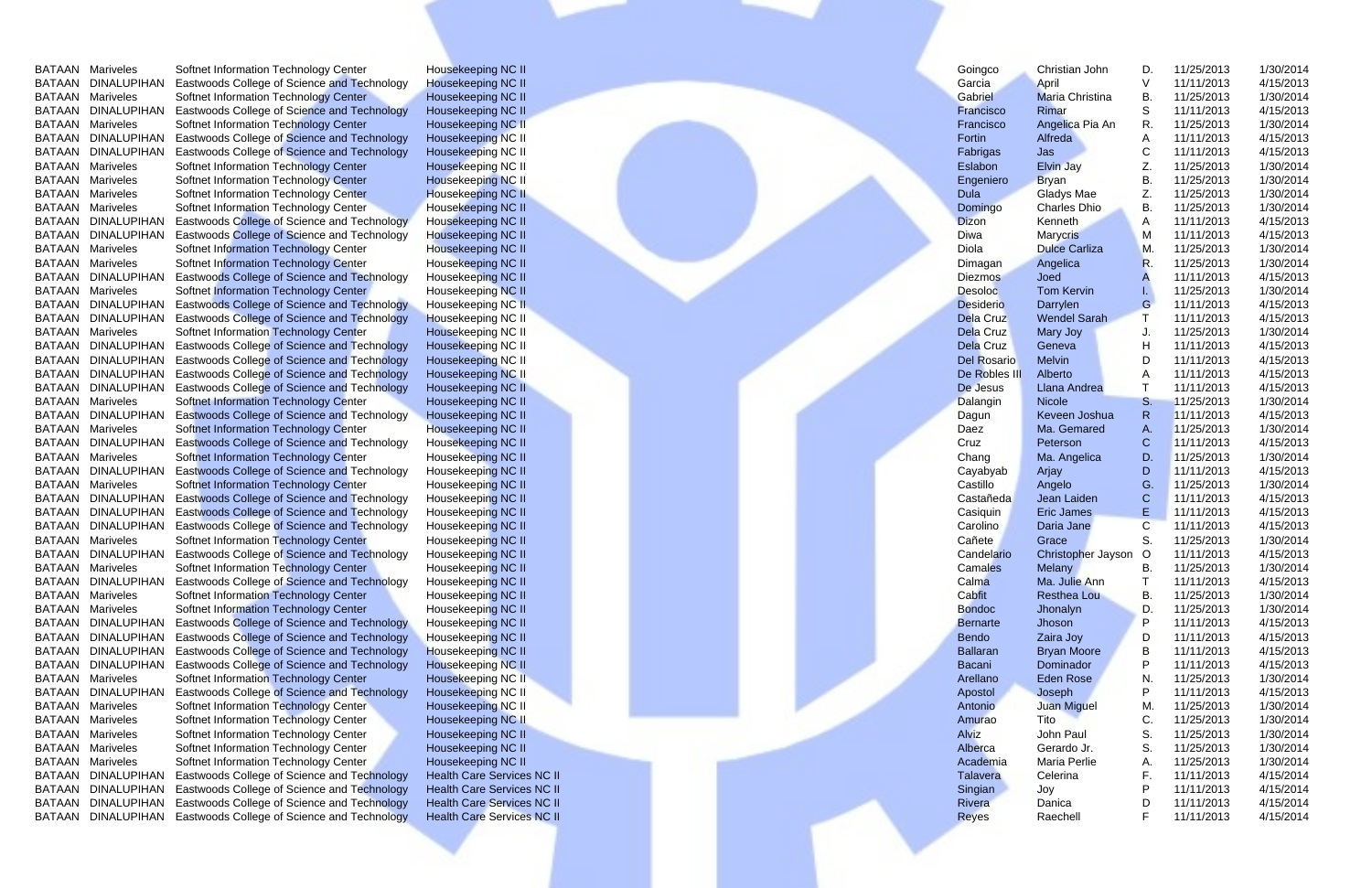BATAAN DINALUPIHAN Eastwoods College of Science and Technology Health Care Services NC II Ponce Lyndon G 11/11/2013 4/15/2014<br>BATAAN DINALUPIHAN Eastwoods College of Science and Technology Health Care Services NC II Morale BATAAN DINALUPIHAN Eastwoods College of Science and Technology Health Care Services NC II Morales Liezel M. 11/11/2013 4/15/2014 BATAAN DINALUPIHAN Eastwoods College of Science and Technology Health Care Services NC II Mercado Chelsie L 11/11/2013 4/15/2014 BATAAN DINALUPIHAN Eastwoods College of Science and Technology Health Care Services NC II Mendoza Mary Ann Rose I 11/11/2013 4/15/2014 BATAAN DINALUPIHAN Eastwoods College of Science and Technology Health Care Services NC II Manalansan Jezery R 11/11/2013 4/15/2014 EXTAAN DINALUPIHAN Eastwoods College of Science and Technology Health Care Services NC II Morales Liezel M. 11/11/2013 4/15/2014<br>
BATAAN DINALUPIHAN Eastwoods College of Science and Technology Health Care Services NC II Me EXTAAN DINALUPIHAN Eastwoods College of Science and Technology Health Care Services NC II Mercado Chelsie L. 11/11/2013 4/15/2014<br>
BATAAN DINALUPIHAN Eastwoods College of Science and Technology Health Care Services NC II M EXTAAN DINALUPIHAN Eastwoods College of Science and Technology Health Care Services NC II Manalansan Jezery Research Manalansa Jezery Research Manalansa Jezery Research Manalansa Jezery Research Manalansa Jezery Research M EXTAAN DINALUPIHAN Eastwoods College of Science and Technology Health Care Services NC II Malalansan Jezery R. 11/11/2013 4/15/2014<br>
BATAAN DINALUPIHAN Eastwoods College of Science and Technology Health Care Services NC II EXTAAN DINALUPIHAN Eastwoods College of Science and Technology Health Care Services NC II Macaspac Floraida A. 11/11/2013 4/15/2014<br>
BATAAN DINALUPIHAN Eastwoods College of Science and Technology Health Care Services NC II EXTAAN DINALUPIHAN Eastwoods College of Science and Technology Health Care Services NC II Hizon and Technology Health Care Services NC II Hizon and Technology Health Care Services NC II Hizon and Technology Health Care Ser EXTAAN DINALUPIHAN Eastwoods College of Science and Technology Health Care Services NC II Care and Technology Health Care Services NC II<br>
BATAAN DINALUPIHAN Eastwoods College of Science and Technology Health Care Services EXTAAN DINALUPIHAN Eastwoods College of Science and Technology Health Care Services NC II<br>
BATAAN DINALUPIHAN Eastwoods College of Science and Technology Health Care Services NC II<br>
BATAAN DINALUPIHAN Eastwoods College of EXTAAN DINALUPIHAN Eastwoods College of Science and Technology Health Care Services NC II<br>
BATAAN DINALUPIHAN Eastwoods College of Science and Technology Health Care Services NC II BATAAN DINALUPIHAN Eastwoods College of S EXTAAN DINALUPIHAN Eastwoods College of Science and Technology Health Care Services NC II<br>
BATAAN DINALUPIHAN Eastwoods College of Science and Technology Health Care Services NC II<br>
BATAAN LIMAY POLYTECHNIC COLLEGE Health EXTAAN DINALUPIHAN Eastwoods College of Science and Technology Health Care Services NC II<br>
BATAAN LIMAY POLYTECHNIC COLLEGE Health Care Services NC II Perform Body Massage MARIAN LIMAY POLYTECHNIC COLLEGE Health Care Servi EXTAAN LIMAY POLYTECHNIC COLLEGE Health Care Services NC II Perform Body Massage Manual College of Science and Technology Health Care Services NC II Perform Body Massage Health Care Services NC II Perform Body Massage Vale EXTAAN LIMAY LIMAY POLYTECHNIC COLLEGE Health Care Services NC II Perform Body Massage Warra Mayette Perform Body Massage Mana Rose Perform Body Massage Mana Rose Perform Body Massage Health Care Services NC II Perform Bod EMAN LIMAY POLYTECHNIC COLLEGE Health Care Services NC II Perform Body Massage Warrant LIMAY POLYTECHNIC COLLEGE Health Care Services NC II Perform Body Massage Versaga Anna Rose P 6/10/2013 3/27/2014<br>
BATAAN LIMAY POLYTEC EMAN LIMAY POLYTECHNIC COLLEGE Health Care Services NC II Perform Body Massage Valerio Teddymar P 6/10/2013 3/27/2014<br>
BATAAN LIMAY POLYTECHNIC COLLEGE Health Care Services NC II Perform Body Massage Valerio Teddymar B 6/1 EMAN LIMAY POLYTECHNIC COLLEGE Health Care Services NC II Perform Body Massage Martanan LIMAY POLYTECHNIC COLLEGE Health Care Services NC II Perform Body Massage Tato and the services NC II Perform Body Massage Tato and th EMAN LIMAY POLYTECHNIC COLLEGE Health Care Services NC II Perform Body Massage Tuyor Lyka New Services NC II Perform Body Massage Tuyor Lyka New Services NC II Perform Body Massage Tuyor Lyka New Services NC II Perform Bod EMAN LIMAY POLYTECHNIC COLLEGE Health Care Services NC II Perform Body Massage BATAAN LIMAY POLYTECHNIC COLLEGE Health Care Services NC II Perform Body Massage Torreverde Christopher John 6/10/2013 3/27/2014<br>
BATAAN LIMAY EMAN LIMAY POLYTECHNIC COLLEGE Health Care Services NC II Perform Body Massage TRAN LIMAY POLYTECHNIC COLLEGE Health Care Services NC II Perform Body Massage TRAN LIMAY POLYTECHNIC COLLEGE Health Care Services NC II Perfor EMAN LIMAY POLYTECHNIC COLLEGE Health Care Services NC II Perform Body Massage Tarty and Development and the services NC II Perform Body Massage Tarty and the Services NC II Perform Body Massage Tarty and the Services NC I EMAN LIMAY POLYTECHNIC COLLEGE Health Care Services NC II Perform Body Massage Tabangay Jonalyn EMAY POLYTECHNIC COLLEGE Health Care Services NC II Perform Body Massage Sibson Limated and Sources NC II Perform Body Massage EMAN LIMAY POLYTECHNIC COLLEGE Health Care Services NC II Perform Body Massage Services NC II Perform Body Massage Services NC II Perform Body Massage Services NC II Perform Body Massage Services NC II Perform Body Massage EMAN LIMAY POLYTECHNIC COLLEGE Health Care Services NC II Perform Body Massage Sision Collection Collection Collection Collection Collection Collection Collection Collection Collection Collection Collection Collection Coll EMAN LIMAY POLYTECHNIC COLLEGE Health Care Services NC II Perform Body Massage Sharta Collection Collection Collection Collection Collection Collection Collection Collection Collection Collection Collection Collection Coll EMAN LIMAY POLYTECHNIC COLLEGE Health Care Services NC II Perform Body Massage Santillan Care Services NC II Perform Body Massage Santillan Care Services NC II Perform Body Massage Santillan Care Services NC II Perform Bod BATAAN LIMAY LIMAY POLYTECHNIC COLLEGE Health Care Services NC II Perform Body Massage Services NC II Perform Body Massage Services NC II Perform Body Massage Services NC II Perform Body Massage Sanction (College Health EMAY LIMAY POLYTECHNIC COLLEGE Health Care Services NC II Perform Body Massage Sacro Juliet B 6/10/2013 3/27/2014<br>
BATAAN LIMAY POLYTECHNIC COLLEGE Health Care Services NC II Perform Body Massage San Juan B 6/10/2013 3/27/ EXTAAN LIMAY POLYTECHNIC COLLEGE Health Care Services NC II Perform Body Massage San Agustin Collection Collection Collection Collection Collection Collection Collection Collection Collection Collection Collection Collecti EXTAAN LIMAY POLYTECHNIC COLLEGE Health Care Services NC II Perform Body Massage Sam Juan and May Ann Band May America Services NC II Perform Body Massage Sam Juan Rose America No. 2012<br>
BATAAN LIMAY POLYTECHNIC COLLEGE He EMAY LIMAY POLYTECHNIC COLLEGE Health Care Services NC II Perform Body Massage SATAAN LIMAY Ann LIMAY POLYTECHNIC COLLEGE Health Care Services NC II Perform Body Massage SATAAN LIMAY POLYTECHNIC COLLEGE Health Care Service EXTAAN LIMAY ELIMAY POLYTECHNIC COLLEGE Health Care Services NC II Perform Body Massage States NC II Perform Body Massage States NC II Perform Body Massage States NC II Perform Body Massage States NC II Perform Body Massag EXTAAN LIMAY LIMAY POLYTECHNIC COLLEGE Health Care Services NC II Perform Body Massage SATAAN LIMAY POLYTECHNIC COLLEGE Health Care Services NC II Perform Body Massage SATAAN LIMAY POLYTECHNIC COLLEGE Health Care Services EMAN LIMAY POLYTECHNIC COLLEGE Health Care Services NC II Perform Body Massage RATAAN LIMAY POLYTECHNIC COLLEGE Health Care Services NC II Perform Body Massage RATAAN LIMAY POLYTECHNIC COLLEGE Health Care Services NC II Pe EMAN LIMAY POLYTECHNIC COLLEGE Health Care Services NC II Perform Body Massage RATAAN LIMAY POLYTECHNIC COLLEGE Health Care Services NC II Perform Body Massage RATAAN LIMAY POLYTECHNIC COLLEGE Health Care Services NC II Pe EXTAAN LIMAY EMAY POLYTECHNIC COLLEGE Health Care Services NC II Perform Body Massage Molina Jirah LIMAY POLYTECHNIC COLLEGE Health Care Services NC II Perform Body Massage Molina Jirah Jirah Jirah Jirah Jirah Jirah Jirah EXTAAN LIMAY EMAY POLYTECHNIC COLLEGE Health Care Services NC II Perform Body Massage Partaman Jirah Jirah Jirah Jirah Jirah Jirah Jirah Jirah Jirah Jirah Jirah Jirah Jirah Jirah Jirah Jirah Jirah Jirah Jirah Jirah Jirah J EXTAAN LIMAY LIMAY POLYTECHNIC COLLEGE Health Care Services NC II Perform Body Massage Math Care Services NC II<br>
BATAAN LIMAY POLYTECHNIC COLLEGE Health Care Services NC II Perform Body Massage Manuscular Merlyn Scalar Mer EMAN LIMAY POLYTECHNIC COLLEGE Health Care Services NC II Perform Body Massage Mores Chester Anne Versions (Version 2021/2014<br>
BATAAN LIMAY POLYTECHNIC COLLEGE Health Care Services NC II Perform Body Massage Mores Chester EXTAAN LIMAY ELIMAY POLYTECHNIC COLLEGE Health Care Services NC II Perform Body Massage Mole and Madrid Madrid Medicine College Health Care Services NC II Perform Body Massage Madrid Madrid Medicine Newslet Madrid Medicine EMAN LIMAY POLYTECHNIC COLLEGE Health Care Services NC II Perform Body Massage Magluyan Nelissa Reservices NC II Perform Body Massage Magluyan Nelissa Reservices NC II Perform Body Massage Hontiveros Camille Victoria B 6/1 EMAN LIMAY POLYTECHNIC COLLEGE Health Care Services NC II Perform Body Massage Madrigal Merlyn B 6/10/2013 3/27/2014<br>
BATAAN LIMAY POLYTECHNIC COLLEGE Health Care Services NC II Perform Body Massage Cuevas Cuevas Cuevas Cu EMAN LIMAY POLYTECHNIC COLLEGE Health Care Services NC II Perform Body Massage RATAAN LIMAY POLYTECHNIC COLLEGE Health Care Services NC II Perform Body Massage RATAAN LIMAY POLYTECHNIC COLLEGE Health Care Services NC II Pe BATAAN LIMAY LIMAY POLYTECHNIC COLLEGE Health Care Services NC II Perform Body Massage BATAAN LIMAY POLYTECHNIC COLLEGE Health Care Services NC II Perform Body Massage Canonoy in the Care of Canono Canono Canono Canono C BATAAN LIMAY LIMAY POLYTECHNIC COLLEGE Health Care Services NC II Perform Body Massage BATAAN LIMAY POLYTECHNIC COLLEGE Health Care Services NC II Perform Body Massage BATAAN LIMAY POLYTECHNIC COLLEGE Health Care Service EMAN LIMAY POLYTECHNIC COLLEGE Health Care Services NC II Perform Body Massage Cuevas Jewes Services NC II Perform Body Massage Cuevas Health Care Services NC II Perform Body Massage Cuevas and the collection of the extrac EXTAAN LIMAY ELIMAY POLYTECHNIC COLLEGE Health Care Services NC II Perform Body Massage BATAAN LIMAY POLYTECHNIC COLLEGE Health Care Services NC II Perform Body Massage BATAAN LIMAY POLYTECHNIC COLLEGE Health Care Services EXTAAN LIMAY LIMAY POLYTECHNIC COLLEGE Health Care Services NC II Perform Body Massage BATAAN LIMAY POLYTECHNIC COLLEGE Health Care Services NC II Perform Body Massage BATAAN LIMAY POLYTECHNIC COLLEGE Health Care Services EXTAAN LIMAY COLLEGE Health Care Services NC II Perform Body Massage BATAAN LIMAY Allysa LIMAY POLYTECHNIC COLLEGE Health Care Services NC II Perform Body Massage BATAAN LIMAY POLYTECHNIC COLLEGE Health Care Services NC II EXTAAN LIMAY LIMAY POLYTECHNIC COLLEGE Health Care Services NC II Perform Body Massage BATAAN LIMAY POLYTECHNIC COLLEGE Health Care Services NC II Perform Body Massage Arellano Joyce Ann Beacon Novel Arellano (NAV LIMAY PO EXTAAN LIMAY LIMAY POLYTECHNIC COLLEGE Health Care Services NC II Perform Body Massage Ariellano Joyce Ann N 6/10/2013 3/27/2014<br>
BATAAN LIMAY POLYTECHNIC COLLEGE Health Care Services NC II Perform Body Massage Ariellano J

| Lyndon                  | G  | 11/11/2013 | 4/15/2014 |
|-------------------------|----|------------|-----------|
| Liezel                  | М. | 11/11/2013 | 4/15/2014 |
| <b>Chelsie</b>          | L  | 11/11/2013 | 4/15/2014 |
| <b>Mary Ann Rose</b>    | L  | 11/11/2013 | 4/15/2014 |
| <b>Jezery</b>           | R  | 11/11/2013 | 4/15/2014 |
| Kristine Kassandra      | D  | 11/11/2013 | 4/15/2014 |
| Floraida                | A. | 11/11/2013 | 4/15/2014 |
| <b>Jean Dianne</b>      | A  | 11/11/2013 | 4/15/2014 |
| Dessalyn                | C. | 11/11/2013 | 4/15/2014 |
| Julie                   | Ċ  | 11/11/2013 | 4/15/2014 |
| Renan                   | Ć  | 11/11/2013 | 4/15/2014 |
| Catherine               | U  | 11/11/2013 | 4/15/2014 |
| Ira                     | B  | 11/11/2013 | 4/15/2014 |
| <b>Mayette</b>          | P  | 6/10/2013  | 3/27/2014 |
| <b>Anna Rose</b>        | P  | 6/10/2013  | 3/27/2014 |
| <b>Teddymar</b>         | P  | 6/10/2013  | 3/27/2014 |
| Olivia                  | B  | 6/10/2013  | 3/27/2014 |
| Lyka                    | Ñ  | 6/10/2013  | 3/27/2014 |
| Christopher John        |    | 6/10/2013  | 3/27/2014 |
| Claudee                 | M  | 6/10/2013  | 3/27/2014 |
|                         | D  | 6/10/2013  | 3/27/2014 |
| Mary Jane               | P  |            |           |
| Jonalyn                 |    | 6/10/2013  | 3/27/2014 |
| Rubelyn                 | D  | 6/10/2013  | 3/27/2014 |
| Loriebel                | A  | 6/10/2013  | 3/27/2014 |
| Sharla                  | D  | 6/10/2013  | 3/27/2014 |
| Alma                    | J  | 6/10/2013  | 3/27/2014 |
| Jenny                   | M  | 6/10/2013  | 3/27/2014 |
| <b>Juliet</b>           | В  | 6/10/2013  | 3/27/2014 |
| <b>Patrice</b>          | Ċ  | 6/10/2013  | 3/27/2014 |
| Edmar                   | B  | 6/10/2013  | 3/27/2014 |
| Mary Ann                | A  | 6/10/2013  | 3/27/2014 |
| Rose Ann                | Ë  | 6/10/2013  | 3/27/2014 |
| Raymund                 | T  | 6/10/2013  | 3/27/2014 |
| <b>Krystyne</b>         | R  | 6/10/2013  | 3/27/2014 |
| Clarence                | DC | 6/10/2013  | 3/27/2014 |
| Lorelyn                 | C  | 6/10/2013  | 3/27/2014 |
| <b>Jirah</b>            | P  | 6/10/2013  | 3/27/2014 |
| Lesalie                 | М  | 6/10/2013  | 3/27/2014 |
| <b>Chester Anne</b>     | V  | 6/10/2013  | 3/27/2014 |
| Zara Jhane              | D  | 6/10/2013  | 3/27/2014 |
| <b>Nelissa</b>          | R  | 6/10/2013  | 3/27/2014 |
| Merlyn                  | B  | 6/10/2013  | 3/27/2014 |
| Kimberly                | М  | 6/10/2013  | 3/27/2014 |
| Rowell John             | М  | 6/10/2013  | 3/27/2014 |
| <b>Camille Victoria</b> | В  | 6/10/2013  | 3/27/2014 |
| Jelvee                  | S  | 6/10/2013  | 3/27/2014 |
| <b>Ivy Marie</b>        | P  | 6/10/2013  | 3/27/2014 |
| <b>Mary Grace</b>       | Е  | 6/10/2013  | 3/27/2014 |
| Allysa                  | Г  | 6/10/2013  | 3/27/2014 |
| Roan                    | B  | 6/10/2013  | 3/27/2014 |
| Joyce Ann               | N  | 6/10/2013  | 3/27/2014 |
| Sharmaine               | D  | 6/10/2013  | 3/27/2014 |
| Trina                   | G  | 6/10/2013  | 3/27/2014 |
|                         |    |            |           |
| Lanlymay                | D  | 6/10/2013  | 3/27/2014 |
| Jennielyn               | P  | 11/11/2013 | 4/15/2014 |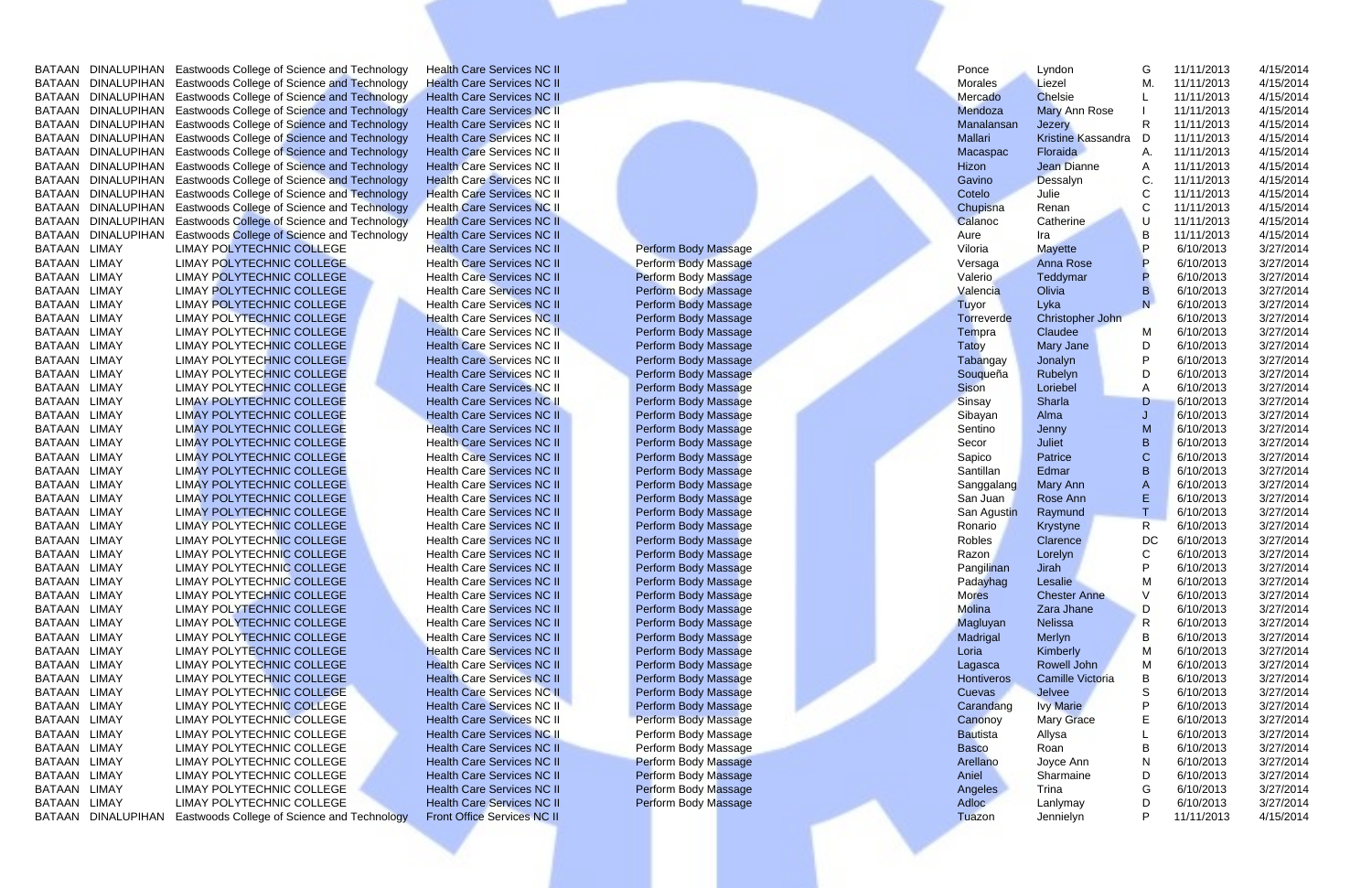|        |                    | BATAAN DINALUPIHAN Eastwoods College of Science and Technology | <b>Front Office Services NC II</b>   |  | Tababa            | Arnel                 | М. | 11/11/2013 | 4/15/2014 |  |
|--------|--------------------|----------------------------------------------------------------|--------------------------------------|--|-------------------|-----------------------|----|------------|-----------|--|
|        |                    | BATAAN DINALUPIHAN Eastwoods College of Science and Technology | <b>Front Office Services NC II</b>   |  | Sundian           | <b>Mhike Albert</b>   | С  | 11/11/2013 | 4/15/2014 |  |
| BATAAN |                    | DINALUPIHAN Eastwoods College of Science and Technology        | <b>Front Office Services NC II</b>   |  | Sioson            | Rose Ann Joy          | D  | 11/11/2013 | 4/15/2014 |  |
| BATAAN |                    | DINALUPIHAN Eastwoods College of Science and Technology        | <b>Front Office Services NC II</b>   |  | <b>Sicat</b>      | <b>Bernadeth</b>      |    | 11/11/2013 | 4/15/2014 |  |
|        |                    | BATAAN DINALUPIHAN Eastwoods College of Science and Technology | <b>Front Office Services NC II</b>   |  | Serrano           | Angelica              | M. | 11/11/2013 | 4/15/2014 |  |
|        |                    | BATAAN DINALUPIHAN Eastwoods College of Science and Technology | <b>Front Office Services NC II</b>   |  | <b>Salalila</b>   | Eunice                |    | 11/11/2013 | 4/15/2014 |  |
|        |                    | BATAAN DINALUPIHAN Eastwoods College of Science and Technology | <b>Front Office Services NC II</b>   |  | Rodriguez         | Camille               | В  | 11/11/2013 | 4/15/2014 |  |
|        |                    | BATAAN DINALUPIHAN Eastwoods College of Science and Technology | <b>Front Office Services NC II</b>   |  | Redado            | Donalyn               |    | 11/11/2013 | 4/15/2014 |  |
|        |                    | BATAAN DINALUPIHAN Eastwoods College of Science and Technology | <b>Front Office Services NC II</b>   |  | Quitlong          | Hasmin                | S. | 11/11/2013 | 4/15/2014 |  |
| BATAAN |                    | DINALUPIHAN Eastwoods College of Science and Technology        | <b>Front Office Services NC II</b>   |  | Pula              | <b>Cherry Rose</b>    | M. | 11/11/2013 | 4/15/2014 |  |
|        |                    | BATAAN DINALUPIHAN Eastwoods College of Science and Technology | <b>Front Office Services NC II</b>   |  | Pula              | Cherry Mae            | M  | 11/11/2013 | 4/15/2014 |  |
|        |                    | BATAAN DINALUPIHAN Eastwoods College of Science and Technology | Front Office Services NC II          |  | Panlaqui          | Ellaine               |    | 11/11/2013 | 4/15/2014 |  |
|        |                    | BATAAN DINALUPIHAN Eastwoods College of Science and Technology | <b>Front Office Services NC II</b>   |  | Ocampo            | Mary Jane             | S. | 11/11/2013 | 4/15/2014 |  |
|        |                    | BATAAN DINALUPIHAN Eastwoods College of Science and Technology | <b>Front Office Services NC II</b>   |  | Nicolas           | Ederlyn               | м  | 11/11/2013 | 4/15/2014 |  |
|        |                    | BATAAN DINALUPIHAN Eastwoods College of Science and Technology | <b>Front Office Services NC II</b>   |  | Nacu              | <b>Allan Mae</b>      | D  | 11/11/2013 | 4/15/2014 |  |
| BATAAN |                    | DINALUPIHAN Eastwoods College of Science and Technology        | <b>Front Office Services NC II</b>   |  | Miguel            | Criselda              | S  | 11/11/2013 | 4/15/2014 |  |
| BATAAN |                    | DINALUPIHAN Eastwoods College of Science and Technology        | <b>Front Office Services NC II</b>   |  | Mercado           | <b>Hazel May</b>      | D. | 11/11/2013 | 4/15/2014 |  |
| BATAAN |                    | DINALUPIHAN Eastwoods College of Science and Technology        | <b>Front Office Services NC II</b>   |  | Medina            | Jenalie               |    | 11/11/2013 | 4/15/2014 |  |
| BATAAN | DINALUPIHAN        | <b>Eastwoods College of Science and Technology</b>             | <b>Front Office Services NC II</b>   |  | Manuel            | Realyn                | S. | 11/11/2013 | 4/15/2014 |  |
| BATAAN |                    | DINALUPIHAN Eastwoods College of Science and Technology        | <b>Front Office Services NC II</b>   |  | Magat             | <b>Irish Kaye</b>     |    | 11/11/2013 | 4/15/2014 |  |
|        |                    | BATAAN DINALUPIHAN Eastwoods College of Science and Technology | <b>Front Office Services NC II</b>   |  | Lopez             | Edralyn               |    | 11/11/2013 | 4/15/2014 |  |
|        |                    | BATAAN DINALUPIHAN Eastwoods College of Science and Technology | <b>Front Office Services NC II</b>   |  | Lescano           | Lilibeth              |    | 11/11/2013 | 4/15/2014 |  |
|        |                    | BATAAN DINALUPIHAN Eastwoods College of Science and Technology | <b>Front Office Services NC II</b>   |  | Layug             | Mary Ann              | D. | 11/11/2013 | 4/15/2014 |  |
|        |                    | BATAAN DINALUPIHAN Eastwoods College of Science and Technology | <b>Front Office Services NC II</b>   |  | Laxamana          | Jenalyn               | В. | 11/11/2013 | 4/15/2014 |  |
| BATAAN |                    | DINALUPIHAN Eastwoods College of Science and Technology        | Front Office Services NC II          |  | Lacsina           | Kathleen              | М  | 11/11/2013 | 4/15/2014 |  |
| BATAAN |                    | DINALUPIHAN Eastwoods College of Science and Technology        | <b>Front Office Services NC II</b>   |  | Herga             | Faith                 | D. | 11/11/2013 | 4/15/2014 |  |
| BATAAN |                    | DINALUPIHAN Eastwoods College of Science and Technology        | <b>Front Office Services NC II</b>   |  | Francisco         | <b>Charmaine Anne</b> | D. | 11/11/2013 | 4/15/2014 |  |
| BATAAN |                    | DINALUPIHAN Eastwoods College of Science and Technology        | <b>Front Office Services NC II</b>   |  | Francisco         | Carissa Laye          | M. | 11/11/2013 | 4/15/2014 |  |
|        |                    | BATAAN DINALUPIHAN Eastwoods College of Science and Technology | <b>Front Office Services NC II</b>   |  | Fernandez         | <b>Mary Anne</b>      | C. | 11/11/2013 | 4/15/2014 |  |
|        |                    | BATAAN DINALUPIHAN Eastwoods College of Science and Technology | <b>Front Office Services NC II</b>   |  | Espinosa          | Crishene              | D. | 11/11/2013 | 4/15/2014 |  |
|        |                    | BATAAN DINALUPIHAN Eastwoods College of Science and Technology | Front Office Services NC II          |  | Dulay             | Estephanie            | M. | 11/11/2013 | 4/15/2014 |  |
|        |                    | BATAAN DINALUPIHAN Eastwoods College of Science and Technology | <b>Front Office Services NC II</b>   |  | Dela Cruz         | Rosselle              |    | 11/11/2013 | 4/15/2014 |  |
|        |                    | BATAAN DINALUPIHAN Eastwoods College of Science and Technology | <b>Front Office Services NC II</b>   |  | Del Rosario       | Jahra Nel             | F. | 11/11/2013 | 4/15/2014 |  |
|        |                    | BATAAN DINALUPIHAN Eastwoods College of Science and Technology | <b>Front Office Services NC II</b>   |  | De Leon           | Elaine                | U  | 11/11/2013 | 4/15/2014 |  |
|        |                    | BATAAN DINALUPIHAN Eastwoods College of Science and Technology | <b>Front Office Services NC II</b>   |  | Dadis             | <b>Mary Jane</b>      | S. | 11/11/2013 | 4/15/2014 |  |
|        |                    | BATAAN DINALUPIHAN Eastwoods College of Science and Technology | <b>Front Office Services NC II</b>   |  | Cruz              | <b>Mara Clarisse</b>  | C. | 11/11/2013 | 4/15/2014 |  |
|        |                    | BATAAN DINALUPIHAN Eastwoods College of Science and Technology | <b>Front Office Services NC II</b>   |  | Cruz              | Joana                 |    | 11/11/2013 | 4/15/2014 |  |
|        |                    | BATAAN DINALUPIHAN Eastwoods College of Science and Technology | <b>Front Office Services NC II</b>   |  | Cordero           | Roxiel                |    | 11/11/2013 | 4/15/2014 |  |
|        |                    | BATAAN DINALUPIHAN Eastwoods College of Science and Technology | <b>Front Office Services NC II</b>   |  | Castro            | Shanne                |    | 11/11/2013 | 4/15/2014 |  |
|        |                    | BATAAN DINALUPIHAN Eastwoods College of Science and Technology | <b>Front Office Services NC II</b>   |  | Caliwcaliw        | Jemaila               | S. | 11/11/2013 | 4/15/2014 |  |
|        |                    | BATAAN DINALUPIHAN Eastwoods College of Science and Technology | <b>Front Office Services NC II</b>   |  | Cabe              | Donita                | F. | 11/11/2013 | 4/15/2014 |  |
|        |                    | BATAAN DINALUPIHAN Eastwoods College of Science and Technology | <b>Front Office Services NC II</b>   |  | <b>Bulanhagui</b> | Camille               | A. | 11/11/2013 | 4/15/2014 |  |
|        |                    | BATAAN DINALUPIHAN Eastwoods College of Science and Technology | <b>Front Office Services NC II</b>   |  | <b>Buan</b>       | Johara                | S. | 11/11/2013 | 4/15/2014 |  |
|        |                    | BATAAN DINALUPIHAN Eastwoods College of Science and Technology | <b>Front Office Services NC II</b>   |  | <b>Bondoc</b>     | Jocelyn Joyce         |    | 11/11/2013 | 4/15/2014 |  |
|        |                    | BATAAN DINALUPIHAN Eastwoods College of Science and Technology | <b>Front Office Services NC II</b>   |  | <b>Bon</b>        | Nerean                |    | 11/11/2013 | 4/15/2014 |  |
|        |                    | BATAAN DINALUPIHAN Eastwoods College of Science and Technology | Front Office Services NC II          |  | <b>Bate</b>       | Gracelyn              |    | 11/11/2013 | 4/15/2014 |  |
|        |                    | BATAAN DINALUPIHAN Eastwoods College of Science and Technology | Front Office Services NC II          |  | <b>Baluyot</b>    | <b>Jucel Mira</b>     |    | 11/11/2013 | 4/15/2014 |  |
|        |                    | BATAAN DINALUPIHAN Eastwoods College of Science and Technology | <b>Front Office Services NC II</b>   |  | Arellano          | Joanah Kate           | С  | 11/11/2013 | 4/15/2014 |  |
|        |                    | BATAAN DINALUPIHAN Eastwoods College of Science and Technology | Front Office Services NC II          |  | Arcayos           | Joan                  |    | 11/11/2013 | 4/15/2014 |  |
|        |                    | BATAAN DINALUPIHAN Eastwoods College of Science and Technology | <b>Front Office Services NC II</b>   |  | Araya             | Janice                | В. | 11/11/2013 | 4/15/2014 |  |
|        | BATAAN DINALUPIHAN | Eastwoods College of Science and Technology                    | <b>Front Office Services NC II</b>   |  | Agustin           | Jelo                  | Р. | 11/11/2013 | 4/15/2014 |  |
|        | BATAAN Dinalupihan | Eastwoods College of Science and Technology                    | <b>Contact Center Services NC II</b> |  | Tuazon            | Jennielyn             |    | 11/11/2013 | 4/15/2014 |  |
|        | BATAAN Dinalupihan | Eastwoods College of Science and Technology                    | <b>Contact Center Services NC II</b> |  | Tababa            | Arnel                 | М. | 11/11/2013 | 4/15/2014 |  |
|        | BATAAN Dinalupihan | Eastwoods College of Science and Technology                    | <b>Contact Center Services NC II</b> |  | Sioson            | Rose Ann Joy          | D  | 11/11/2013 | 4/15/2014 |  |
|        | BATAAN Dinalupihan | Eastwoods College of Science and Technology                    | <b>Contact Center Services NC II</b> |  | <b>Sicat</b>      | Bernadeth             | E  | 11/11/2013 | 4/15/2014 |  |
|        |                    |                                                                |                                      |  |                   |                       |    |            |           |  |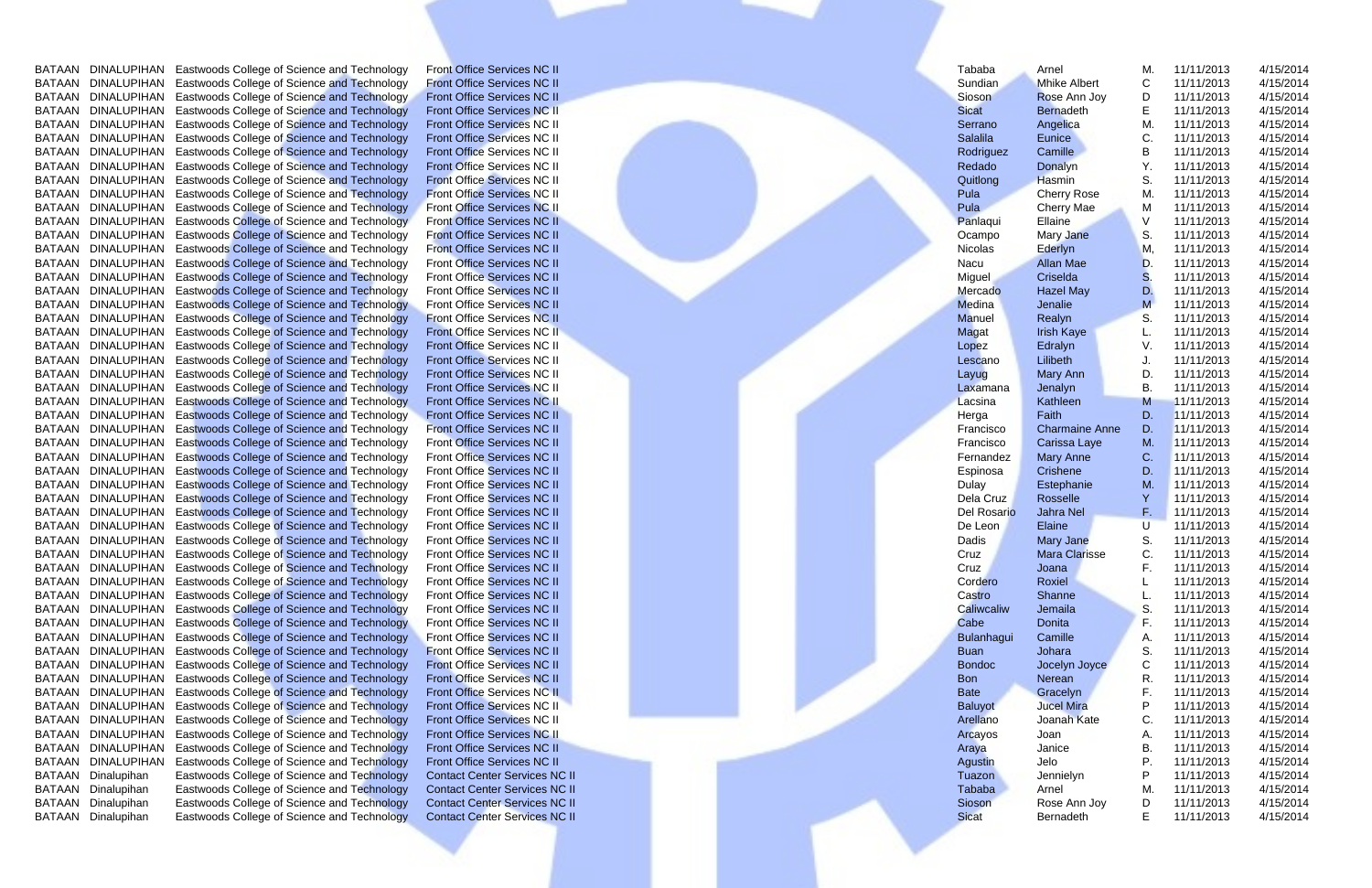| BATAAN Dinalupihan        | Eastwoods College of Science and Technology        | <b>Contact Center Services NC II</b> |                       | Serrano           | Angelica              | М. | 11/11/2013 | 4/15/2014 |  |
|---------------------------|----------------------------------------------------|--------------------------------------|-----------------------|-------------------|-----------------------|----|------------|-----------|--|
| BATAAN Dinalupihan        | Eastwoods College of Science and Technology        | <b>Contact Center Services NC II</b> |                       | Salalila          | Eunice                |    | 11/11/2013 | 4/15/2014 |  |
| BATAAN Dinalupihan        | Eastwoods College of Science and Technology        | <b>Contact Center Services NC II</b> |                       | Rodriguez         | Camille               | B  | 11/11/2013 | 4/15/2014 |  |
| BATAAN Dinalupihan        | Eastwoods College of Science and Technology        | <b>Contact Center Services NC II</b> |                       | Redado            | Donalyn               |    | 11/11/2013 | 4/15/2014 |  |
| BATAAN Dinalupihan        | Eastwoods College of Science and Technology        | <b>Contact Center Services NC II</b> |                       | Quitlong          | Hasmin                | S. | 11/11/2013 | 4/15/2014 |  |
| BATAAN Dinalupihan        | Eastwoods College of Science and Technology        | <b>Contact Center Services NC II</b> |                       | Pula              | <b>Cherry Rose</b>    | M. | 11/11/2013 | 4/15/2014 |  |
| BATAAN Dinalupihan        | Eastwoods College of Science and Technology        | <b>Contact Center Services NC II</b> |                       | Pula              | <b>Cherry Mae</b>     | М  | 11/11/2013 | 4/15/2014 |  |
| BATAAN Dinalupihan        | Eastwoods College of Science and Technology        | <b>Contact Center Services NC II</b> |                       | Panlaqui          | Ellaine               |    | 11/11/2013 | 4/15/2014 |  |
| BATAAN<br>Dinalupihan     | Eastwoods College of Science and Technology        | <b>Contact Center Services NC II</b> |                       | Ocampo            | <b>Mary Jane</b>      | S. | 11/11/2013 | 4/15/2014 |  |
| BATAAN Dinalupihan        | Eastwoods College of Science and Technology        | <b>Contact Center Services NC II</b> |                       | <b>Nicolas</b>    | Ederlyn               | М  | 11/11/2013 | 4/15/2014 |  |
| BATAAN Dinalupihan        | Eastwoods College of Science and Technology        | <b>Contact Center Services NC II</b> |                       | <b>Nacu</b>       | Allan Mae             | D. | 11/11/2013 | 4/15/2014 |  |
| BATAAN Dinalupihan        | Eastwoods College of Science and Technology        | <b>Contact Center Services NC II</b> |                       | <b>Miguel</b>     | Criselda              | S. | 11/11/2013 | 4/15/2014 |  |
| BATAAN Dinalupihan        | Eastwoods College of Science and Technology        | <b>Contact Center Services NC II</b> |                       | Mercado           | <b>Hazel May</b>      | D. | 11/11/2013 | 4/15/2014 |  |
| BATAAN Dinalupihan        | Eastwoods College of Science and Technology        | <b>Contact Center Services NC II</b> |                       | Medina            | Jenalie               | м  | 11/11/2013 | 4/15/2014 |  |
| BATAAN Dinalupihan        | Eastwoods College of Science and Technology        | <b>Contact Center Services NC II</b> |                       | Manuel            | Realyn                | S  | 11/11/2013 | 4/15/2014 |  |
| BATAAN<br>Dinalupihan     | Eastwoods College of Science and Technology        | <b>Contact Center Services NC II</b> |                       | Magat             | <b>Irish Kaye</b>     |    | 11/11/2013 | 4/15/2014 |  |
| BATAAN<br>Dinalupihan     | Eastwoods College of Science and Technology        | <b>Contact Center Services NC II</b> |                       | Lopez             | Edralyn               |    | 11/11/2013 | 4/15/2014 |  |
| BATAAN<br>Dinalupihan     | Eastwoods College of Science and Technology        | <b>Contact Center Services NC II</b> |                       | Lescano           | Lilibeth              |    | 11/11/2013 | 4/15/2014 |  |
| BATAAN<br>Dinalupihan     | Eastwoods College of Science and Technology        | <b>Contact Center Services NC II</b> |                       | Layug             | Mary Ann              | D. | 11/11/2013 | 4/15/2014 |  |
| BATAAN Dinalupihan        | <b>Eastwoods College of Science and Technology</b> | <b>Contact Center Services NC II</b> |                       | Laxamana          | Jenalyn               | В. | 11/11/2013 | 4/15/2014 |  |
| BATAAN Dinalupihan        | Eastwoods College of Science and Technology        | <b>Contact Center Services NC II</b> |                       | Lacsina           | Kathleen              |    | 11/11/2013 | 4/15/2014 |  |
| BATAAN Dinalupihan        | Eastwoods College of Science and Technology        | <b>Contact Center Services NC II</b> |                       | Herga             | Faith                 | D. | 11/11/2013 | 4/15/2014 |  |
| BATAAN Dinalupihan        | Eastwoods College of Science and Technology        | <b>Contact Center Services NC II</b> |                       | Francisco         | <b>Charmaine Anne</b> | D. | 11/11/2013 | 4/15/2014 |  |
| BATAAN Dinalupihan        | Eastwoods College of Science and Technology        | <b>Contact Center Services NC II</b> |                       | Francisco         | Carissa Laye          | M. | 11/11/2013 | 4/15/2014 |  |
| BATAAN<br>Dinalupihan     | Eastwoods College of Science and Technology        | <b>Contact Center Services NC II</b> |                       | Fernandez         | <b>Mary Anne</b>      | С. | 11/11/2013 | 4/15/2014 |  |
| BATAAN<br>Dinalupihan     | Eastwoods College of Science and Technology        | <b>Contact Center Services NC II</b> |                       | Espinosa          | Crishene              | D. | 11/11/2013 | 4/15/2014 |  |
| BATAAN<br>Dinalupihan     | Eastwoods College of Science and Technology        | <b>Contact Center Services NC II</b> |                       | <b>Dulay</b>      | Estephanie            | M. | 11/11/2013 | 4/15/2014 |  |
| BATAAN<br>Dinalupihan     | Eastwoods College of Science and Technology        | <b>Contact Center Services NC II</b> |                       | Dela Cruz         | Rosselle              |    | 11/11/2013 | 4/15/2014 |  |
| BATAAN<br>Dinalupihan     | Eastwoods College of Science and Technology        | <b>Contact Center Services NC II</b> |                       | Del Rosario       | Jahra Nel             |    | 11/11/2013 | 4/15/2014 |  |
| BATAAN Dinalupihan        | Eastwoods College of Science and Technology        | <b>Contact Center Services NC II</b> |                       | De Leon           | Elaine                |    | 11/11/2013 | 4/15/2014 |  |
| BATAAN Dinalupihan        | Eastwoods College of Science and Technology        | <b>Contact Center Services NC II</b> |                       | Dadis             | Mary Jane             | S. | 11/11/2013 | 4/15/2014 |  |
| BATAAN Dinalupihan        | Eastwoods College of Science and Technology        | <b>Contact Center Services NC II</b> |                       | Cruz              | <b>Mara Clarisse</b>  | C. | 11/11/2013 | 4/15/2014 |  |
| BATAAN Dinalupihan        | Eastwoods College of Science and Technology        | <b>Contact Center Services NC II</b> |                       | Cruz              | Joana                 | F. | 11/11/2013 | 4/15/2014 |  |
| BATAAN Dinalupihan        | Eastwoods College of Science and Technology        | <b>Contact Center Services NC II</b> |                       | Cordero           | Roxiel                |    | 11/11/2013 | 4/15/2014 |  |
| BATAAN Dinalupihan        | Eastwoods College of Science and Technology        | <b>Contact Center Services NC II</b> |                       | Castro            | Shanne                |    | 11/11/2013 | 4/15/2014 |  |
| BATAAN Dinalupihan        | Eastwoods College of Science and Technology        | <b>Contact Center Services NC II</b> |                       | Caliwcaliw        | Jemaila               | S. | 11/11/2013 | 4/15/2014 |  |
| BATAAN Dinalupihan        | Eastwoods College of Science and Technology        | <b>Contact Center Services NC II</b> |                       | Cabe              | Donita                |    | 11/11/2013 | 4/15/2014 |  |
| BATAAN Dinalupihan        | Eastwoods College of Science and Technology        | <b>Contact Center Services NC II</b> |                       | <b>Bulanhagui</b> | Camille               |    | 11/11/2013 | 4/15/2014 |  |
| BATAAN Dinalupihan        | Eastwoods College of Science and Technology        | <b>Contact Center Services NC II</b> |                       | <b>Buan</b>       | Johara                | S. | 11/11/2013 | 4/15/2014 |  |
| BATAAN Dinalupihan        | Eastwoods College of Science and Technology        | <b>Contact Center Services NC II</b> |                       | <b>Bondoc</b>     | Jocelyn Joyce         | C  | 11/11/2013 | 4/15/2014 |  |
| <b>BATAAN Dinalupihan</b> | Eastwoods College of Science and Technology        | <b>Contact Center Services NC II</b> |                       | <b>Bon</b>        | Nerean                | R. | 11/11/2013 | 4/15/2014 |  |
| BATAAN Dinalupihan        | Eastwoods College of Science and Technology        | <b>Contact Center Services NC II</b> |                       | <b>Bate</b>       | Gracelyn              | F. | 11/11/2013 | 4/15/2014 |  |
| BATAAN Dinalupihan        | Eastwoods College of Science and Technology        | <b>Contact Center Services NC II</b> |                       | <b>Baluyot</b>    | <b>Jucel Mira</b>     |    | 11/11/2013 | 4/15/2014 |  |
| BATAAN Dinalupihan        | Eastwoods College of Science and Technology        | <b>Contact Center Services NC II</b> |                       | Arellano          | Joanah Kate           | C. | 11/11/2013 | 4/15/2014 |  |
| BATAAN Dinalupihan        | Eastwoods College of Science and Technology        | <b>Contact Center Services NC II</b> |                       | Arcayos           | Joan                  |    | 11/11/2013 | 4/15/2014 |  |
| BATAAN Dinalupihan        | Eastwoods College of Science and Technology        | <b>Contact Center Services NC II</b> |                       | Araya             | Janice                | В. | 11/11/2013 | 4/15/2014 |  |
| BATAAN Dinalupihan        | Eastwoods College of Science and Technology        | <b>Contact Center Services NC II</b> |                       | Agustin           | Jelo                  |    | 11/11/2013 | 4/15/2014 |  |
| BATAAN BALANGA            | PWU Bataan                                         |                                      | <b>Perfume Making</b> | Tuazon            | Keia Lei              |    | 2/1/2014   | 2/1/2014  |  |
| BATAAN BALANGA            | PWU Bataan                                         |                                      | <b>Perfume Making</b> | Trinidad          | Jesavel               |    | 2/1/2014   | 2/1/2014  |  |
| BATAAN BALANGA            | PWU Bataan                                         |                                      | <b>Perfume Making</b> | <b>Toledo</b>     | Justine Ayaka         |    | 2/1/2014   | 2/1/2014  |  |
| <b>BALANGA</b><br>BATAAN  | PWU Bataan                                         |                                      | <b>Perfume Making</b> | Timbang           | Alyssa                | D  | 2/1/2014   | 2/1/2014  |  |
| <b>BALANGA</b><br>BATAAN  | PWU Bataan                                         |                                      | <b>Perfume Making</b> | Silva             | <b>Russel Niel</b>    | M  | 2/1/2014   | 2/1/2014  |  |
| BATAAN BALANGA            | PWU Bataan                                         |                                      | <b>Perfume Making</b> | Sampang           | August                |    | 2/1/2014   | 2/1/2014  |  |
| BATAAN BALANGA            | PWU Bataan                                         |                                      | <b>Perfume Making</b> | Reyes             | Jurell                | В  | 2/1/2014   | 2/1/2014  |  |
| BATAAN BALANGA            | PWU Bataan                                         |                                      | <b>Perfume Making</b> | <b>Reyes</b>      | Ezekiel               | M  | 2/1/2014   | 2/1/2014  |  |
|                           |                                                    |                                      |                       |                   |                       |    |            |           |  |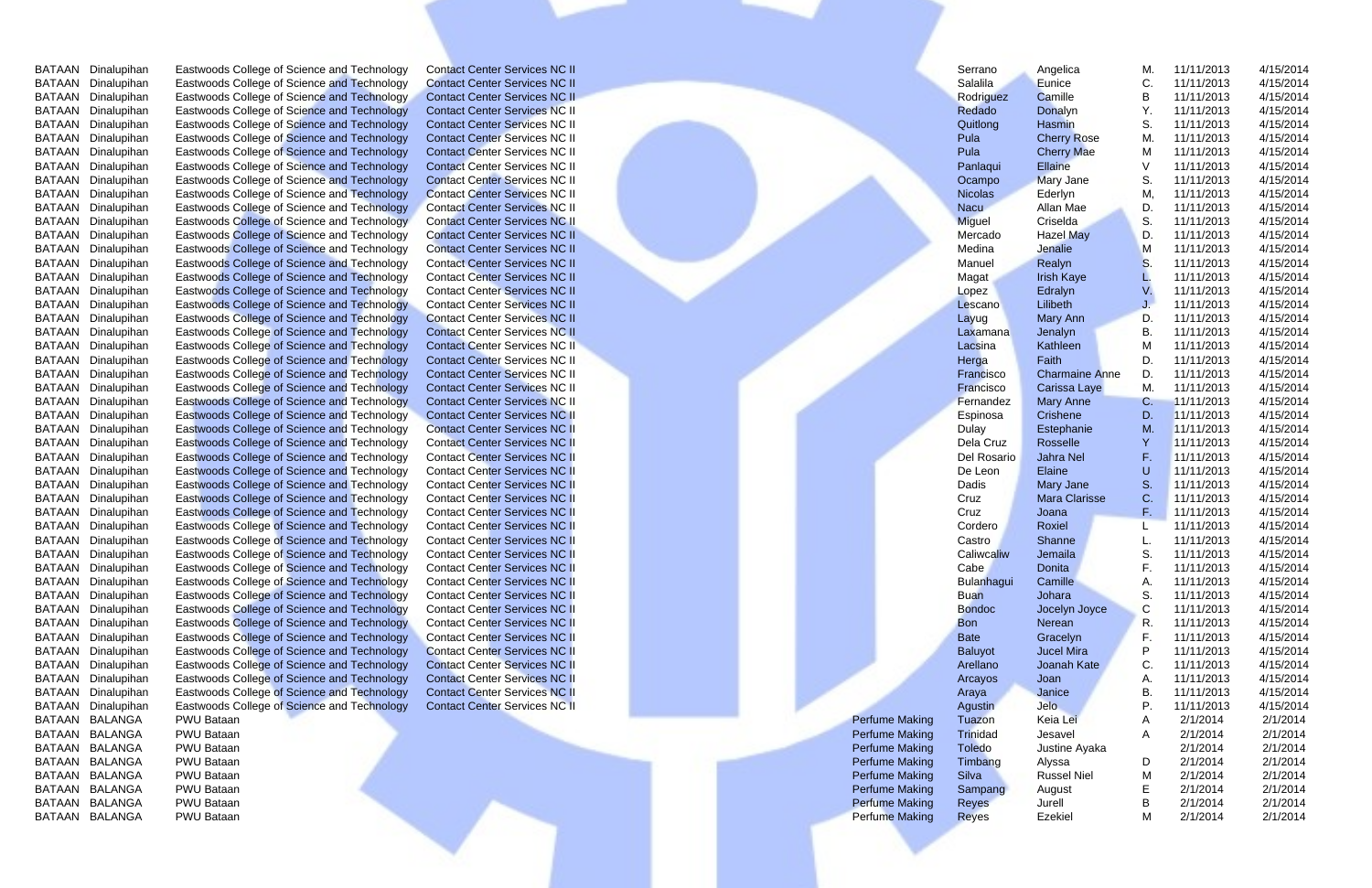| BATAAN        | BALANGA        | PWU Bataa        |
|---------------|----------------|------------------|
| BATAAN        | <b>BALANGA</b> | PWU Bataa        |
| BATAAN        | <b>BALANGA</b> | PWU Bataa        |
| <b>BATAAN</b> | BALANGA        | PWU Bataa        |
| <b>BATAAN</b> | <b>BALANGA</b> | PWU Bataa        |
| BATAAN        | BALANGA        | PWU Bataa        |
| <b>BATAAN</b> | BALANGA        | PWU Bataa        |
| <b>BATAAN</b> | BALANGA        | PWU Bataa        |
| <b>BATAAN</b> | <b>BALANGA</b> | PWU Bataa        |
| <b>BATAAN</b> | BALANGA        | PWU Bataa        |
| <b>BATAAN</b> | <b>BALANGA</b> | PWU Bataa        |
| BATAAN        | BALANGA        | PWU Bataa        |
| BATAAN        | BALANGA        | <b>PWU Bataa</b> |
| BATAAN        | <b>BALANGA</b> | PWU Bataa        |
| BATAAN        | <b>BALANGA</b> | PWU Bataa        |
| BATAAN        | <b>BALANGA</b> | PWU Bataa        |
| BATAAN        | <b>BALANGA</b> | <b>PWU Bataa</b> |
| BATAAN        | <b>BALANGA</b> | PWU Bataa        |
| BATAAN        | <b>BALANGA</b> | <b>PWU Bataa</b> |
| BATAAN        | <b>BALANGA</b> | <b>PWU Bataa</b> |
| <b>BATAAN</b> | <b>BALANGA</b> | PWU Bataa        |
| BATAAN        | <b>BALANGA</b> | PWU Bataa        |
| BATAAN        | <b>BALANGA</b> | PWU Bataa        |
| <b>BATAAN</b> | <b>BALANGA</b> | <b>PWU Bataa</b> |
| BATAAN        | <b>BALANGA</b> | <b>PWU Bataa</b> |
| <b>BATAAN</b> | <b>BALANGA</b> | <b>PWU Bataa</b> |
| BATAAN        | <b>BALANGA</b> | <b>PWU Bataa</b> |
| BATAAN        | <b>BALANGA</b> | <b>PWU Bataa</b> |
| <b>BATAAN</b> | <b>BALANGA</b> | <b>PWU Bataa</b> |
| BATAAN        | <b>BALANGA</b> | <b>PWU Bataa</b> |
| BATAAN        | Orani          | LGU-Orani        |
| BATAAN        | Orani          | LGU-Orani        |
| BATAAN        | Orani          | LGU-Orani        |
| BATAAN        | Orani          | LGU-Orani        |
|               |                | LGU-Orani        |
| BATAAN        | Orani          |                  |
| BATAAN        | Orani          | LGU-Orani        |
| BATAAN        | Orani          | LGU-Orani        |
| BATAAN        | Orani          | LGU-Orani        |
| BATAAN        | Orani          | LGU-Orani        |
| BATAAN        | Orani          | LGU-Orani        |
| BATAAN        | Orani          | LGU-Orani        |
| BATAAN        | Orani          | LGU-Orani        |
| <b>BATAAN</b> | Orani          | LGU-Orani        |
| BATAAN        | Orani          | LGU-Orani        |
| BATAAN        | Orani          | LGU-Orani        |
| BATAAN        | Orani          | LGU-Orani        |
| <b>BATAAN</b> | Orani          | LGU-Orani        |
| BATAAN        | Orani          | LGU-Orani        |
| BATAAN        | Orani          | LGU-Orani        |
| BATAAN        | Orani          | LGU-Orani        |
| BATAAN        | Orani          | LGU-Orani        |
| BATAAN        | Orani          | LGU-Orani        |
| BATAAN        | Orani          | LGU-Orani        |
| BATAAN        | Orani          | LGU-Orani        |
| BATAAN        | Orani          | LGU-Orani        |

| BATAAN BALANGA                   | PWU Bataan                             |  | <b>Perfume Making</b>                            | Queuedo                | Roxanne                 |    | 2/1/2014               | 2/1/2014               |
|----------------------------------|----------------------------------------|--|--------------------------------------------------|------------------------|-------------------------|----|------------------------|------------------------|
| BATAAN BALANGA                   | PWU Bataan                             |  | <b>Perfume Making</b>                            | Picardal               | Camille                 |    | 2/1/2014               | 2/1/2014               |
| BATAAN BALANGA                   | PWU Bataan                             |  | <b>Perfume Making</b>                            | <b>Paule</b>           | Agatha                  |    | 2/1/2014               | 2/1/2014               |
| BATAAN BALANGA                   | PWU Bataan                             |  | <b>Perfume Making</b>                            | Navarro                | Robina                  |    | 2/1/2014               | 2/1/2014               |
| BATAAN BALANGA                   | PWU Bataan                             |  | <b>Perfume Making</b>                            | Naredo                 | <b>Kristel Joy</b>      | м  | 2/1/2014               | 2/1/2014               |
| BATAAN BALANGA                   | PWU Bataan                             |  | <b>Perfume Making</b>                            | <b>Morales</b>         | Sheenna Joanna          |    | 2/1/2014               | 2/1/2014               |
| BATAAN BALANGA                   | PWU Bataan                             |  | <b>Perfume Making</b>                            | Montances              | <b>Diane</b>            |    | 2/1/2014               | 2/1/2014               |
| BATAAN BALANGA                   | PWU Bataan                             |  | <b>Perfume Making</b>                            | Manansala              | Rose Ann                |    | 2/1/2014               | 2/1/2014               |
| BATAAN BALANGA                   | PWU Bataan                             |  | <b>Perfume Making</b>                            | Mamaril                | <b>Kevin Goyle</b>      | D  | 2/1/2014               | 2/1/2014               |
| BATAAN BALANGA                   | PWU Bataan                             |  | <b>Perfume Making</b>                            | Lingad                 | Mary Jane               |    | 2/1/2014               | 2/1/2014               |
| BATAAN BALANGA                   | PWU Bataan                             |  | <b>Perfume Making</b>                            | Lagaba                 | Margielyn               | D  | 2/1/2014               | 2/1/2014               |
| BATAAN BALANGA                   | <b>PWU Bataan</b>                      |  | <b>Perfume Making</b>                            | Habol                  | Joan                    |    | 2/1/2014               | 2/1/2014               |
| BATAAN BALANGA                   | <b>PWU Bataan</b>                      |  | <b>Perfume Making</b>                            | Gutierrez              | Gretchen                | A  | 2/1/2014               | 2/1/2014               |
| BATAAN BALANGA                   | <b>PWU Bataan</b>                      |  | <b>Perfume Making</b>                            | Gutierrez              | Glachell                |    | 2/1/2014               | 2/1/2014               |
| BATAAN BALANGA                   | <b>PWU Bataan</b>                      |  | <b>Perfume Making</b>                            | Garcia                 | Melody                  |    | 2/1/2014               | 2/1/2014               |
| BATAAN BALANGA                   | <b>PWU Bataan</b>                      |  | <b>Perfume Making</b>                            | Fernandez              | <b>Hanah Grace</b>      |    | 2/1/2014               | 2/1/2014               |
| BATAAN BALANGA                   | <b>PWU Bataan</b>                      |  | <b>Perfume Making</b>                            | Factoran               | Shella May              |    | 2/1/2014               | 2/1/2014               |
| BATAAN BALANGA<br>BATAAN BALANGA | <b>PWU Bataan</b><br><b>PWU Bataan</b> |  | Perfume Making                                   | <b>Estavillo</b>       | <b>James Paul</b>       |    | 2/1/2014<br>2/1/2014   | 2/1/2014               |
| BATAAN BALANGA                   | <b>PWU Bataan</b>                      |  | <b>Perfume Making</b><br><b>Perfume Making</b>   | Enriquez               | Nikki Joy               | D  | 2/1/2014               | 2/1/2014<br>2/1/2014   |
| BATAAN BALANGA                   | PWU Bataan                             |  | <b>Perfume Making</b>                            | <b>Enriquez</b><br>Din | Anjenette<br>Gemma      | G  | 2/1/2014               | 2/1/2014               |
| BATAAN BALANGA                   | PWU Bataan                             |  | <b>Perfume Making</b>                            | dela Rosa              | <b>Ralph Rendell</b>    |    | 2/1/2014               | 2/1/2014               |
| BATAAN BALANGA                   | PWU Bataan                             |  | <b>Perfume Making</b>                            | De Leon                | Anjanette               |    | 2/1/2014               | 2/1/2014               |
| BATAAN BALANGA                   | PWU Bataan                             |  | <b>Perfume Making</b>                            | Cadiente               | Jocelle                 |    | 2/1/2014               | 2/1/2014               |
| BATAAN BALANGA                   | <b>PWU Bataan</b>                      |  | <b>Perfume Making</b>                            | <b>Burea</b>           | Verona Marie            | D. | 2/1/2014               | 2/1/2014               |
| BATAAN BALANGA                   | <b>PWU Bataan</b>                      |  | <b>Perfume Making</b>                            | <b>Bitancor</b>        | <b>Clark Vincent</b>    |    | 2/1/2014               | 2/1/2014               |
| BATAAN BALANGA                   | <b>PWU Bataan</b>                      |  | <b>Perfume Making</b>                            | Baluyot                | John Paul               |    | 2/1/2014               | 2/1/2014               |
| BATAAN BALANGA                   | <b>PWU Bataan</b>                      |  | <b>Perfume Making</b>                            | Bajada                 | Zhira Lai Shae Deen M   |    | 2/1/2014               | 2/1/2014               |
| BATAAN BALANGA                   | <b>PWU Bataan</b>                      |  | <b>Perfume Making</b>                            | Anillo                 | Joreen Mia              |    | 2/1/2014               | 2/1/2014               |
| BATAAN BALANGA                   | <b>PWU Bataan</b>                      |  | <b>Perfume Making</b>                            | Alcoreza               | Crisha Cinta            | D  | 2/1/2014               | 2/1/2014               |
| <b>BATAAN Orani</b>              | LGU-Orani                              |  | <b>Massage Therapy</b>                           | Ursua                  | Roncebal                |    | 3/31/2014              | 4/11/2014              |
| <b>BATAAN Orani</b>              | LGU-Orani                              |  | <b>Massage Therapy</b>                           | Tolentino              | Janine Marie Elizabe B. |    | 3/31/2014              | 4/11/2014              |
| BATAAN Orani                     | LGU-Orani                              |  | <b>Massage Therapy</b>                           | Saplala                | <b>Noel</b>             | G. | 3/31/2014              | 4/11/2014              |
| BATAAN Orani                     | LGU-Orani                              |  | <b>Massage Therapy</b>                           | Saldana                | Clarize                 |    | 3/31/2014              | 4/11/2014              |
| BATAAN Orani                     | LGU-Orani                              |  | <b>Massage Therapy</b>                           | Romero                 | Raquel                  | R  | 3/31/2014              | 4/11/2014              |
| BATAAN Orani                     | LGU-Orani                              |  | <b>Massage Therapy</b>                           | <b>Perreras</b>        | Viva                    |    | 3/31/2014              | 4/11/2014              |
| BATAAN Orani                     | LGU-Orani                              |  | <b>Massage Therapy</b>                           | <b>Parbo</b>           | Rosalie                 |    | 3/31/2014              | 4/11/2014              |
| BATAAN Orani                     | LGU-Orani                              |  | <b>Massage Therapy</b>                           | Pamintuan              | Renato Jr.              | Α. | 3/31/2014              | 4/11/2014              |
| BATAAN Orani                     | LGU-Orani                              |  | <b>Massage Therapy</b>                           | Paloma                 | Reynaldo                |    | 3/31/2014              | 4/11/2014              |
| BATAAN Orani                     | LGU-Orani                              |  | <b>Massage Therapy</b>                           | Mendoza                | Mary Ann                | D. | 3/31/2014              | 4/11/2014              |
| BATAAN Orani                     | LGU-Orani                              |  | <b>Massage Therapy</b>                           | Medida                 | Julita                  | В. | 3/31/2014              | 4/11/2014              |
| BATAAN Orani                     | LGU-Orani<br>LGU-Orani                 |  | <b>Massage Therapy</b>                           | Medel                  | Jovie                   | D. | 3/31/2014              | 4/11/2014              |
| BATAAN Orani<br>BATAAN Orani     | LGU-Orani                              |  | <b>Massage Therapy</b><br><b>Massage Therapy</b> | Mallari                | Edna<br>Jolina          | В. | 3/31/2014<br>3/31/2014 | 4/11/2014<br>4/11/2014 |
| BATAAN Orani                     | LGU-Orani                              |  | <b>Massage Therapy</b>                           | Magat<br>Mabuti        | Ramil                   |    | 3/31/2014              | 4/11/2014              |
| BATAAN Orani                     | LGU-Orani                              |  | Massage Therapy                                  | Garcia                 | Zarita                  |    | 3/31/2014              | 4/11/2014              |
| BATAAN Orani                     | LGU-Orani                              |  | Massage Therapy                                  | Galsim                 | Filipina                |    | 3/31/2014              | 4/11/2014              |
| BATAAN Orani                     | LGU-Orani                              |  | Massage Therapy                                  | Ferrer                 | Rhodora                 | M  | 3/31/2014              | 4/11/2014              |
| BATAAN Orani                     | LGU-Orani                              |  | Massage Therapy                                  | Fabian                 | Pamela                  | D. | 3/31/2014              | 4/11/2014              |
| BATAAN Orani                     | LGU-Orani                              |  | Massage Therapy                                  | <b>Dizon</b>           | Lolita                  | S  | 3/31/2014              | 4/11/2014              |
| BATAAN Orani                     | LGU-Orani                              |  | Massage Therapy                                  | <b>Dizon</b>           | Cristina                | A. | 3/31/2014              | 4/11/2014              |
| BATAAN Orani                     | LGU-Orani                              |  | Massage Therapy                                  | <b>Dionisio</b>        | Genesis                 |    | 3/31/2014              | 4/11/2014              |
| BATAAN Orani                     | LGU-Orani                              |  | <b>Massage Therapy</b>                           | Dela Cruz              | Rosalyn                 | В. | 3/31/2014              | 4/11/2014              |
| BATAAN Orani                     | LGU-Orani                              |  | Massage Therapy                                  | Cruz                   | <b>Mary Grace</b>       | S  | 3/31/2014              | 4/11/2014              |
| BATAAN Orani                     | LGU-Orani                              |  | Massage Therapy                                  | Cruz                   | Esmeralda               | Α. | 3/31/2014              | 4/11/2014              |
|                                  |                                        |  |                                                  |                        |                         |    |                        |                        |
|                                  |                                        |  |                                                  |                        |                         |    |                        |                        |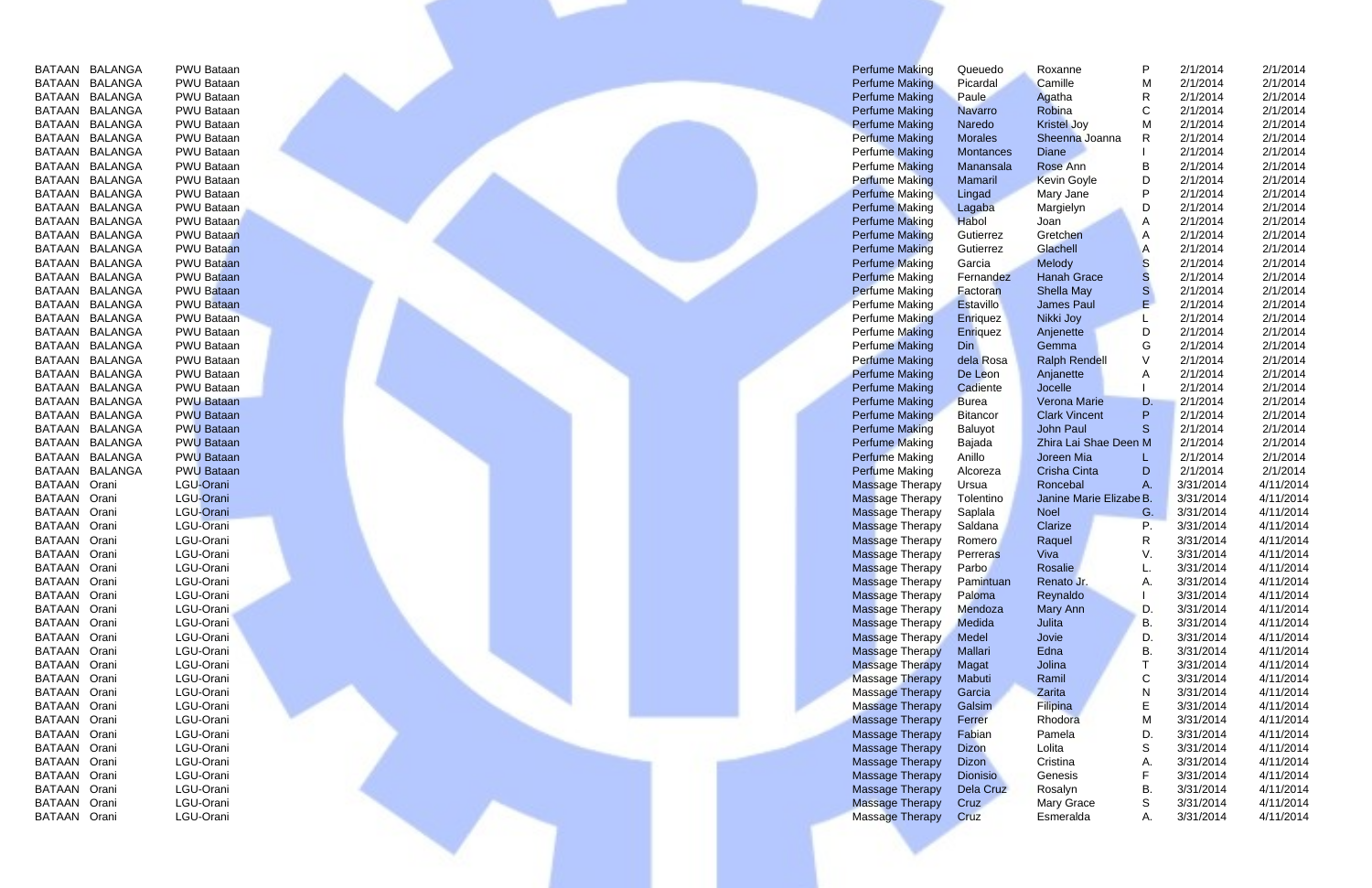| BATAAN        | Orani            | LGU-Orani                 |
|---------------|------------------|---------------------------|
| BATAAN        | Orani            | LGU-Orani                 |
| BATAAN        | Orani            | LGU-Orani                 |
| BATAAN        | Orani            | LGU-Orani                 |
| BATAAN        | Orani            | LGU-Orani                 |
| BATAAN        | Orani            | LGU-Orani                 |
| BATAAN        | Orani            | LGU-Orani                 |
| BATAAN        | <b>BALANGA</b>   | <b>CSWD Balanga</b>       |
| BATAAN        | <b>BALANGA</b>   | <b>CSWD Balanga</b>       |
| BATAAN        | <b>BALANGA</b>   | <b>CSWD Balanga</b>       |
| BATAAN        | <b>BALANGA</b>   | <b>CSWD Balanga</b>       |
| BATAAN        | <b>BALANGA</b>   | <b>CSWD Balanga</b>       |
| BATAAN        | <b>BALANGA</b>   | <b>CSWD Balanga</b>       |
| BATAAN        | <b>BALANGA</b>   | <b>CSWD Balanga</b>       |
| BATAAN        | <b>BALANGA</b>   | <b>CSWD Balanga</b>       |
| BATAAN        | <b>BALANGA</b>   | <b>CSWD Balanga</b>       |
| <b>BATAAN</b> | <b>BALANGA</b>   | <b>CSWD Balanga</b>       |
| BATAAN        | <b>BALANGA</b>   | <b>CSWD Balanga</b>       |
| BATAAN        | <b>BALANGA</b>   | <b>CSWD Balanga</b>       |
| BATAAN        | <b>BALANGA</b>   | <b>CSWD Balanga</b>       |
| BATAAN        | <b>BALANGA</b>   | <b>CSWD Balanga</b>       |
| <b>BATAAN</b> | <b>BALANGA</b>   | <b>CSWD Balanga</b>       |
| BATAAN        | <b>BALANGA</b>   | CSWD Balanga              |
| BATAAN        | <b>BALANGA</b>   | <b>CSWD Balanga</b>       |
| BATAAN        | <b>BALANGA</b>   | <b>CSWD Balanga</b>       |
| BATAAN        | <b>BALANGA</b>   | <b>CSWD Balanga</b>       |
| BATAAN        | <b>BALANGA</b>   | <b>CSWD Balanga</b>       |
| BATAAN        | <b>BALANGA</b>   | <b>CSWD Balanga</b>       |
| BATAAN        | <b>BALANGA</b>   | <b>CSWD Balanga</b>       |
| BATAAN        | <b>BALANGA</b>   | <b>CSWD Balanga</b>       |
| <b>BATAAN</b> | <b>BALANGA</b>   | <b>CSWD Balanga</b>       |
| <b>BATAAN</b> | <b>BALANGA</b>   | <b>CSWD Balanga</b>       |
| <b>BATAAN</b> | <b>BALANGA</b>   | <b>CSWD Balanga</b>       |
| <b>BATAAN</b> | <b>BALANGA</b>   | <b>CSWD Balanga</b>       |
| BATAAN        | <b>BALANGA</b>   | CSWD Balanga              |
| BATAAN        | <b>BALANGA</b>   | <b>CSWD Balanga</b>       |
| <b>BATAAN</b> | <b>BALANGA</b>   | CSWD Balanga              |
| <b>BATAAN</b> | <b>Mariveles</b> | San Isidro Livelihood And |
| BATAAN        | <b>Mariveles</b> | San Isidro Livelihood And |
| BATAAN        | Mariveles        | San Isidro Livelihood And |
| <b>BATAAN</b> | <b>Mariveles</b> | San Isidro Livelihood And |
| BATAAN        | <b>Mariveles</b> | San Isidro Livelihood And |
| BATAAN        | <b>Mariveles</b> | San Isidro Livelihood And |
| BATAAN        | <b>Mariveles</b> | San Isidro Livelihood And |
| BATAAN        | <b>Mariveles</b> | San Isidro Livelihood And |
| BATAAN        | <b>Mariveles</b> | San Isidro Livelihood And |
| BATAAN        | <b>Mariveles</b> | San Isidro Livelihood And |
| BATAAN        | <b>Mariveles</b> | San Isidro Livelihood And |
| BATAAN        | <b>Mariveles</b> | San Isidro Livelihood And |
| <b>BATAAN</b> | <b>Mariveles</b> | San Isidro Livelihood And |
| BATAAN        | <b>Mariveles</b> | San Isidro Livelihood And |
| BATAAN        | <b>Mariveles</b> | San Isidro Livelihood And |
| BATAAN        | <b>Mariveles</b> | San Isidro Livelihood And |
| BATAAN        | <b>Mariveles</b> | San Isidro Livelihood And |
| BATAAN        | <b>Mariveles</b> | San Isidro Livelihood And |
|               |                  |                           |

| BATAAN Orani            | LGU-Orani                                 | <b>Massage Therapy</b><br>Cerezo          | Anabelle           | M           | 3/31/2014 | 4/11/2014 |
|-------------------------|-------------------------------------------|-------------------------------------------|--------------------|-------------|-----------|-----------|
| BATAAN Orani            | LGU-Orani                                 | <b>Massage Therapy</b><br>Carlos          | <b>Sherry Rose</b> | M.          | 3/31/2014 | 4/11/2014 |
| BATAAN Orani            | LGU-Orani                                 | <b>Massage Therapy</b><br>Bongco          | <b>Maribel</b>     | C.          | 3/31/2014 | 4/11/2014 |
| BATAAN Orani            | LGU-Orani                                 | <b>Massage Therapy</b><br><b>Bautista</b> | Sarah              |             | 3/31/2014 | 4/11/2014 |
| BATAAN Orani            | LGU-Orani                                 | <b>Massage Therapy</b><br>Avenda o        | <b>Marion</b>      |             | 3/31/2014 | 4/11/2014 |
| <b>BATAAN Orani</b>     | LGU-Orani                                 | <b>Massage Therapy</b><br>Angeles         | Raquel             |             | 3/31/2014 | 4/11/2014 |
| <b>BATAAN Orani</b>     | LGU-Orani                                 | Massage Therapy<br>Alejandro              | April Joy          |             | 3/31/2014 | 4/11/2014 |
| BATAAN BALANGA          | CSWD Balanga                              | Manicure/Pedicure<br>Villegas             | Vanessa            |             | 4/7/2014  | 4/12/2014 |
| BATAAN BALANGA          | CSWD Balanga                              | Manicure/Pedicure<br>Villanueva           | Merceliza          |             | 4/7/2014  | 4/12/2014 |
| BATAAN BALANGA          | CSWD Balanga                              | Manicure/Pedicure<br>Timbang              | Maricar            | G.          | 4/7/2014  | 4/12/2014 |
| BATAAN BALANGA          | <b>CSWD Balanga</b>                       | Manicure/Pedicure<br>Ramirez              | Greshiela Dawn     | D.          | 4/7/2014  | 4/12/2014 |
| BATAAN BALANGA          | <b>CSWD Balanga</b>                       | Manicure/Pedicure<br>Palma                | Vilmalyn           | Α.          | 4/7/2014  | 4/12/2014 |
| BATAAN BALANGA          | <b>CSWD Balanga</b>                       | <b>Manicure/Pedicure</b><br>Montañez      | Joann              | G.          | 4/7/2014  | 4/12/2014 |
| BATAAN BALANGA          | <b>CSWD Balanga</b>                       | Manicure/Pedicure<br>Maturgo              | Roxanne            |             | 4/7/2014  | 4/12/2014 |
| BATAAN BALANGA          | <b>CSWD Balanga</b>                       | Manicure/Pedicure<br>Manlapaz             | Maria Christina    |             | 4/7/2014  | 4/12/2014 |
| BATAAN BALANGA          | <b>CSWD Balanga</b>                       | Manicure/Pedicure<br>Manalaysay           | Annalyn            |             | 4/7/2014  | 4/12/2014 |
| BATAAN BALANGA          | <b>CSWD Balanga</b>                       | Manicure/Pedicure<br>Macararanga          | Lilibeth           |             | 4/7/2014  | 4/12/2014 |
| BATAAN BALANGA          | <b>CSWD Balanga</b>                       | Manicure/Pedicure Hernando                | Mariza             |             | 4/7/2014  | 4/12/2014 |
| BATAAN BALANGA          | <b>CSWD Balanga</b>                       | Manicure/Pedicure<br>Hernando             | Alma               |             | 4/7/2014  | 4/12/2014 |
| BATAAN BALANGA          | <b>CSWD Balanga</b>                       | Manicure/Pedicure<br>Garcia               | Christina          | Α.          | 4/7/2014  | 4/12/2014 |
| BATAAN BALANGA          | CSWD Balanga                              | Manicure/Pedicure<br><b>Flores</b>        | Luzviminda         | D.          | 4/7/2014  | 4/12/2014 |
| BATAAN BALANGA          | CSWD Balanga                              | Manicure/Pedicure<br><b>Flores</b>        | Laarni             | В.          | 4/7/2014  | 4/12/2014 |
| BATAAN BALANGA          | CSWD Balanga                              | Manicure/Pedicure<br>Dizon                | Racquel            |             | 4/7/2014  | 4/12/2014 |
| BATAAN BALANGA          | CSWD Balanga                              | Manicure/Pedicure<br>Dinglasan            | Lucy               |             | 4/7/2014  | 4/12/2014 |
| BATAAN BALANGA          | <b>CSWD Balanga</b>                       | Manicure/Pedicure Diacor                  | Crisela            |             | 4/7/2014  | 4/12/2014 |
| BATAAN BALANGA          | <b>CSWD Balanga</b>                       | Manicure/Pedicure<br>Dedicatoria          | <b>Twinkle</b>     |             | 4/7/2014  | 4/12/2014 |
| BATAAN BALANGA          | <b>CSWD Balanga</b>                       | Manicure/Pedicure<br>de Jesus             | Jariz Joyce        |             | 4/7/2014  | 4/12/2014 |
| BATAAN BALANGA          | <b>CSWD Balanga</b>                       | Manicure/Pedicure de Jesus                | Cecilia            |             | 4/7/2014  | 4/12/2014 |
| BATAAN BALANGA          | <b>CSWD Balanga</b>                       | Manicure/Pedicure de Guzman               | Josefina           |             | 4/7/2014  | 4/12/2014 |
| BATAAN BALANGA          | <b>CSWD Balanga</b>                       | Manicure/Pedicure Cuyo                    | Reinalyn           |             | 4/7/2014  | 4/12/2014 |
| BATAAN BALANGA          | <b>CSWD Balanga</b>                       | Manicure/Pedicure Concepcion              | Julia              | D.          | 4/7/2014  | 4/12/2014 |
| BATAAN BALANGA          | <b>CSWD Balanga</b>                       | Manicure/Pedicure Calma                   | Loreta             | M           | 4/7/2014  | 4/12/2014 |
| BATAAN BALANGA          | <b>CSWD Balanga</b>                       | Manicure/Pedicure<br>Balbin               | Janine             | $\mathsf B$ | 4/7/2014  | 4/12/2014 |
| BATAAN BALANGA          | <b>CSWD Balanga</b>                       | Manicure/Pedicure<br>Arellano             | Jeralyn            | С           | 4/7/2014  | 4/12/2014 |
| BATAAN BALANGA          | CSWD Balanga                              | Manicure/Pedicure Arañez                  | Janet              | D.          | 4/7/2014  | 4/12/2014 |
| BATAAN BALANGA          | CSWD Balanga                              | Manicure/Pedicure Anillo                  | lvy.               | С           | 4/7/2014  | 4/12/2014 |
| BATAAN BALANGA          | CSWD Balanga                              | Manicure/Pedicure Alonzo                  | Melody             |             | 4/7/2014  | 4/12/2014 |
| <b>BATAAN Mariveles</b> | San Isidro Livelihood And Training Center | Industrial Sewing Ma Zalaza               | Jasper             | G           | 12/9/2013 | 1/6/2013  |
| <b>BATAAN Mariveles</b> | San Isidro Livelihood And Training Center | <b>Industrial Sewing Ma Villaganas</b>    | Antonio            | M.          | 1/20/2014 | 2/14/2014 |
| <b>BATAAN Mariveles</b> | San Isidro Livelihood And Training Center | Industrial Sewing Ma Victoriano           | Angelin            | S           | 1/20/2014 | 2/14/2014 |
| <b>BATAAN Mariveles</b> | San Isidro Livelihood And Training Center | <b>Industrial Sewing Ma Vicap</b>         | Zander             | Z           | 12/9/2013 | 1/6/2013  |
| <b>BATAAN Mariveles</b> | San Isidro Livelihood And Training Center | <b>Industrial Sewing Ma Valdez</b>        | <b>Daisy</b>       | А.          | 1/20/2014 | 2/14/2014 |
| <b>BATAAN Mariveles</b> | San Isidro Livelihood And Training Center | <b>Industrial Sewing Ma Valdez</b>        | Cristela           | C.          | 3/17/2014 | 4/11/2014 |
| <b>BATAAN Mariveles</b> | San Isidro Livelihood And Training Center | <b>Industrial Sewing Ma Tungol</b>        | Renan              |             | 1/20/2014 | 2/14/2014 |
| <b>BATAAN Mariveles</b> | San Isidro Livelihood And Training Center | <b>Industrial Sewing Ma Tuddao</b>        | Jenmer             | G           | 12/9/2013 | 1/6/2013  |
| <b>BATAAN Mariveles</b> | San Isidro Livelihood And Training Center | <b>Industrial Sewing Ma Tabones</b>       | Wenefredo          | S           | 1/20/2014 | 2/14/2014 |
| <b>BATAAN Mariveles</b> | San Isidro Livelihood And Training Center | <b>Industrial Sewing Ma Serrano</b>       | <b>Brenda</b>      | S           | 12/9/2013 | 1/6/2013  |
| <b>BATAAN Mariveles</b> | San Isidro Livelihood And Training Center | <b>Industrial Sewing Ma Sembran</b>       | Robert             |             | 1/20/2014 | 2/14/2014 |
| <b>BATAAN Mariveles</b> | San Isidro Livelihood And Training Center | <b>Industrial Sewing Ma Sarmiento</b>     | Julie              | С           | 1/20/2014 | 2/14/2014 |
| <b>BATAAN Mariveles</b> | San Isidro Livelihood And Training Center | <b>Industrial Sewing Ma Sano</b>          | Romnick            |             | 1/20/2014 | 2/14/2014 |
| <b>BATAAN Mariveles</b> | San Isidro Livelihood And Training Center | Industrial Sewing Ma San rafael           | Odette             |             | 1/20/2014 | 2/14/2014 |
| <b>BATAAN Mariveles</b> | San Isidro Livelihood And Training Center | <b>Industrial Sewing Ma Salting</b>       | Marinol            | B           | 12/9/2013 | 1/6/2013  |
| <b>BATAAN Mariveles</b> | San Isidro Livelihood And Training Center | <b>Industrial Sewing Ma Ruiz</b>          | Sarah Jane         | A           | 12/9/2013 | 1/6/2013  |
| <b>BATAAN Mariveles</b> | San Isidro Livelihood And Training Center | <b>Industrial Sewing Ma Rivera</b>        | Margie             | D.          | 3/17/2014 | 4/11/2014 |
| <b>BATAAN Mariveles</b> | San Isidro Livelihood And Training Center | <b>Industrial Sewing Ma Reyes</b>         | Grechen            | Т.          | 3/17/2014 | 4/11/2014 |
|                         |                                           |                                           |                    |             |           |           |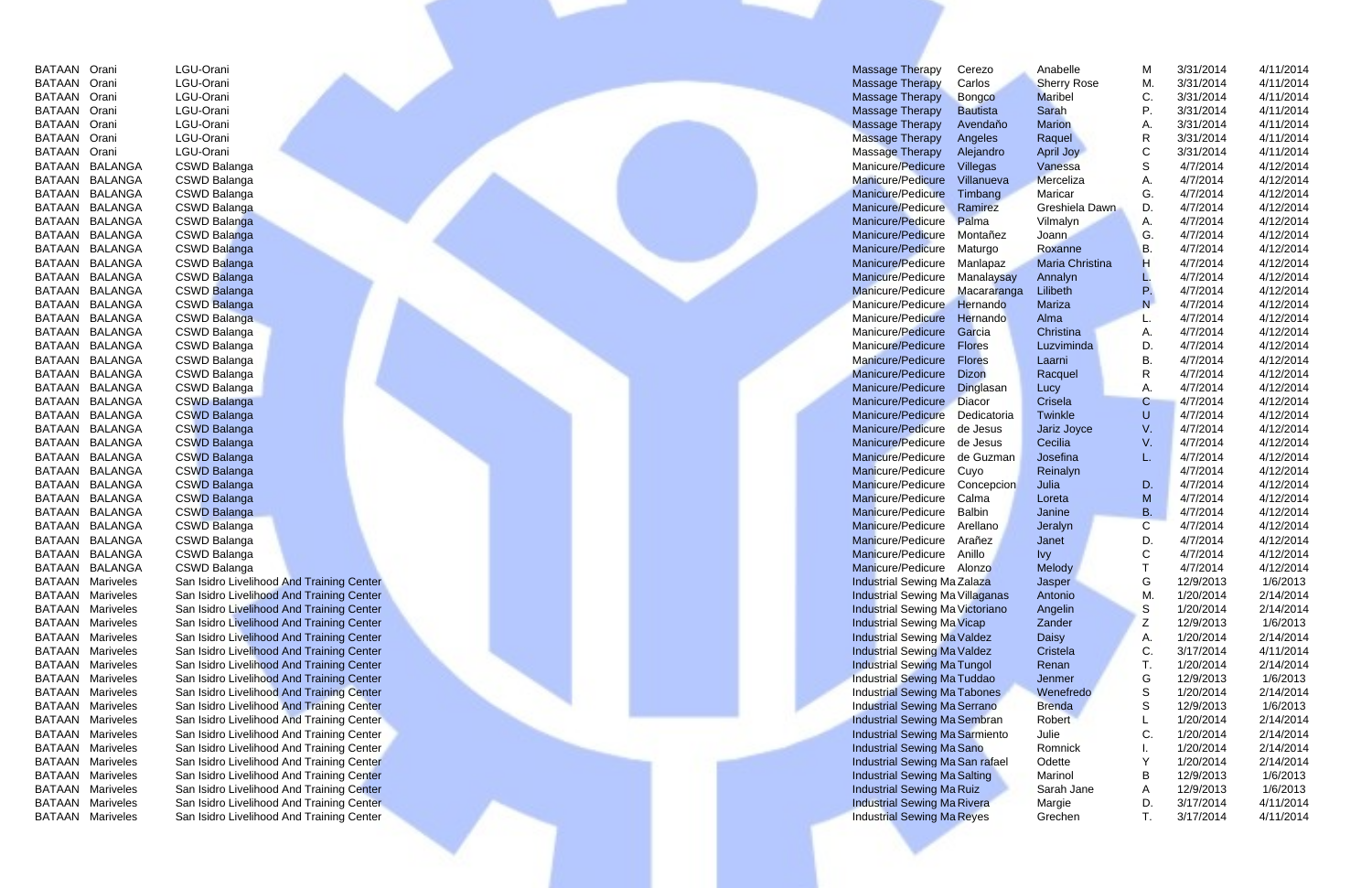BATAAN Mariveles San Isidro Livelihood And Training Center Industrial Sewing Machine Machine Machine San Isidro Livelihood And Training Center Industrial Sewing Machine Machine Operation Results of the Machine Operation Re Mariveles San Isidro Livelihood And Training Center Machine Center Industrial Sewing Machine Machine Julius Ceasar M. 3/17/2014 4/11/2014<br>ATAAN Mariveles San Isidro Livelihood And Training Center M 1/20/2014 2/14/2014 2/14 Mariveles San Isidro Livelihood And Training Center **San Isidro Livelihood And Training Center** Industrial Sewing Machine Mariveles San Isidro Livelihood And Training Center **Industrial Seving Machine Center industrial Sew** Mariveles San Isidro Livelihood And Training Center **Machine Center industrial Sewing Machine Center industrial Sewing Machine Center industrial Sewing Machine Center industrial Sewing Machine Christian Mariveles San Isidr** Mariveles San Isidro Livelihood And Training Center **Industrial Sewing Machine Machine San Isidro Livelihood And Training Center Industrial Sewing Machine Machine Machine San Isidro Livelihood And Training Center Industria** EXTAAN Mariveles San Isidro Livelihood And Training Center Industrial Sewing Machine Mariveles San Isidro Livelihood And Training Center Industrial Sewing Machine Machine Machine San Isidro Livelihood And Training Center I EXTAAN Mariveles San Isidro Livelihood And Training Center Industrial Sewing Machine Machine Mariveles San Isidro Livelihood And Training Center Industrial Sewing Machine Machine Machine San Isidro Livelihood And Training EXTAAN Mariveles San Isidro Livelihood And Training Center Industrial Sewing MacQuinoñes Allen gay D. 1/20/2014 2/14/2014<br>
BATAAN Mariveles San Isidro Livelihood And Training Center Industrial Sewing MacQuinoñes Allen gay EXTAAN Mariveles San Isidro Livelihood And Training Center Industrial Sewing Machine Content Industrial Sewing Machine Content Industrial Sewing Machine Content Industrial Sewing Machine Content Industrial Sewing Machine C EXTAAN Mariveles San Isidro Livelihood And Training Center Industrial Sewing Machine C. attached And Training Center Industrial Sewing Machine C. attached And Training Center Industrial Sewing Machine Cesar And And Trainin EXTAAN Mariveles San Isidro Livelihood And Training Center Industrial Sewing Machine Mariveles San Isidro Livelihood And Training Center Industrial Sewing Machine Machine San Isidro Livelihood And Training Center Industria EXTAAN Mariveles San Isidro Livelihood And Training Center Industrial Sewing Machine Machine Machine San Isidro Livelihood And Training Center Industrial Sewing Machine Machine Machine San Isidro Livelihood And Training Ce EXTAAN Mariveles San Isidro Livelihood And Training Center Industrial Sewing MacMustrial Sewing MacMustrial Sewing MacMustrial Sewing MacMustrial Sewing MacMustrial Sewing MacMustrial Sewing MacMustrial Sewing MacMustrial EXTAAN Mariveles San Isidro Livelihood And Training Center Industrial Sewing Machine San Isidro Livelihood And Training Center Industrial Sewing Machine San Isidro Livelihood And Training Center Industrial Sewing Machine S EXTAAN Mariveles San Isidro Livelihood And Training Center Industrial Sewing Machine Neyland Device San Isidro Livelihood And Training Center Industrial Sewing Machine Device of Machine San Isidro Livelihood And Training C EXTAAN Mariveles San Isidro Livelihood And Training Center Industrial Sewing Machine Machine Center Industrial Sewing Machine Center Industrial Sewing Machine Center Industrial Sewing Machine Center Industrial Sewing Machi EXTAAN Mariveles San Isidro Livelihood And Training Center Industrial Sewing Machine Mariveles San Isidro Livelihood And Training Center Industrial Sewing Machine Machine Machine Machine Machine Mathia Sewing Machine Machi EXTAAN Mariveles San Isidro Livelihood And Training Center Industrial Sewing Machine Industrial Sewing Machine Industrial Sewing Machine Industrial Sewing Machine Industrial Sewing Machine Industrial Sewing Machine Industr EXTAAN Mariveles San Isidro Livelihood And Training Center Industrial Sewing Machine Industrial Sewing Machine Industrial Sewing Machine Industrial Sewing Machine Industrial Sewing Machine Center Industrial Sewing Machine EXTAAN Mariveles San Isidro Livelihood And Training Center Industrial Sewing Machine Industrial Sewing Machine Mariveles San Isidro Livelihood And Training Center Industrial Sewing Machine Prechie M. 1/20/2014 2/14/2014<br>
M EXTAAN Mariveles San Isidro Livelihood And Training Center Industrial Sewing Machine Mariveles San Isidro Livelihood And Training Center Industrial Sewing Machine Mariveles San Isidro Livelihood And Training Center Industr EXTAAN Mariveles San Isidro Livelihood And Training Center Industrial Sewing MacMacarina (National Service San Isidro Livelihood And Training Center Industrial Sewing MacAracarina (National Service San Isidro Livelihood An EXTAAN Mariveles San Isidro Livelihood And Training Center Industrial Sewing Machine Industrial Sewing Machine Industrial Sewing MacAbangon Marivic E. 1/20/2014 2/14/2014<br>
BATAAN Mariveles San Isidro Livelihood And Trainin EXTAAN Mariveles San Isidro Livelihood And Training Center Industrial Sewing Machine Industrial Sewing Machine Industrial Sewing Machine Industrial Sewing Machine Industrial Sewing Machine Industrial Sewing Machine Industr EXTAAN Mariveles San Isidro Livelihood And Training Center Industrial Sewing Machine Hotel Christian Sewing Machine Control in the Mariveles San Isidro Livelihood And Training Center Industrial Sewing Machine Industrial Se EXTAAN Mariveles San Isidro Livelihood And Training Center Industrial Sewing Machine Machine C. 1/20/2014 2/14/2014<br>
BATAAN Mariveles San Isidro Livelihood And Training Center Industrial Sewing Machine Machine Development EXTAAN Mariveles San Isidro Livelihood And Training Center Industrial Sewing Machine Industrial Sewing Machine Development of the Martial Sewing Machine Development of the Martial Sewing Machine Development of the Martial EXTAAN Mariveles San Isidro Livelihood And Training Center Industrial Sewing Machine Industrial Sewing Machine BATAAN Mariveles San Isidro Livelihood And Training Center Industrial Sewing Machine Industrial Sewing Machine EXTAAN Mariveles San Isidro Livelihood And Training Center Industrial Sewing Machine Industrial Sewing Machine Industrial Sewing Machine Industrial Sewing Machine Research And Training Center Industrial Sewing Machine Mach EXTAAN Mariveles San Isidro Livelihood And Training Center Industrial Sewing Machine Machine Machine San Isidro Livelihood And Training Center Industrial Sewing Machine Machine Machine San Isidro Livelihood And Training Ce EXTAAN Mariveles San Isidro Livelihood And Training Center Industrial Sewing Machine Machine Development industrial Sewing Machine Development industrial Sewing Machine Development industrial Sewing Machine Development ind EXTAAN Mariveles San Isidro Livelihood And Training Center Industrial Sewing Machine and the Mariveles San Isidro Livelihood And Training Center Industrial Sewing Machine and A. 3/17/2014 4/11/2014<br>
BATAAN Mariveles San Is EXTAAN Mariveles San Isidro Livelihood And Training Center Industrial Sewing Machine and San Isidro Livelihood And Training Center Industrial Sewing Machine Read and C. 129/2013 1/6/2013<br>
BATAAN Mariveles San Isidro Liveli EXTAAN Mariveles San Isidro Livelihood And Training Center Industrial Sewing Machine Machine Mariveles San Isidro Livelihood And Training Center Industrial Sewing Machine Machine Machine Machine San Isidro Livelihood And T EXTAAN Mariveles San Isidro Livelihood And Training Center Industrial Sewing Machine Meritial Sewing Machine Meritia (Sewing Machine T. 2012/2013 1/6/2013<br>
BATAAN Mariveles San Isidro Livelihood And Training Center Industr EXTAAN Mariveles San Isidro Livelihood And Training Center Industrial Sewing Machine San Isidro Livelihood And Training Center Industrial Sewing Machine San Isidro Livelihood And Training Center Industrial Sewing Machine T EXTAAN Mariveles San Isidro Livelihood And Training Center Industrial Sewing Machine Industrial Sewing Machine C. 1/20/2014 2/14/2014<br>
BATAAN Mariveles San Isidro Livelihood And Training Center Industrial Sewing Machine In EXTAAN Mariveles San Isidro Livelihood And Training Center Industrial Sewing Machine Center Industrial Sewing Machine Center Industrial Sewing Machine Center Industrial Sewing Machine Center Industrial Sewing Machine Cente EXTAAN Mariveles San Isidro Livelihood And Training Center Industrial Sewing Machine Machine San Isidro Livelihood And Training Center Industrial Sewing Machine Machine Computer of the Mariveles San Isidro Livelihood And T EXTAAN Mariveles San Isidro Livelihood And Training Center Industrial Sewing Machine Machine Comment industrial Sewing Machine Comment industrial Sewing Machine Machine Comment industrial Sewing Machine San Isidro Liveliho EXTAAN Mariveles San Isidro Livelihood And Training Center Industrial Sewing Machine Machine Mariveles San Isidro Livelihood And Training Center Industrial Sewing Machine Machine San Isidro Livelihood And Training Center I EXTAAN Mariveles San Isidro Livelihood And Training Center Industrial Sewing Machine Denmark Mariveles San Isidro Livelihood And Training Center Industrial Sewing Machine Denmark Mariveles San Isidro Livelihood And Trainin EXTAAN Mariveles San Isidro Livelihood And Training Center Industrial Sewing Machine Mariveles San Isidro Livelihood And Training Center Industrial Sewing Machine Machine Machine San Isidro Livelihood And Training Center I EXTAAN Mariveles San Isidro Livelihood And Training Center Industrial Sewing Machine Industrial Sewing Machine Industrial Sewing Machine Industrial Sewing Machine Prizo 2014 2/14/2014<br>
BATAAN Mariveles San Isidro Livelihoo EXTAAN Mariveles San Isidro Livelihood And Training Center Industrial Sewing Machine Cabural Sewing Machine Cabural Sewing Machine Cabural Sewing Machine Cabural Sewing Machine Cabural Sewing Machine Cabural Sewing Machine EXTAAN Mariveles San Isidro Livelihood And Training Center Industrial Sewing Machine Trisha Anne M. 1/20/2014 2/14/2014<br>BATAAN Mariveles San Isidro Livelihood And Training Center Industrial Sewing Machine Trisha Anne M. 1/ EXTAAN Mariveles San Isidro Livelihood And Training Center Industrial Sewing Machine Trisha Anne M. 1/20/2014 2/14/2014<br>
BATAAN Mariveles San Isidro Livelihood And Training Center Industrial Sewing Machine Hotel Mustrial S EXTAAN Mariveles San Isidro Livelihood And Training Center Industrial Sewing Machine Industrial Sewing Machine Industrial Sewing Machine Industrial Sewing Machine and San Isidro Livelihood And Training Center Industrial Se EXTAAN Mariveles San Isidro Livelihood And Training Center Industrial Sewing Machine and Training Center Industrial Sewing Machine and Training Center Industrial Sewing Machine and Training Center Industrial Sewing Machine EXTAAN Mariveles San Isidro Livelihood And Training Center Industrial Sewing Machine Research and San Isidro Livelihood And Training Center Industrial Sewing Machine Part of the Control of the Mariveles San Isidro Liveliho EXTAAN Mariveles San Isidro Livelihood And Training Center Industrial Sewing Machine Industrial Sewing Machine C. 129/2013 16/2013<br>
BATAAN Mariveles San Isidro Livelihood And Training Center Industrial Sewing Machine Indus EXTAAN Mariveles San Isidro Livelihood And Training Center Industrial Sewing Machine Industrial Sewing Machine C. 1200/2014 2/14/2014<br>
BATAAN Mariveles San Isidro Livelihood And Training Center Industrial Sewing Machine Me EXTAAN Mariveles San Isidro Livelihood And Training Center Industrial Sewing Machine Industrial Sewing Machine Industrial Sewing Machine Industrial Sewing Machine John John Christian Center Industrial Sewing Machine Indust EXTAAN Mariveles San Isidro Livelihood And Training Center Industrial Sewing Machine (Melandro Jr. 129/2013 16/2013<br>
BATAAN Mariveles San Isidro Livelihood And Training Center Industrial Sewing Machine Relation Control (Me EXTAAN Mariveles San Isidro Livelihood And Training Center Industrial Sewing Machine Research and Training Center Industrial Sewing Machine Research 2/14/2014 2/14/2014<br>
BATAAN Mariveles San Isidro Livelihood And Training

| Julius Ceasar                |        |                        |                       |
|------------------------------|--------|------------------------|-----------------------|
|                              | М.     | 3/17/2014              | 4/11/2014             |
| Christian                    | Μ      | 1/20/2014              | 2/14/2014             |
| Ronnel                       | М      | 1/20/2014              | 2/14/2014             |
| Allen gay                    | D      | 1/20/2014              | 2/14/2014             |
| Jocelyn                      | C.     | 3/17/2014              | 4/11/2014             |
| <b>Diana Rose</b>            | C.     | 3/17/2014              | 4/11/2014             |
| Jocelyn                      | A      | 1/20/2014              | 2/14/2014             |
| Gloria                       | H      | 1/20/2014              | 2/14/2014             |
| <b>Juvelin</b>               | A      | 1/20/2014              | 2/14/2014             |
| Cesar                        | J.     | 1/20/2014              | 2/14/2014             |
| Reynante                     | S      | 1/20/2014              | 2/14/2014             |
| Judy Ann                     | S.     | 1/20/2014              | 2/14/2014             |
| <b>Daisy</b>                 | V.     | 1/20/2014              | 2/14/2014             |
| Vincent                      |        | 12/9/2013              | 1/6/2013              |
| Vivian                       | L.     | 1/20/2014              | 2/14/2014             |
| Thelma                       | D.     | 1/20/2014              | 2/14/2014             |
| Prechie                      | М.     | 1/20/2014              | 2/14/2014             |
| <b>Ryane Jay</b>             | M.     | 1/20/2014              | 2/14/2014             |
| <b>Marivic</b>               | Е.     | 1/20/2014              | 2/14/2014             |
| Dominador                    | M      | 1/20/2014              | 2/14/2014             |
| <b>Eunice</b>                | E      | 12/9/2013              | 1/6/2013              |
| Jaymart                      | C.     | 1/20/2014              | 2/14/2014             |
| Alicasan                     | D      | 1/20/2014              | 2/14/2014             |
| Arman                        | D      | 1/20/2014              | 2/14/2014             |
| Jake                         | B      | 12/9/2013              | 1/6/2013              |
| Rodrigo Jr.                  | M.     | 1/20/2014              | 2/14/2014             |
| <b>Martel</b>                | Q      | 1/20/2014              | 2/14/2014             |
|                              |        |                        |                       |
|                              |        |                        |                       |
| Jedalene                     | D      | 1/20/2014              | 2/14/2014             |
| <b>Brenda</b>                | A.     | 3/17/2014              | 4/11/2014             |
| Randy                        | C      | 12/9/2013              | 1/6/2013              |
| <b>Merlita</b>               | MI     | 12/9/2013              | 1/6/2013              |
| Mary Jane                    | т.     | 3/17/2014              | 4/11/2014             |
| Flaviana                     | C.     | 1/20/2014              | 2/14/2014             |
| <b>John Carlo</b>            | В.     | 1/20/2014              | 2/14/2014             |
| Ronald                       | B      | 12/9/2013              | 1/6/2013              |
| Anthony                      | C      | 1/20/2014              | 2/14/2014             |
| <b>Michelle</b>              | D.     | 1/20/2014              | 2/14/2014             |
| Rommel                       | G.     | 1/20/2014              | 2/14/2014             |
| <b>Delmark</b>               | Μ      | 1/20/2014              | 2/14/2014             |
| Jervie                       | R      | 1/20/2014              | 2/14/2014             |
| Rene                         | В.     | 3/17/2014              | 4/11/2014             |
| <b>Denmark</b>               | P      | 1/20/2014              | 2/14/2014             |
| <b>Trisha Anne</b>           | М.     | 1/20/2014              | 2/14/2014             |
| Noemi                        | L.     | 1/20/2014              | 2/14/2014             |
| Kathleen                     | Α.     | 1/20/2014              | 2/14/2014             |
| Angelo                       | D.     | 1/20/2014              | 2/14/2014             |
| Pacita                       | С      | 12/9/2013              | 1/6/2013              |
| Renon                        | C.     | 1/20/2014              | 2/14/2014             |
| John John                    | R      | 1/20/2014              | 2/14/2014             |
| Alejandro Jr.                | L      | 12/9/2013              | 1/6/2013              |
| Richard                      | Τ      | 1/20/2014              | 2/14/2014             |
| Rafael                       | М.     | 1/20/2014              | 2/14/2014             |
| Leizl                        | Α      | 1/20/2014              | 2/14/2014             |
| Mateo<br><b>Beverly Anne</b> | С<br>Г | 1/20/2014<br>12/9/2013 | 2/14/2014<br>1/6/2013 |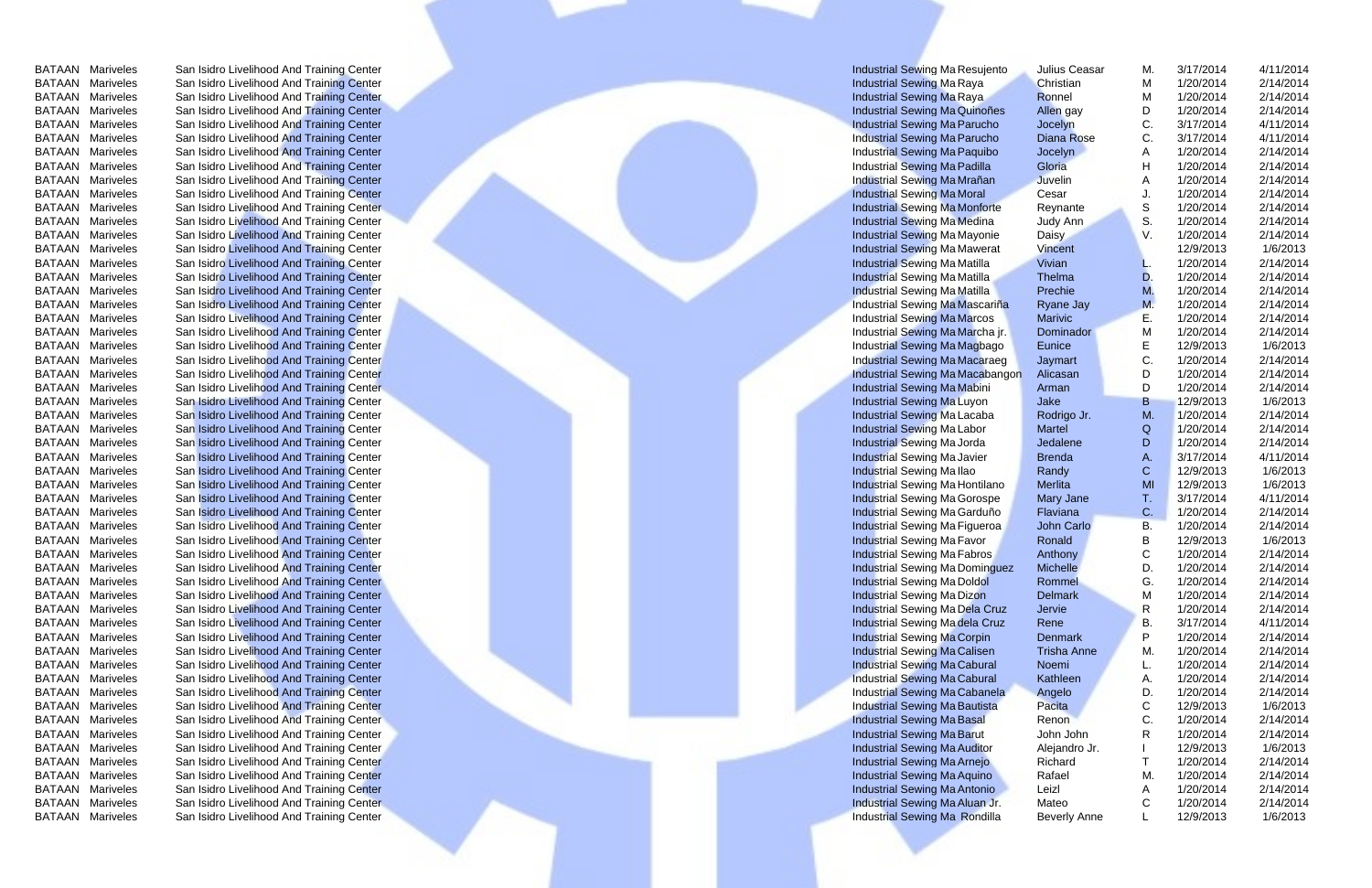EXTAAN Mariveles Provincial Cooperative Development Offfice and Mariveles Bag Makers MPC Perform Manicure and Pedicure<br>
BATAAN Mariveles Provincial Cooperative Development Offfice and Mariveles Bag Makers MPC Perform Manic EXTAAN Mariveles Provincial Cooperative Development Offfice and Mariveles Bag Makers MPC Perform Manicure and Pedicure<br>
BATAAN Mariveles Provincial Cooperative Development Offfice and Mariveles Bag Makers MPC Perform Manic EXTAAN Mariveles Provincial Cooperative Development Offfice and Mariveles Bag Makers MPC Perform Manicure and Pedicure<br>
BATAAN Mariveles Provincial Cooperative Development Offfice and Mariveles Bag Makers MPC Perform Manic EXTAAN Mariveles Provincial Cooperative Development Offfice and Mariveles Bag Makers MPC Perform Manicure and Pedicure<br>
BATAAN Mariveles Provincial Cooperative Development Offfice and Mariveles Bag Makers MPC Perform Manic EXTAAN Mariveles Provincial Cooperative Development Offfice and Mariveles Bag Makers MPC Perform Manicure and Pedicure<br>
BATAAN Mariveles Provincial Cooperative Development Office and Mariveles Bag Makers MPC Perform Manicu EXTAAN Mariveles Provincial Cooperative Development Office and Mariveles Bag Makers MPC Perform Manicure and Pedicure<br>
BATAAN Mariveles Provincial Cooperative Development Office and Mariveles Bag Makers MPC Perform Manicur EXTAAN Mariveles Provincial Cooperative Development Offfice and Mariveles Bag Makers MPC **Development Office and Mariveles Bag Makers MPC Development Cooperative Development Office and Mariveles Bag Makers MPC Developm** EXTAAN Mariveles Provincial Cooperative Development Office and Mariveles Bag Makers MPC Perform Manicure and Pedicure<br>
BATAAN Mariveles Provincial Cooperative Development Office and Mariveles Bag Makers MPC Perform Manicur EXTAAN Mariveles Provincial Cooperative Development Office and Mariveles Bag Makers MPC Perform Manicure and Pedicure<br>
BATAAN Mariveles Provincial Cooperative Development Office and Mariveles Bag Makers MPC Perform Manicur EXTAAN Mariveles Provincial Cooperative Development Offfice and Mariveles Bag Makers MPC Perform Manicure and Pedicure<br>
BATAAN Mariveles Provincial Cooperative Development Office and Mariveles Bag Makers MPC Perform Manicu EXTAAN Mariveles Provincial Cooperative Development Office and Mariveles Bag Makers MPC Perform Manicure and Pedicure<br>
BATAAN Mariveles Provincial Cooperative Development Office and Mariveles Bag Makers MPC Perform Manicur EXTAAN Mariveles Provincial Cooperative Development Office and Mariveles Bag Makers MPC Perform Manicure and Pedicure<br>
BATAAN Mariveles Provincial Cooperative Development Office and Mariveles Bag Makers MPC Perform Manicur

| BATAAN Mariveles Bataar Soroptimist Balanga |                                                                         |                                      | Hand and Foot Refle Tomaguin       |               | Cecille               | Е. | 3/14/2014 | 3/14/2014 |
|---------------------------------------------|-------------------------------------------------------------------------|--------------------------------------|------------------------------------|---------------|-----------------------|----|-----------|-----------|
| BATAAN Mariveles Bataar Soroptimist Balanga |                                                                         |                                      | Hand and Foot Refle Tigas          |               | Charito               | M. | 3/14/2014 | 3/14/2014 |
| BATAAN Mariveles Bataar Soroptimist Balanga |                                                                         |                                      | Hand and Foot Refle Sta. Rosa      |               | Amelia                | M. | 3/14/2014 | 3/14/2014 |
| BATAAN Mariveles Bataar Soroptimist Balanga |                                                                         |                                      | Hand and Foot Refle Sangalang      |               | Marilyn               | D. | 3/14/2014 | 3/14/2014 |
| BATAAN Mariveles Bataar Soroptimist Balanga |                                                                         |                                      | Hand and Foot Refle San Bias       |               | Catherine             | M. | 3/14/2014 | 3/14/2014 |
| BATAAN Mariveles Bataar Soroptimist Balanga |                                                                         |                                      | <b>Hand and Foot Refle Perez</b>   |               | <b>Remedios</b>       |    | 3/14/2014 | 3/14/2014 |
| BATAAN Mariveles Bataar Soroptimist Balanga |                                                                         |                                      | <b>Hand and Foot Refle Navales</b> |               | Rosanema              |    | 3/14/2014 | 3/14/2014 |
| BATAAN Mariveles Bataar Soroptimist Balanga |                                                                         |                                      | Hand and Foot Refle Luntaga        |               | Lilibeth              | Р. | 3/14/2014 | 3/14/2014 |
| BATAAN Mariveles Bataar Soroptimist Balanga |                                                                         |                                      | Hand and Foot Refle Jacinto        |               | Joan                  | В. | 3/14/2014 | 3/14/2014 |
| BATAAN Mariveles Bataar Soroptimist Balanga |                                                                         |                                      | <b>Hand and Foot Refle Hufalar</b> |               | Trinidad              |    | 3/14/2014 | 3/14/2014 |
| BATAAN Mariveles Bataar Soroptimist Balanga |                                                                         |                                      | <b>Hand and Foot Refle Gatdula</b> |               | Erlinda               | D. | 3/14/2014 | 3/14/2014 |
| BATAAN Mariveles Bataar Soroptimist Balanga |                                                                         |                                      | <b>Hand and Foot Refle Flores</b>  |               | Marilyn               | В. | 3/14/2014 | 3/14/2014 |
| BATAAN Mariveles Bataar Soroptimist Balanga |                                                                         |                                      | <b>Hand and Foot Refle Estero</b>  |               | Lolita                | C. | 3/14/2014 | 3/14/2014 |
| BATAAN Mariveles Bataar Soroptimist Balanga |                                                                         |                                      | Hand and Foot Refle Duran          |               | Pia                   |    | 3/14/2014 | 3/14/2014 |
| BATAAN Mariveles Bataar Soroptimist Balanga |                                                                         |                                      | Hand and Foot Refle Dizon          |               | Imelda                | M. | 3/14/2014 | 3/14/2014 |
| BATAAN Mariveles Bataar Soroptimist Balanga |                                                                         |                                      | Hand and Foot Refle Del Rosario    |               | Joanna                |    | 3/14/2014 | 3/14/2014 |
| BATAAN Mariveles Bataar Soroptimist Balanga |                                                                         |                                      | Hand and Foot Refle De Mesa        |               | <b>Marian</b>         | В. | 3/14/2014 | 3/14/2014 |
| BATAAN Mariveles Bataar Soroptimist Balanga |                                                                         |                                      | <b>Hand and Foot Refle Dantes</b>  |               | Luzviminda            |    | 3/14/2014 | 3/14/2014 |
| BATAAN Mariveles Bataar Soroptimist Balanga |                                                                         |                                      | Hand and Foot Refle Cariaga        |               | Editha                | M. | 3/14/2014 | 3/14/2014 |
| <b>BATAAN Hermosa</b>                       | PESO Hermosa Bataan                                                     |                                      | Hairdressing                       | Tolentino     | Ma. Isabel            | S. | 3/18/2014 | 3/22/2014 |
| BATAAN Hermosa                              | PESO Hermosa Bataan                                                     |                                      | Hairdressing                       | Soncados      | Evelyn                | M. | 3/18/2014 | 3/22/2014 |
| BATAAN Hermosa                              | PESO Hermosa Bataan                                                     |                                      | Hairdressing                       | Sayson        | Anarose               | В. | 3/18/2014 | 3/22/2014 |
| BATAAN Hermosa                              | PESO Hermosa Bataan                                                     |                                      | Hairdressing                       | Sambat        | Jhenelie              | Ρ. | 3/18/2014 | 3/22/2014 |
| BATAAN Hermosa                              | PESO Hermosa Bataan                                                     |                                      | Hairdressing                       | Salenga       | Virginia              | C. | 3/18/2014 | 3/22/2014 |
| BATAAN Hermosa                              | <b>PESO Hermosa Bataan</b>                                              |                                      | Hairdressing                       | Salenga       | Jonalyn               | C. | 3/18/2014 | 3/22/2014 |
| BATAAN Hermosa                              | PESO Hermosa Bataan                                                     |                                      | Hairdressing                       | Salenga       | Annabel               | м  | 3/18/2014 | 3/22/2014 |
| BATAAN Hermosa                              | PESO Hermosa Bataan                                                     |                                      | Hairdressing                       | Sabado        | <b>Lorraine April</b> | В. | 3/18/2014 | 3/22/2014 |
| BATAAN Hermosa                              | PESO Hermosa Bataan                                                     |                                      | Hairdressing                       | Sabado        | Liezel                | B. | 3/18/2014 | 3/22/2014 |
| BATAAN Hermosa                              | PESO Hermosa Bataan                                                     |                                      | Hairdressing                       | Sabado        | Lea Mae               | В. | 3/18/2014 | 3/22/2014 |
| BATAAN Hermosa                              | PESO Hermosa Bataan                                                     |                                      | Hairdressing                       | Pruna         | Rosemarie             |    | 3/18/2014 | 3/22/2014 |
| BATAAN Hermosa                              | PESO Hermosa Bataan                                                     |                                      | Hairdressing                       | Montemayor    | Lalaine               | В. | 3/18/2014 | 3/22/2014 |
| <b>BATAAN Hermosa</b>                       | PESO Hermosa Bataan                                                     |                                      | Hairdressing                       | Miguel        | Marie Zandra          | Ρ. | 3/18/2014 | 3/22/2014 |
| BATAAN Hermosa                              | PESO Hermosa Bataan                                                     |                                      | Hairdressing                       | Mendenilla    | Jennifer              | D. | 3/18/2014 | 3/22/2014 |
| BATAAN Hermosa                              | PESO Hermosa Bataan                                                     |                                      | Hairdressing                       | Manalansan    | Irraida               | M. | 3/18/2014 | 3/22/2014 |
| BATAAN Hermosa                              | PESO Hermosa Bataan                                                     |                                      | Hairdressing                       | Manalansan    | Irene                 |    | 3/18/2014 | 3/22/2014 |
| BATAAN Hermosa                              | PESO Hermosa Bataan                                                     |                                      | Hairdressing                       | Magtanong     | Pilipinas             | Р. | 3/18/2014 | 3/22/2014 |
| BATAAN Hermosa                              | PESO Hermosa Bataan                                                     |                                      | Hairdressing                       | Macapagal     | Remedios              | D. | 3/18/2014 | 3/22/2014 |
| BATAAN Hermosa                              | PESO Hermosa Bataan                                                     |                                      | Hairdressing                       | de Luna       | Annaliza              |    | 3/18/2014 | 3/22/2014 |
| BATAAN Hermosa                              | PESO Hermosa Bataan                                                     |                                      | Hairdressing                       | <b>Bondoc</b> | <b>Khaye Ann</b>      | C. | 3/18/2014 | 3/22/2014 |
| <b>BATAAN Mariveles</b>                     | Provincial Cooperative Development Offfice and Mariveles Bag Makers MPC | <b>Perform Manicure and Pedicure</b> |                                    | Verdera       | Josephine Rose        | В. | 2/10/2014 | 2/14/2014 |
| <b>BATAAN Mariveles</b>                     | Provincial Cooperative Development Offfice and Mariveles Bag Makers MPC | <b>Perform Manicure and Pedicure</b> |                                    | Tayag         | Marivic               | R. | 2/10/2014 | 2/14/2014 |
| <b>BATAAN Mariveles</b>                     | Provincial Cooperative Development Offfice and Mariveles Bag Makers MPC | <b>Perform Manicure and Pedicure</b> |                                    | Samson        | Gina                  |    | 2/10/2014 | 2/14/2014 |
| <b>BATAAN Mariveles</b>                     | Provincial Cooperative Development Offfice and Mariveles Bag Makers MPC | <b>Perform Manicure and Pedicure</b> |                                    | Pascual       | Rosario               | C. | 2/10/2014 | 2/14/2014 |
| <b>BATAAN Mariveles</b>                     | Provincial Cooperative Development Offfice and Mariveles Bag Makers MPC | <b>Perform Manicure and Pedicure</b> |                                    | Pandian       | Violeta               |    | 2/10/2014 | 2/14/2014 |
| <b>BATAAN Mariveles</b>                     | Provincial Cooperative Development Offfice and Mariveles Bag Makers MPC | <b>Perform Manicure and Pedicure</b> |                                    | Necesito      | Charito               | D. | 2/10/2014 | 2/14/2014 |
| <b>BATAAN Mariveles</b>                     | Provincial Cooperative Development Offfice and Mariveles Bag Makers MPC | <b>Perform Manicure and Pedicure</b> |                                    | Magabo        | Rachelle              | В. | 2/10/2014 | 2/14/2014 |
| <b>BATAAN Mariveles</b>                     | Provincial Cooperative Development Offfice and Mariveles Bag Makers MPC | <b>Perform Manicure and Pedicure</b> |                                    | Lara          | Lydia                 | В. | 2/10/2014 | 2/14/2014 |
| <b>BATAAN Mariveles</b>                     | Provincial Cooperative Development Offfice and Mariveles Bag Makers MPC | <b>Perform Manicure and Pedicure</b> |                                    | Juson         | Leticia               | G. | 2/10/2014 | 2/14/2014 |
| <b>BATAAN Mariveles</b>                     | Provincial Cooperative Development Offfice and Mariveles Bag Makers MPC | <b>Perform Manicure and Pedicure</b> |                                    | Gonzales      | Corazon               | R. | 2/10/2014 | 2/14/2014 |
| <b>BATAAN Mariveles</b>                     | Provincial Cooperative Development Offfice and Mariveles Bag Makers MPC | <b>Perform Manicure and Pedicure</b> |                                    | Francisco     | Jhoanna               | A. | 2/10/2014 | 2/14/2014 |
| <b>BATAAN Mariveles</b>                     | Provincial Cooperative Development Offfice and Mariveles Bag Makers MPC | <b>Perform Manicure and Pedicure</b> |                                    | Esperanza     | <b>Myline</b>         | D. | 2/10/2014 | 2/14/2014 |
| <b>BATAAN Mariveles</b>                     | Provincial Cooperative Development Offfice and Mariveles Bag Makers MPC | <b>Perform Manicure and Pedicure</b> |                                    | Esconde       | Jacqueline            | D. | 2/10/2014 | 2/14/2014 |
| <b>BATAAN Mariveles</b>                     | Provincial Cooperative Development Offfice and Mariveles Bag Makers MPC | <b>Perform Manicure and Pedicure</b> |                                    | Dampil        | Jenilyn               | V. | 2/10/2014 | 2/14/2014 |
| <b>BATAAN Mariveles</b>                     | Provincial Cooperative Development Offfice and Mariveles Bag Makers MPC | <b>Perform Manicure and Pedicure</b> |                                    | Damas         | anlie                 | В. | 2/10/2014 | 2/14/2014 |
| BATAAN Mariveles                            | Provincial Cooperative Development Offfice and Mariveles Bag Makers MPC | <b>Perform Manicure and Pedicure</b> |                                    | <b>Buaya</b>  | Rose                  | D. | 2/10/2014 | 2/14/2014 |
|                                             |                                                                         |                                      |                                    |               |                       |    |           |           |